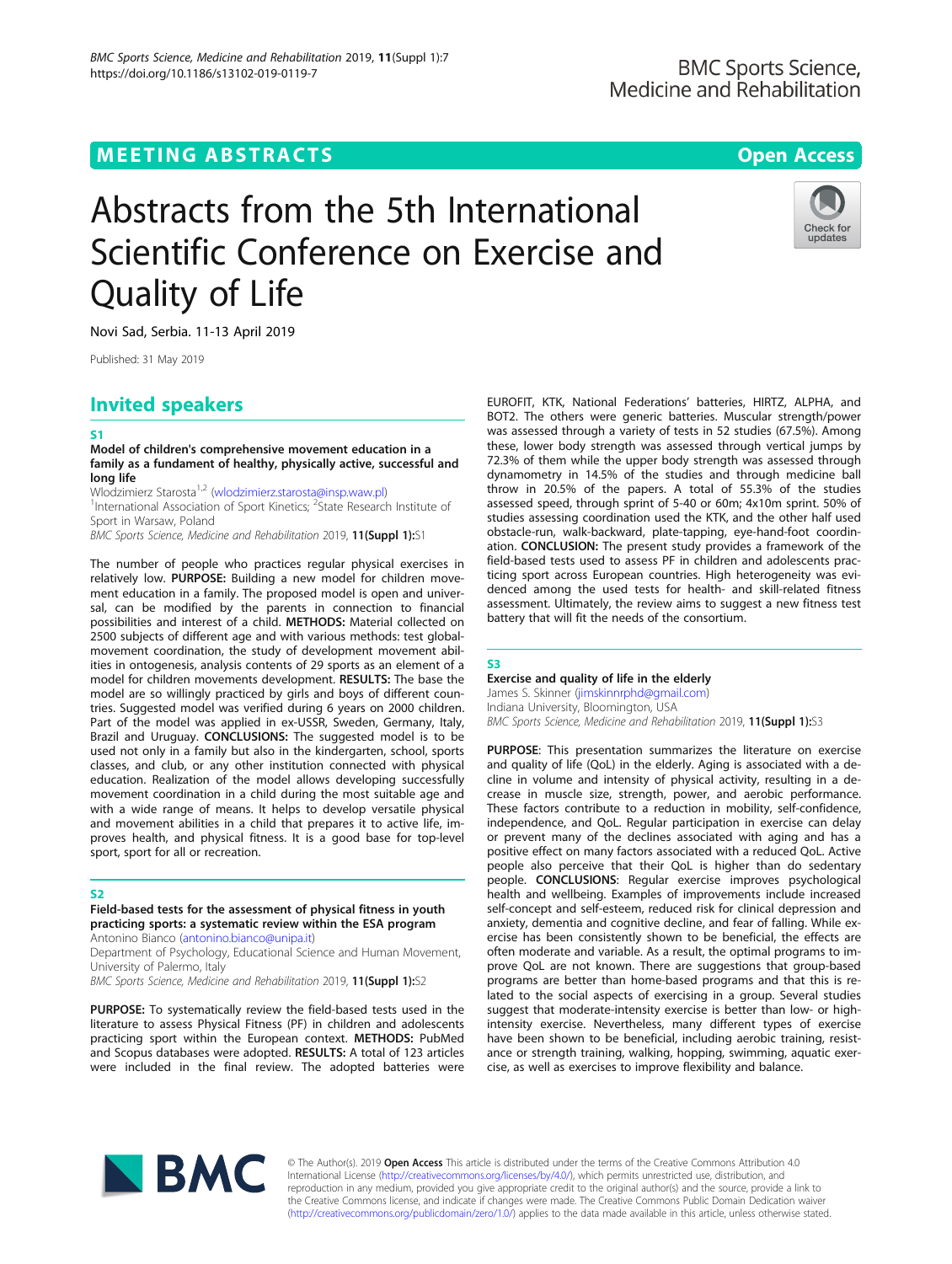## S4

## Fitter kids for a healthier adult society

Francisco B. Ortega<sup>1,2,3</sup> [\(ortegaf@ugr.es](ortegaf@ugr.es)) <sup>1</sup>Co-Director of the PROFITH "PROmoting FITness and Health through physical activity" research group; <sup>2</sup>Department of Physical Education and Sports, Faculty of Sport Sciences, University of Granada, Spain; <sup>3</sup>Department of Biosciences and Nutrition at NOVUM, Karolinska Institutet, Huddinge, Sweden

BMC Sports Science, Medicine and Rehabilitation 2019, 11(Suppl 1):S4

From the landmark studies of Prof. Paffenbarger and Blair in the 70's and 80's to date, an enormous amount of evidence has accumulated supporting a strong link between the cardiorespiratory fitness (CRF), and more recently also muscular strength (MST), in adulthood and overall and specific morbidity and mortality. Several longitudinal studies also showed that physical fitness (both CRF and MST) in childhood and adolescence are associated with lower risk factors for cardiovascular diseases and other health outcomes. However, whether physical fitness assessment at these young ages directly predict future mortality and morbidity was unknown, since very large cohorts and with a very long follow-up are needed to test these hypotheses and it has been a lack of such studies. During my presentation in this scientific event, I will cover this topic, presenting the state of the art in relation to fitness in youth and future health. I will discuss not only the importance of fitness for physical health but also for better brain health, including both mental health and cognition/ brain enhancement.

## S5

## How can health literacy influence health status?

Jozsef Betlehem, Henrietta Banfai-Csonka, Attila Pandur, Bence Schiszler, Balint Banfai, Pongrac Acs, Balazs Radnai Faculty of Health Sciences, University of Pecs, Hungary Correspondence: Jozsef Betlehem (<betlehem@etk.pte.hu>) BMC Sports Science, Medicine and Rehabilitation 2019, 11(Suppl 1):S5

PURPOSE: Health literacy-based interventions gain greater attention in each developed society. Our purpose was to conduct a systematic review and determine if health literacy might benefit health outcomes. METHODS: Data was collected from English-language reviews using PubMed between 2008-2018. The reviewers shared the work: abstracting article information; checking information for accuracy; deciding on overall appropriateness and synthesis. Keywords for search: health literacy, health status, review. RESULTS: The frequency of review articles in a correlation of health literacy and health status increased in the past ten years (PubMedsum:53;2009:4;2018:12). The review articles reported a clear relationship between health literacy and health status independently from the conceptual framework. A narrow and wide concept of health literacy can be observed. USA studies focus on functional health literacy influencing health status mainly while European studies include control over health and personal, social, environmental factors, too. Differences in health literacy level were consistently associated with increased hospitalizations, greater emergency care use, poorer ability to take medications appropriately, poorer ability to interpret labels and health messages, poorer overall health status, and even higher mortality. Using intervention and looking for their effect is one way of changing the health literacy level of society which is used widely recently. CON-CLUSION: Low health literacy is associated with poorer health outcomes in all reviews and therefore it is a good predictor of health status.

#### S6

## Exercise and quality of life in healthy adolescents, women with eating disorders and female elite athletes

Jorunn Sundgot-Borgen ([jorunn.sundgot-borgen@nih.no\)](jorunn.sundgot-borgen@nih.no) Department of Sports Medicine, The Norwegian School of Sport Sciences, Oslo, Norway

BMC Sports Science, Medicine and Rehabilitation 2019, 11(Suppl 1):S6

The link between exercise and quality of life is understudied in some groups. Among those are a) adolescents with body dissatisfaction, b) women with eating disorders and c) female elite athletes. A high prevalence of adolescents is struggling with body dissatisfaction and body image predicts health-related quality of life (HRQoL) more strongly than other variables. However, the long-term effect of school-based intervention studies aiming to improve body image and HRQoL is not known. Women with eating disorders report impaired quality of life (QoL) and well-being. However, the effect of different treatment interventions (including physical exercise) on QoL is inadequately addressed. Finally, evidence regarding QoL in female elite athletes is lacking. This presentation will focus on recent studies and findings regarding 1. The long-term effects of a school-based intervention study aiming to improve body image and HRQoL, 2. The effect of treatment (physical exercise and nutrition guidance) on eating disorder symptomatology and QoL in women with eating disorder and 3. QoL in elite female athletes who are mothers.

## S7

#### Impact of 5-2-1-0: a community-based childhood obesity prevention initiative

Dejan Magoc (<dmagoc@stetson.edu>)

Department of Health Sciences, Stetson University, DeLand, Florida, USA BMC Sports Science, Medicine and Rehabilitation 2019, 11(Suppl 1):S7

'5-2-1-0' is a nationally recognized initiative with a goal to raise awareness about the importance and benefits of healthy eating and active living among children. PURPOSE: To improve healthy daily behaviors in four domains (5 servings or more of fruits and vegetables (FV); 2 hours or less of screen time (e.g., tablets, video games); 1 hour or more of physical activity (PA); 0 sugary drinks/more water) that have been demonstrated to impact overweight and obesity among children. METHODS: One-hundred-eighteen children (64 girls and 54 boys; age 8.6  $\pm$  1.6 years; BMI 20.7  $\pm$  9.2 kg/m<sup>2</sup>) enrolled in the summer camp and after-school programs in DeLand, Florida, participated in this quasi-experimental study design. Participants completed a questionnaire that assessed and tracked changes in their health behaviors in four, aforementioned, domains. RESULTS: Following a 12 week prevention initiative, participants significantly a) increased daily minutes of PA,  $t(117) = 2.2$ ,  $p < 0.05$ ; b) increased daily intake of FV,  $t(117) = 2.3$ ,  $p < 0.05$ ; and c) decreased daily usage of electronic devices,  $t(117) = 2.7$ ,  $p < 0.05$ . **CONCLUSION**: A community-based awareness approach to improve healthy eating and active living was associated with improved child behavior changes. Longitudinal studies could provide a better image of how sustainable these changes become over time.

## ACKNOWLEDGMENTS

Supported by the Community-Based Research Office, Stetson University.

#### **SR**

## Physical (in)activity in early school-age: what are we doing wrong? Sanja Music Milanovic<sup>1,2</sup> [\(sanja.music@hzjz.hr\)](sanja.music@hzjz.hr)

<sup>1</sup>Croatian Institute of Public Health, Health Promotion Division, Zagreb, Croatia; <sup>2</sup>School of Medicine, School of Public Health "Andrija Stampar" University of Zagreb, Croatia

BMC Sports Science, Medicine and Rehabilitation 2019, 11(Suppl 1):S8

Physical inactivity is one of the key risk factors for the leading chronic non-communicable diseases. Physically inactive children are at higher risk of becoming inactive adults. In Croatia, at the age of 8, 89.8% of children reach the recommended 60 minutes of physical activity per day, by engaging in free outdoor play. However, at the age of 15, only 19% of adolescents reach these recommendations. What happens during this period? Why are our children becoming more and more inactive as they age? While this phenomenon has been observed worldwide and is often associated with various physical, social and psychological changes that occur with maturation, we have to ask ourselves what can be done to diminish this occurrence. The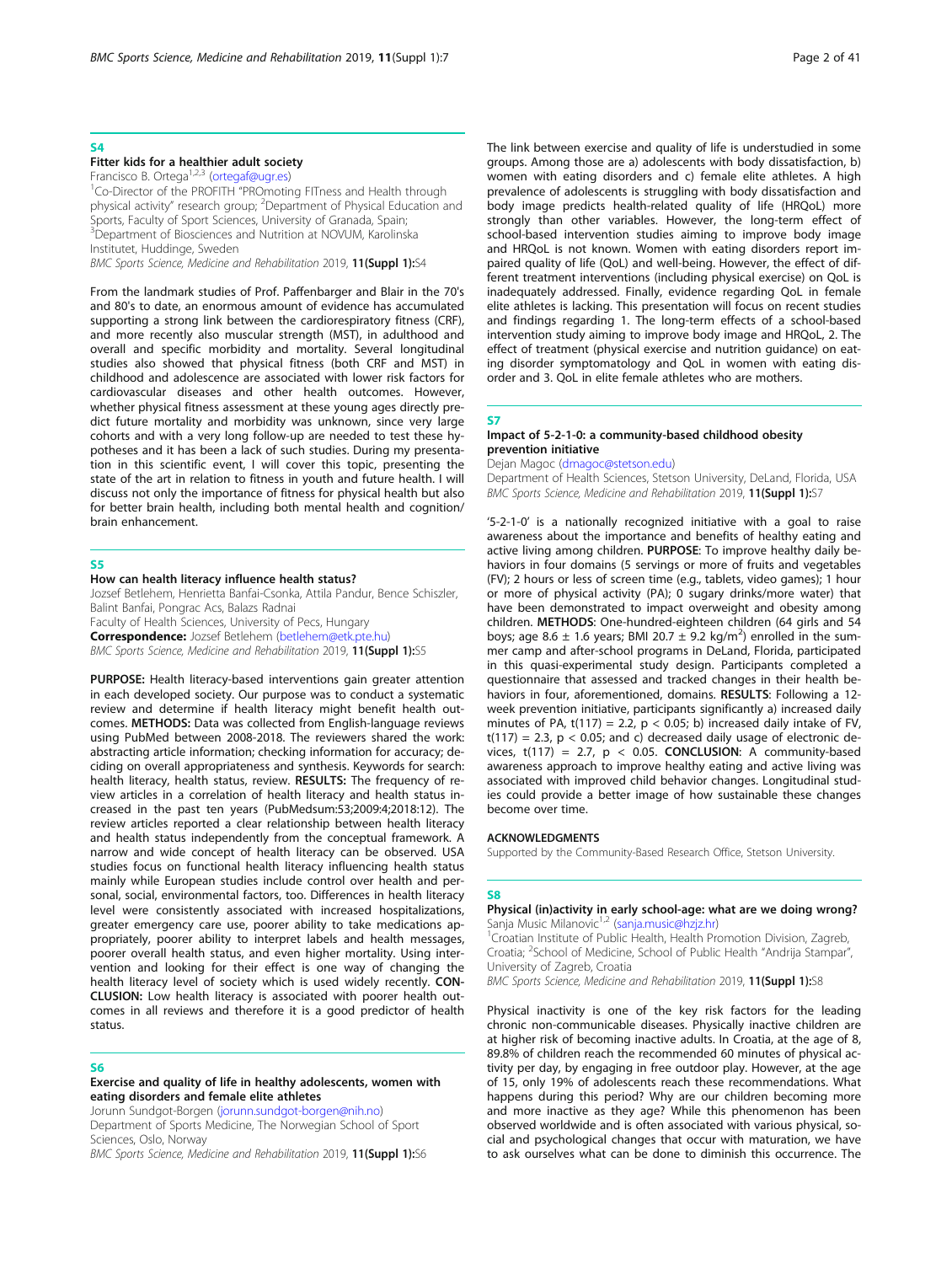Croatian National Health Promotion Program "Healthy Living" aims to promote healthy lifestyles by offering support for engaging in various forms of physical activity, in different settings throughout the lifespan.

## S9

#### The post-millennials' lifestyle and what physical education can do about it?

Visnja Djordjic (<djordjicvisnja@gmail.com>)

Faculty of Sport and Physical Education, University of Novi Sad, Serbia BMC Sports Science, Medicine and Rehabilitation 2019, 11(Suppl 1):S9

Post-millennials, also known as Generation Z, are the first generation born in an entirely digital world. This demographic cohort, influenced strongly by technology and social media, includes people born 1997 present. Post-millennials share some distinctive lifestyle features in comparison to other generations: they are more sedentary, less active, more digitally dependent, and less exposed to the natural environment. Excessive use of electronic media, in particular, may affect overall health and wellbeing of children and youth. Possible health risks include obesity, sleep disorders, mental health issues, lack of physical fitness and motor competence, postural disorders, etc. At the same time, post-millennials are frequently described as multitaskers, open-minded, diverse, global and health aware, which also has to be considered when designing quality physical education programs. If physical education is to remain an effective social strategy for increasing physical activity, it has to be shaped by the specific needs and interests of today's youth. In that regard, a shift toward more holistic and culturally responsive physical education, with a focus on health, inclusion, and fitness might be necessary. Enhancing student's perceived and actual motor competence through a variety of positive, personally relevant learning experiences, is vital for lifelong physical activity participation. Moreover, a whole-school approach to physical activity promotion, which provides a lot of opportunities for students to be active before, during, and after school hours, has been recommended.

#### S10

#### Physical activity and motor skills in preschool children Sanja Salaj [\(sanja.salaj@kif.hr](sanja.salaj@kif.hr))

Faculty of Kinesiology University of Zagreb, Croatia BMC Sports Science, Medicine and Rehabilitation 2019, 11(Suppl 1):S10

Competence in the field of motor skills contributes to children's physical, cognitive and social development. Motor proficiency is positively associated with health benefits and negatively associated with obesity. Children with a higher level of motor skills tend to be more active than those with lower level motor skills. Different countries have set their recommendation on daily physical activity of preschool children from 60 to 180 minutes of moderate‐to‐vigorous physical activity, in some cases with more specific requirements of different structured and free play. Although often assumed that young children are very active throughout the day, recent studies indicate that young children spend a majority of the day in sedentary activities and spend <5% of the day in moderate and vigorous physical activity (MVPA). Reasons for low physical activity levels are not well understood, but one of the suggestions is a low level of motor proficiency. Few studies have examined the relationship between physical activity and motor skills in children and found a significant but small relationship of motor skills to physical activity in general, rather higher when compared to MVPA. There are other factors that influence physical activity in youth, but recent evidence suggests that motor skill learning may be important in promoting a physically active lifestyle in preschool children.

## S11

## **HEPA Europe – Before – Now – and ???**<br>Finn Berggren<sup>1,2,3</sup>

<sup>1</sup>Board member and co-founder, HEPA Europe; <sup>2</sup>International Adviser/ Past President and CEO; <sup>3</sup>Gerlev P.E. & Sports Academy/Gerlev Center for Play and Move, Denmark

BMC Sports Science, Medicine and Rehabilitation 2019, 11(Suppl 1):S11

HEPA Europe is a European Network for the promotion of healthenhancing physical activity (PA) and founded in May 2005 in Gerlev (Denmark). The vision of the Network is to achieve better health through PA among all people in Europe. The Network has been growing every year and today there are 171 member-institutions and 3 individual members from 38 countries. Its goal is to strengthen and support efforts and actions that increase participation and improve the conditions favorable to a healthy lifestyle. The objectives are to: promote a better understanding of health-enhancing PA and give a stronger voice to PA promotion in health policy and in other relevant sectors in Europe, including support for workforce development; develop, support, and disseminate effective strategies and multisectoral approaches in the promotion of health-enhancing PA; foster the preservation and creation of social and physical environments as well as values and lifestyles supportive of health-enhancing PA; together with other relevant institutions and organizations, improve coordination in PA promotion across sectors and administrative structures. HEPA Europe is not just a network meeting annually but Working Groups are established based on a proposal by the Steering Committee to facilitate the implementation of specific projects and activities, as agreed in the program of work of the Network. Since 2005 the Network has published several scientific publications.

## Oral presentations

#### O1

#### Hydrogen-rich water positively affects HOMA2 variables in physically inactive population

Darinka Korovljev, Dejan Javorac, Valdemar Stajer, Sergej M. Ostojic Faculty of Sport and Physical Education, University of Novi Sad, Serbia Correspondence: Sergej M. Ostojic [\(sergej.ostojic@chess.edu.rs](sergej.ostojic@chess.edu.rs)) BMC Sports Science, Medicine and Rehabilitation 2019, 11(Suppl 1):01

Supplemental molecular hydrogen improves biomarkers of cardiometabolic health in physically active men and women yet no human studies evaluated its effects on steady state beta cell function and insulin sensitivity in non-active humans. PURPOSE: To evaluate the effects of 28 day intake of hydrogen-rich water (HRW) on Homeostasis Model Assessment (HOMA2) outcomes and body composition in a cohort of physically inactive men and women. METHODS: Twelve overweight inactive volunteers (7 women and 5 men; age  $56.2 \pm 10.0$  years; BMI 37.7  $\pm$  5.3 kg/m<sup>2</sup>) participated in this randomized, double-blind, placebocontrolled, crossover trial. Participants were allocated to receive either HRW (1 L/day) or placebo (tap water) for 28 days. HRW was produced by dissolving an effervescent magnesium tablet (HRW Natural Health Products Inc., New Westminster, Canada) into a cup of water (500 mL). RESULTS: Drinking HRW was superior to placebo to increase insulin sensitivity (for up to 11.1%;  $p < 0.05$ ), and tended to reduce body fat at 28-day follow-up more as compared to placebo (- 4.2% vs. 0.6%;  $p =$ 0.09). CONCLUSION: The results of this trial nominate HRW as a possible nutritional strategy to improve insulin sensitivity in overweight inactive population. Registered at ClinicalTrials.gov (NCT03625362).

#### ACKNOWLEDGMENTS

Supported by the Serbian Ministry of Education, Science and Technological Development (175037), the Provincial Secretariat for Higher Education and Scientific Research (114-451-710), the Faculty of Sport and Physical Education, and HRW Natural Health Products Inc.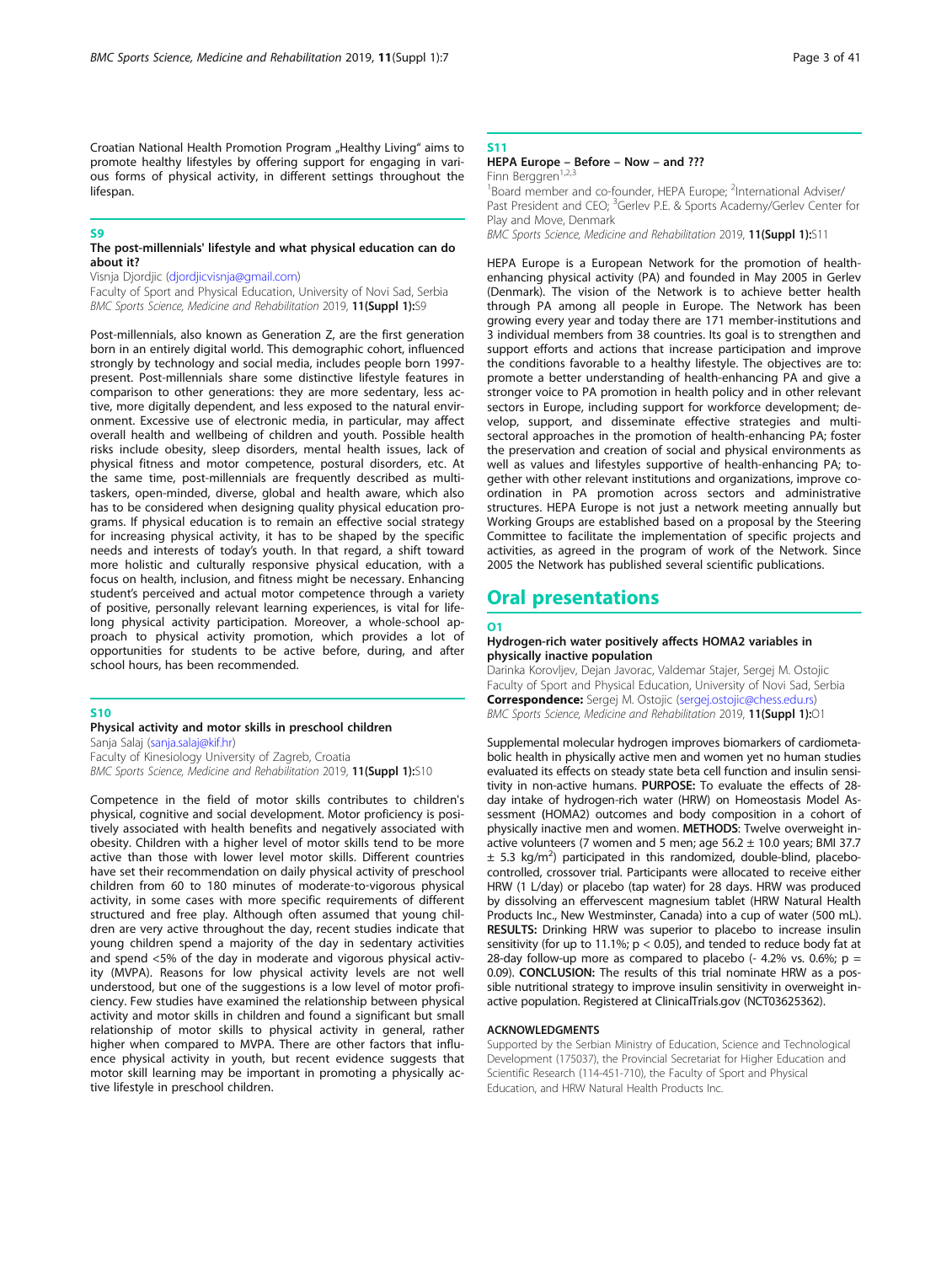## O<sub>2</sub>

#### Physical fitness and body mass index in Algerian university students

Mohammed Zerf<sup>1</sup>, Hadjar Mohamed Kherfane<sup>1</sup>, Regig Madani<sup>1</sup>, SBA Bouabdellah<sup>2</sup>, Boras Fatima Zohra<sup>1</sup>, Gourari Benali<sup>1</sup> <sup>1</sup> Faculty of Sport and Physical Education, University of Mostaganem,

Algeria; <sup>2</sup>Faculty of Sport and Physical Education, University Hassiba Ben Bouali of Chlef, Algeria

Correspondence: Mohammed Zerf (<biomeca.zerf@outlook.com>) BMC Sports Science, Medicine and Rehabilitation 2019, 11(Suppl 1):O2

Physical fitness is acknowledged to have profound effects on public health worldwide, with regular collecting data likely being crucial for addressing the problem and implementing different strategies to fight physical inactivity. PURPOSE: To determine basic physical fitness components and body mass index in university students in Algeria. METHODS: Two hundred healthy university students (20 to 24 years old), with no regular sports activities were randomly recruited for this study, during the academic year 2016-2017. They were tested in several basic physical fitness tests (Pushups. Sit-ups, Chin-Ups, and 1.5 Mile Run), and body mass index. RESULTS: Average values of fitness tests result showed a decreased level of physical fitness and a high incidence of overweight and obesity in University students. CONCLUSION: Low level of physical fitness and a high incidence of obesity in Algerian students is likely at least partially related to physical inactivity. Hence, there is evidence enough to justify the further development of public health policies to promote physical activity in Algerian student population.

#### O3

## The influence of exercise on the functional status and quality of **life of patients that were surgically treated for breast cancer**<br>Sanja D. Tomic<sup>1</sup>, Goran Malenkovic<sup>1,2</sup>, Slobodan V. Tomic<sup>1</sup>

<sup>1</sup>University of Novi Sad, Faculty of Medicine, Department of Nursing, Novi Sad, Serbia; <sup>2</sup>Institute for Oncology of Vojvodina in Sremska Kamenica, Serbia

Correspondence: Sanja D. Tomic (<sanja.tomic@mf.uns.ac.rs>) BMC Sports Science, Medicine and Rehabilitation 2019, 11(Suppl 1):03

Breast cancer surgery is connected with the risk of developing functional limitations that can negatively influence the quality of life. PURPOSE: Estimate the influence of early postoperative exercises on the quality of life 3 months after surgery. METHODS: The prospective study involved 149 patients, divided into groups according to surgical intervention. Group A consisted of 67 patients with an average age of 57.13  $\pm$  13.72 group Q 82 patients with an average age of 58.34  $\pm$  11.59. Assessment of the quality of life was done by the SF-36 questionnaire and functional testing before and 3 months after surgery. All data was input in the StatSoft software (Statistica 10.0 StatSoft, Inc., Dell, USA) and displayed as average values with standard deviations. Analysis has estimated the impact of the intervention comparing findings before and 3 months after surgery using t-test and Leven's test, a correlation was displayed by using Spearman's coefficient. RESULTS: After exercise mental, physical and general health in both groups of participants (MH 63.74% versus 49.70%, PH 66.99% versus 53.46%, GH 65.37% versus 51.58%) improved. CONCLUSION: Early postoperative exercises contribute to functional recovery and facilitate the increase in life quality.

## O4

## Positive effects on muscular fitness after 10 weeks of ball game training in primary school children

Dejan Madic, Nebojsa Trajkovic, Danilo Radanovic, Drazenka Macak Faculty of Sport and Physical Education, University of Novi Sad, Serbia Correspondence: Dejan Madic [\(dekimadic@gmail.com\)](dekimadic@gmail.com) BMC Sports Science, Medicine and Rehabilitation 2019, 11(Suppl 1):04

A growing body of research has highlighted the health benefits of football training in children. It is unclear, however, whether different ball training at school can have similar favorable effects. PURPOSE: To determine the effects of a 10-week ball game training program on muscular fitness in children aged 12-14 years. METHODS: A total of 64 school children were randomized to ball game group  $(X=32;$ age 13.26  $\pm$  0.29; height 163.49  $\pm$  9.97 cm; weight 50.29  $\pm$  10.31 kg), or a control group ( $\boxtimes$ =32; age 13.45 ± 0.47; height 168.27 ± 9.30 cm; weight 55.08  $\pm$  9.55 kg). The ball game group had twice per week (≈40min) small-sided games training (football, basketball, handball, volleyball) for 10 weeks. The control group attended their regular PE class twice per week. RESULTS: The groups did not differ significantly at baseline in any fitness performance measures. Significant Group by Time interactions were noted for vertical jump, standing long jump, medicine ball throw, bent arm hang and sit and reach, F = 12.121, 62.567, 19.917, 39.580, 5.276, respectively, p < 0.05, with ball game group making significantly greater improvement than the control group. CONCLUSION: A 10-week schoolbased ball game intervention was effective to improve muscular fitness in children aged 12-14.

#### O5

## Free-time activity, sustainability and healthy lifestyle along the river Tisza. marking cultural and nature conservation trails

Judit Raffai, Ester Gabric, Geza Cekus Hungarian Language Teacher Training Faculty, University of Novi Sad, Serbia

Correspondence: Judit Raffai [\(raffaij6@gmail.com\)](raffaij6@gmail.com) BMC Sports Science, Medicine and Rehabilitation 2019, 11(Suppl 1):O5

The present study elaborates upon the outcomes of the WATERTOUR (HUSRB/1602/31/0204) project from the aspects of the free-time activity, sustainability, and healthy lifestyle. PURPOSE: Local opportunities and actions will be discussed regarding the encouragement of a healthy lifestyle, which could offer recreational activities along the promotion of cultural and natural values. PROJECT PRESENTATION: According to the Statistical Office, in 2015 the female members of the society (above the age of 15) disposed of 6 hours of free time daily, while the male members 7. However, men tended to spend 30 minutes doing sports activities/spending time in nature, while women only 16. The present project aims to encourage tourism and sports activities along the river Tisza as well as to provide cultural and nature conservation trails. Our objective is to establish land trails along the river Tisza (Kanjiza, Novi Knezevac, Senta and Coka) that merge cultural, architectural, ethnographical and natural values which aim to attract various generations, families, offer spending quality time in nature. CONCLUSION: With the support of local municipalities, the established cultural and nature conservation trails along the river Tisza will increase the recreational opportunities while ensuring familiarization with local values.

#### O6

#### Making a move: increasing physical activity using smartphones and android applications

Zolt Namestovski, Dijana Karuovic<sup>2</sup>, Cintija Kovac<sup>1</sup>, Lenke Major<sup>1</sup>, Molnar Gvorav<sup>3</sup>

<sup>1</sup>Hungarian Language Teacher Training Faculty, University of Novi Sad Serbia; <sup>2</sup> Technical faculty "Mihajlo Pupin", University of Novi Sad, Serbia;<br><sup>3</sup> Budapest University of Technology and Economics Hungary <sup>3</sup>Budapest University of Technology and Economics, Hungary

### **Correspondence:** Zolt Namestovski

([zsolt.namesztovszki@magister.uns.ac.rs\)](zsolt.namesztovszki@magister.uns.ac.rs)

BMC Sports Science, Medicine and Rehabilitation 2019, 11(Suppl 1):06

Mobile phones are becoming increasingly popular worldwide. According to the Statistical Office of the Republic of Serbia, in 2018, 93.0% of all households own a mobile phone and have Internet connection via mobile (smart) phones, while tablets (3G network) proved to be the most popular form of connection to the Internet, with 67.5% of households opting for this type of connection in 2018. PUR-POSE: To report and review the possibilities and opportunities of smartphones and Android applications for increasing physical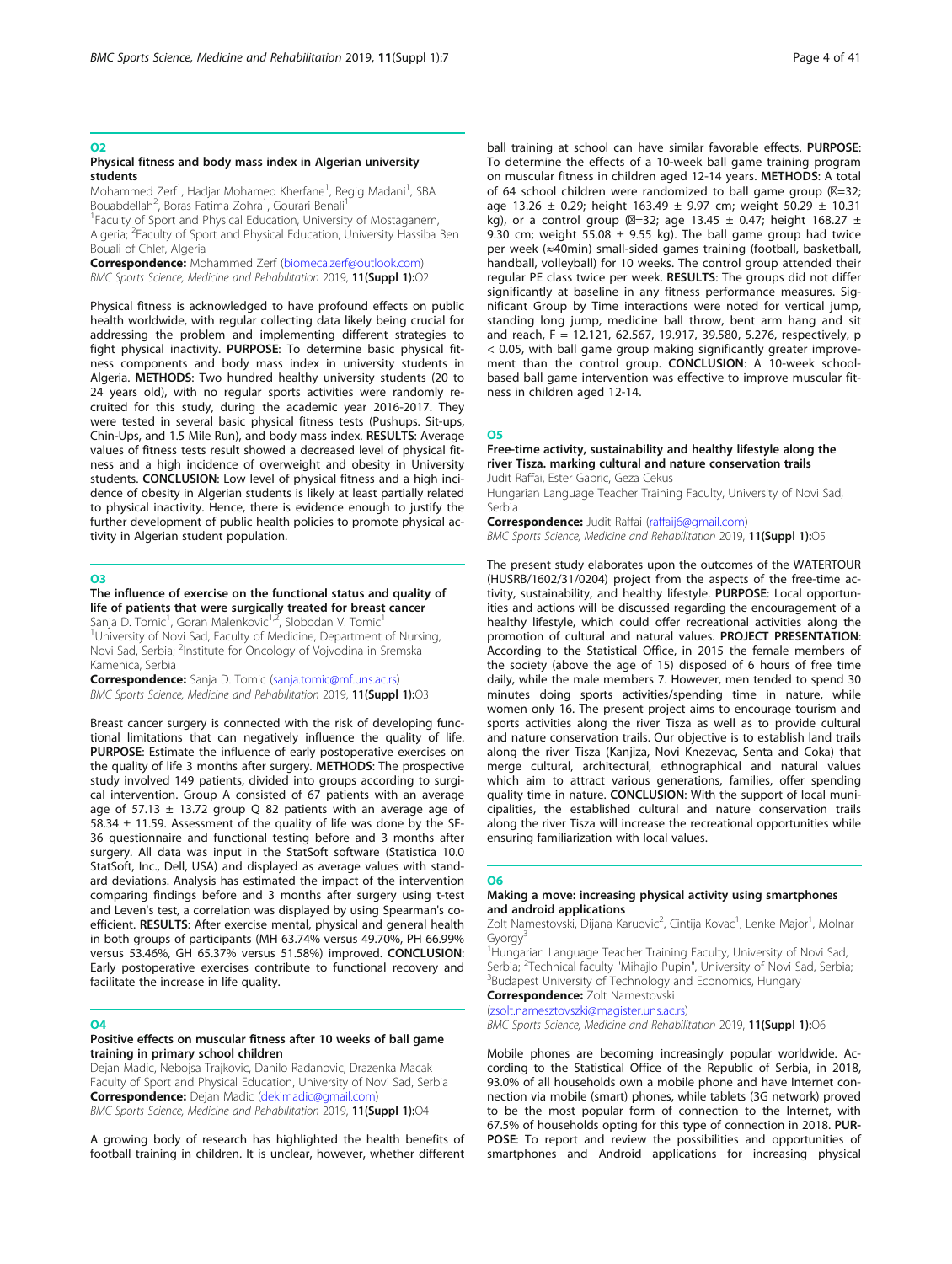activities for students in Serbia and Hungary. CASE PRESENTATION: Smartphones incorporate many different sensors, which can be used to measure and boost regular physical activity (GPS sensors, vision sensors, audio sensors, light sensors, temperature sensors, direction sensors, and acceleration sensors). Moreover, there are specific additional services, such as social and online experience (competitions within the online community and competing with one's own results), notifications and gamification. CONCLUSION: Based on the literature review, categorization and reviewing mobile applications and a pilot survey among the students, it can be concluded that there is a wide range of opportunities to increase physical activities using smartphones and their Android applications.

## O7

#### The development of stress relief and problem resolution strategies among pre-service teachers via biological-cultural programs along the River Tisza

Valeria Pinter Krekity, Lenke Major, Zolt Namestovski, Rita Horak, Agnes Baganj

Hungarian Language Teacher Training Faculty, University of Novi Sad, Serbia

Correspondence: Zolt Namestovski

(<zsolt.namesztovszki@magister.uns.ac.rs>)

BMC Sports Science, Medicine and Rehabilitation 2019, 11(Suppl 1):07

The profession of teaching proves to be one of the most stressful occupations. The continuous effects of stress among pre-service teachers have a negative influence on their physical and mental health. PURPOSE: The present research aims to introduce a preventive program that offers participation in free-time, sports and cultural activities performed in nature. The program which aims to impact the participants' complex, physical and mental health is based on pedagogical, methodological and health-developmental principles. METHODS: The Rahe-type Brief Stress and Coping Questionnaire were conducted among the students of the Hungarian Language Teacher Training Faculty, University of Novi Sad. RESULTS: According to the results, symptoms of severe depression and anxiety were detected. However, assistance in coping with stress in various life aspects is highly required. CONCLUSION: The psychological well-being of pre-service teachers and pre-school teachers are fundamentally influenced by stress and its coping mechanisms. Familiarization with the biological-cultural values along the river Tisza offers preventive, complex programs to establish direct contact with the natural and social environment as well as to ensure its sustainability. Meanwhile, it also enables pre-service teachers to acquire various stress-relief techniques and develop their stress coping mechanisms.

## O8

## Variations in adiposity, body fat percentage, and muscular strength, according to physical activity level in young adults

Omer Baris Kaya<sup>1</sup>, Mustafa Sogut<sup>1</sup>, Kubra Altunsoy<sup>1</sup>, Cain CT. Clark<sup>2</sup> <sup>1</sup> Faculty of Sport Sciences, Kırıkkale University, Turkey; <sup>2</sup> Department of Sport, University Centre Hartpury (University of the West of England), Gloucestershire, UK

**Correspondence: Mustafa Sogut** 

BMC Sports Science, Medicine and Rehabilitation 2019, 11(Suppl 1):08

PURPOSE: The aims of this study were to examine the discrepancies between moderately physically active (MPA) and highly physically active (HPA) male (n=96, age=22.5±1.7 years) and female (n=85, age=21.3±1.6 years) young adults regarding various anthropometric adiposity indices (AIs), body fat percentage (BF%), and muscular strength, and to determine the associations between physical activity level (PAL) and the aforementioned variables. METHODS: Participants' height, body mass, BF%, waist and hip circumferences, and maximal isometric grip strength was measured. They were dichotomized according to their PAL, estimated by the short version of the International Physical Activity Questionnaire (IPAQ), as MPA (≥600- 3000 MET-min/week) and HPA (≥3000 MET-min/week). RESULTS:

Participants in the HPA groups had significantly lower BF% (ES 0.67  $\langle \hat{\cdot} \rangle$ ; 0.72  $\langle \hat{\cdot} \rangle$ , body mass (ES 0.46  $\langle \hat{\cdot} \rangle$ ; 0.58  $\langle \hat{\cdot} \rangle$ ), waist circumference (ES 0.55  $\Diamond$ ; 0.48  $\Diamond$ ), hip circumference (ES 0.46  $\Diamond$ ; 0.49  $\Diamond$ ), and BMI (ES 0.46  $\Diamond$ ; 0.59  $\Diamond$ ) than the participants in the MPA groups in both genders. Grip strength performances were comparable between groups. The PAL, regardless of gender, was found to be significantly and negatively correlated with all AIs and BF%. CONCLUSION: These findings suggest that high habitual physical activity level mediates body size and composition among young adults.

#### O9

## Agreement in estimates of body fat percentage between BIA and BMI-based body fat equations in female young adults

Kubra Altunsoy<sup>1</sup>, Mustafa Sogut<sup>1</sup>, Omer Barıs Kaya<sup>T</sup>, Cain CT. Clark<sup>2</sup> <sup>1</sup>Faculty of Sport Sciences, Kirikkale University, Turkey; <sup>2</sup>Department of Sport, University Centre Hartpury (University of the West of England), Gloucestershire, UK

**Correspondence: Mustafa Sogut** 

BMC Sports Science, Medicine and Rehabilitation 2019, 11(Suppl 1):09

PURPOSE: The purpose of this study was to compare the body fat percentage (BF%) values estimated with various body mass index (BMI)-based BF% equations and bioelectrical impedance (BIA). METHODS: One hundred and eighty-three female young adults (age=20.5±1.8 years, BMI=21.5±3.1kg/m2) participated in the study. Height and body mass were measured to calculate BMI. BF% was determined by BIA and predicted using BMI-based equations (BMIDE; BMIJA; BMIWO; BMIGA). RESULTS: Dependent t-test results revealed that there was no significant difference (P>0.05) in BF% between BIA and BMIJA. However, significant differences (P<0.01) were found between BIA and all other equations in BF%. The magnitude of difference, when compared to BIA, was trivial for BMIJA (ES 0.10), and small for BMIDE, BMIWO, and BMIGA (ES 0.24, 0.47 and 0.24, respectively). The standard error of estimate ranged from 3.85 (BMIJA) to 3.91% (BMIGA). Bland-Altman analysis indicated that the 95% limits of agreement were narrowest for BMIJA (±7.62%) and widest for BMIDE (±8.47%). CONCLUSION: These results highlight the practical usefulness of BMIJA equation in predicting BF% among female young adults when BIA, one of the most ubiquitous field techniques, is not available.

#### O10

## The pedagogical potential of a user-friendly specialized dictionary in function of adopting a healthy lifestyle

Mira Milic<sup>1</sup>, Filip Sadri<sup>1</sup>, Tatjana Glusac<sup>2</sup>

<sup>1</sup> Faculty of Sport and Physical Education, University of Novi Sad, Serbia; <sup>2</sup> Faculty of Law and Business Studies, Union University, Belgrade, Serbia Correspondence: Mira Milic [\(mmilic@uns.ac.rs\)](mmilic@uns.ac.rs)

BMC Sports Science, Medicine and Rehabilitation 2019, 11(Suppl 1):010

Even though specialized dictionaries provide abundant information, research findings indicate that their role in the teaching process has been neglected. Within the context of the current global domination of English and an increased need for linguistic standardization, special emphasis is placed on the use of specialized dictionaries in teaching vocabulary. PURPOSE: To analyze the pedagogical potential of a user-friendly specialized dictionary in function of adopting a healthy lifestyle. METHOD: A questionnaire-based research into dictionary use in ESP acquisition is conducted with 705 students of non-linguistic faculties of the University of Novi Sad. RESULTS: Quantitative research indicates students' insufficient knowledge not only of lexicographic conventions but also the criteria for dictionary quality assessment, whereas the qualitative analysis reveals a preference for online dictionaries and other user-friendly applications. CONCLUSION: Building on the hypothesis that well-conceived dictionaries can contribute to teaching an active lifestyle in non-English speaking regions, this research suggests the importance of quality terminological products and systematic training in dictionary use.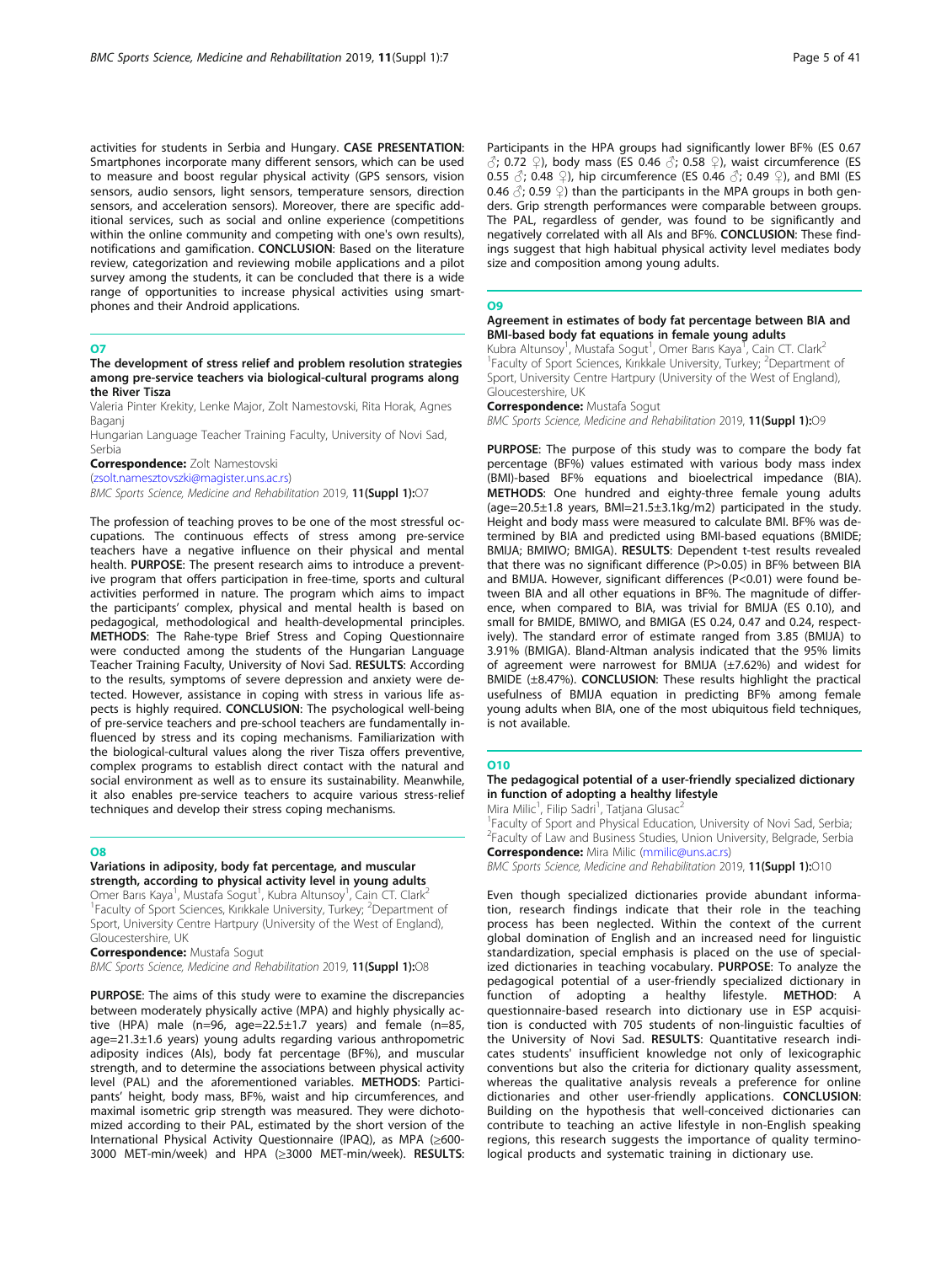## ACKNOWLEDGMENTS

This paper is a part of the research on Project No. 142-451-3684/2017-01/01, entitled Using Dictionaries in Teaching English for Specific Purposes in Tertiary Education, financially supported by the Secretariat for Higher Education and Scientific Research of the Autonomous Province of Vojvodina, Serbia.

#### O11

#### Exercise-based treatment after an ACL injury and a meniscal surgical repair: A case report

Mario J. Roska<sup>1</sup>, Natasa Pencic<sup>2</sup>, Alessandro Ruspantini<sup>3</sup> <sup>1</sup>Corrective Exercise Center "Howfit", Novi Sad, Serbia; <sup>2</sup>Faculty of Sport and Physical Education, University of Novi Sad, Serbia; <sup>3</sup>Aspire Academy, Doha, Qatar

Correspondence: Mario J. Roska [\(marioroska@gmail.com\)](marioroska@gmail.com)

BMC Sports Science, Medicine and Rehabilitation 2019, 11(Suppl 1):011

PURPOSE: In this case report we will demonstrate the effects of an exercise-based treatment after an ACL injury and a meniscal surgical repair in an elite UEFA Women's Champions League soccer goalkeeper with the main goal to successfully return to play. CASE PRESENTATION: The assessment consisted of two questionnaires for psychological readiness to return to play, physical readiness was assessed via muscular strength, agility, speed, cardio-respiratory fitness, coordination, and lower limb asymmetry via single-leg hop tests. The five-month exercise-based program consisted of aquatic exercises, gym therapy sessions and on-field (sport-specific) training. The final results showed an increase in psychological readiness to return to play by 60%, physical functions improved by 72%, and lower limb asymmetry was not higher than 10%. CONCLUSION: Exercise-based therapy has shown to be an effective way to return a female soccer goalkeeper to play and it should be considered as a treatment option for an athlete who suffered from an ACL injury or a surgical meniscus repair.

## O12

## Link with motivation and psychological states of elite athletes

Georgiy Korobeynikov<sup>1</sup>, Mario Baic<sup>2</sup>, Lesia Korobeynikova<sup>1</sup>, Bahman Mirzaei

<sup>1</sup>Department of Biomechanics and Sport Metrology, National University of Physical Education and Sport, Ukraine; <sup>2</sup>Faculty of Kinesiology, University of Zagreb, Croatia; <sup>3</sup>Department of Exercise Physiology, Faculty of Sport Sciences, University of Guilan, Iran

Correspondence: Georgiy Korobeynikov ([george.65.w@gmail.com\)](george.65.w@gmail.com) BMC Sports Science, Medicine and Rehabilitation 2019, 11(Suppl 1):012

Among different factors which influence to the effectiveness of sports activities the most characteristic is a psychical function of athletes. But, the formation of individual strategies of modern sports activity is corresponding to the motivation process. PURPOSE: The study of links between motivation and psychological states in elite athletes. METHODS: The 26 athlete's members of the National Team of Ukraine of Greco-Roman wrestling were studied. For the study of motivation to achieve was used the questionnaire (by Mehrabian A). All of the athletes were separated into three groups by level of corresponding motivation. The psychical states studied by an estimate of some methods. RESULTS: In athletes with a high level of motivation to achieve were observed the increasing meanings of stability of sensory-movement reaction. At the same time, the more improvement meanings of throughput of the visual analyzer are showed in athletes with an average level of motivation to achieve. CONCLUSION: Were revealed the states of relative comfort, desire to act, advance and find support in wrestlers of high-level motivation to achieve. But the low level of motivation to achieve related with a decline of capability and appearance of discomfort.

## O13

## Review of qualitative studies analyzing bullying and harassment in sport: methods and research areas

Jolita Vveinhardt, Vilija B. Fominiene, Laima Jeseviciute-Ufartiene Faculty of Sports Education, Lithuanian Sports University, Kaunas, Lithuania

Correspondence: Vilija B. Fominiene ([vilija.fominiene@lsu.lt\)](vilija.fominiene@lsu.lt) BMC Sports Science, Medicine and Rehabilitation 2019, 11(Suppl 1):013

Each research area has its own specificity, and sport is unique due to the expression of aggression among sports participants. Despite a rather broad analysis of this area, there is still a lack of knowledge in discussing the phenomenon of bullying and harassment as an expression of aggression in sport, and this may be due to methods used in research. PURPOSE: Having systematized the qualitative studies on bullying and harassment in a sport as well as their selected qualitative research methodologies, to discuss the research areas of bullying and harassment. METHODS: The PRISMA method was used to select the target articles. Content analysis method was chosen for analyzing the results of the selected articles. RESULTS: For qualitative analysis, 23 scientific articles that met the eligibility criterion were selected. The qualitative content analysis of these articles revealed a variety of research elements in them, thus resulting in various research outcomes. CONCLUSION: Research results were divided into research areas: bullying and harassment as an object of cognition, the environment of bullying and harassment; bullying and harassment related to gender or age, bullying and harassment as a ritual for new team members; bullying and harassment prevention.

## ACKNOWLEDGMENTS

Funded by the European Social Fund according to the activity 'Improvement of researchers' qualification by implementing world-class R&D projects of Measure No. 09.3.3-LMT-K-712.

#### O14

Peer violence in grass-roots sports clubs – coaches' perspective Borislav Obradovic, Ivana Milovanovic, Roberto Roklicer, Nebojsa Maksimovic

Faculty of Sport and Physical Education, University of Novi Sad, Serbia **Correspondence:** Borislav Obradovic (<boriscons@yahoo.com>) BMC Sports Science, Medicine and Rehabilitation 2019, 11(Suppl 1):014

The research is a part of project Sport against violence and exclusion funded by the Erasmus + Sport 2017 Program, which seeks to prevent peer violence and social exclusion through physical activity. PURPOSE: The paper presents results of focus-group discussion conducted with coaches in relation to recognition and prevention of peer violence among children in grass-roots sports clubs. METHODS: Focus-group discussion with coaches was conducted at the Faculty of Sport and Physical Education in Novi Sad. RESULTS: Participants emphasized that cases of social exclusion and violence among children are more an exception rather than an occurrence. However, they described cases of violence in details, pointing out that children and youth are surrounded by violence in society (at school, on the streets, in media, social networks). They also pointed out the misunderstanding in communication with parents, who interfere "too much" to coaches' work. They also emphasized the fact that parents of violent children do not admit that their children have committed violence, which is a major issue in the process of mediation between violent and "victim" child. CONCLUSION: Coaches believe that Faculties of Sports should somehow find a way and organize education of coaches, parents, and children in order to recognize and prevent violence. This kind of education would be a useful starting point in solving this challenging social issue.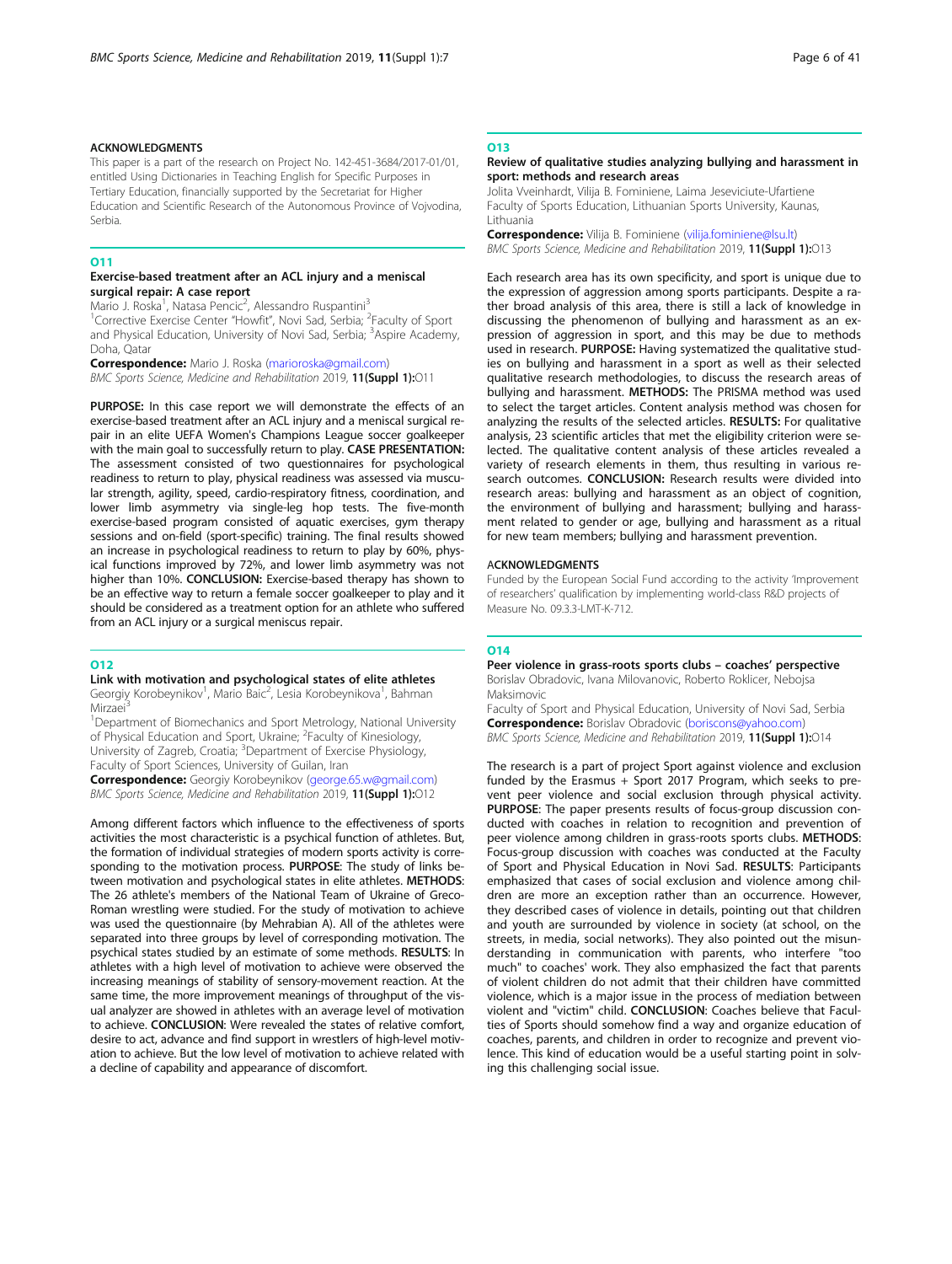#### "Governing" social exclusion and violence in the field of youth sport

Ivana Milovanovic, Zoran Milosevic, Dejan Madic, Darinka Korovljev, Patrik Drid

Faculty of Sport and Physical Education, University of Novi Sad, Serbia Correspondence: Ivana Milovanovic ([i.a.milovanovic@gmail.com\)](i.a.milovanovic@gmail.com) BMC Sports Science, Medicine and Rehabilitation 2019, 11(Suppl 1):015

The first part of the paper represents a summary of National Policies and Strategies which address the issue of Social Exclusion and peer violence in Serbia. The second part is an overview of Regulation of training, education, and employment of Sports Coaches, who work with children and youth in grass-roots sports clubs in Vojvodina. PURPOSE: To examine what policies and strategies are in place in Serbia and implementation of those documents by a government and civil sector organizations. By mapping coaches' educational background, the authors emphasized the need for higher education of coaches, with a special need to educate them in the field of prevention of social exclusion and violence among children. METHODS: The data were obtained mostly via online research. Authors conducted additional field research in a form of separate questionnaires delivered to specific national and local government bodies and sports clubs and federations, for the purpose of mapping the coaches on the ground. RESULTS: The strategies and policies which address the issue of social exclusion and violence among children and youth are in place. However, their full implementation hasn't seen as a priority on the ground. CONCLUSION: Social exclusion and peer violence should be addressed more intensive in terms of academic curricula for coaches and professors of PE and on the ground through prevention, recognition, and regulation of this negative social phenomenon.

#### O16

#### Benchmarks to consider in terms of fitness profile of young volleyball players

Suncica Pocek, Dusko Cvijovic, Tatjana Trivic, Zoran Milosevic Faculty of Sport and Physical Education, University of Novi Sad, Serbia Correspondence: Suncica Pocek (<suncicapocekfsfv@gmail.com>) BMC Sports Science, Medicine and Rehabilitation 2019, 11(Suppl 1):016

PURPOSE: To examine the fitness profile of young female club volleyball players in terms of age categories and player specialization. METHODS: Thirty-five volleyball players were assessed for height, mass, spike reach, block reach, and body composition. Vertical jump, standing broad jump, spike and block jump was chosen as a measure of leg power. The running speed of players was evaluated with a 20 m sprint effort. The change of direction speed was evaluated with a T-test, Sprint 93639 m forward – backward and Sprint 93639 m with 1800 turns. Twoway ANOVA with LSD post hoc test was applied in order to examine statistically significant differences between team A (18.23  $\pm$  1.71 years) and team B (14.38  $\pm$  0.56 years), between positions and their interaction. RESULTS: Team A players demonstrated better performance in all conducted tests of motor abilities in comparison to young female players of Team B. According to the position in most of the motor tests applied there were no differences between players. CONCLUSION: Establishing comparative fitness measures by competition level and player position should help to create benchmarks by which incoming and current athletes can assess performance.

## O17

## A low dose of caffeinated coffee doesn't increase fat oxidation but decreases RPE during aerobic exercise

Karayigit Raci, Sahin Nese, Ersoz Gulfem Faculty of Sport Sciences, Ankara University, Turkey Correspondence: Karayigit Raci ([racikarayigit@hotmail.com\)](racikarayigit@hotmail.com) BMC Sports Science, Medicine and Rehabilitation 2019, 11(Suppl 1):017

Caffeine has been shown to stimulate fat metabolism during exercise, but there is a scarce evidence investigating the effects of low dose caffeine. PURPOSE: To evaluate the effects of two different (1.5 – 3 mg/kg) low doses of caffeinated coffee on fat oxidation during low intensity exercise METHODS: Fourteen female volunteers (age 21.2 ± 2.4 years; BMI 28.7 ± 3.4 kg/m2; VO2max 42.2 ± 3.7 ml/min/ kg) participated in this randomized, double-blind, placebo-controlled, crossover trial. Following to VO2max test, participants were submitted to either decaffeinated coffee (PLA) or very low dose caffeinated coffee (VLCOF) equal to 1.5 mg/kg or low dose caffeinated coffee (LCOF) equal to 3 mg/kg before 45 min to %50 Wattmax exercise (30 min) during which expired air was analyzed. Fat oxidation, RPE, heart rate, glucose, lactate, and RPE were measured at different time point throughout the test protocol. RESULTS: Fat oxidation, RPE, heart rate, glucose, lactate didn't differ between trials (p>0.05) but LCOF significantly decreased RPE values compared to PLA and VLCOF trials (p<0.05). CONCLUSION: Results of this study showed that a low dose of caffeinated coffee may decrease RPE during low-intensity exercise. To increase fat oxidation during exercise may require to intake higher dose of caffeine. Future studies should investigate the effects of a moderate dose of caffeinated coffee on substrate oxidation during low and high-intensity aerobic exercise.

#### O18

#### Effects of the group exercise program on the morphological status of female university students

Nebojsa Cokorilo<sup>1</sup>, Milena Mikalacki<sup>1</sup>, Milan Cvetkovic<sup>1</sup>, Goran Dimitric<sup>1</sup>, , Sasa Pantelic²

<sup>1</sup> Faculty of Sport and Physical Education, University of Novi Sad, Serbia; <sup>2</sup>Faculty of Sport and Physical Education, University of Nis, Serbia **Correspondence:** Nebojsa Cokorilo (<cokorilon@gmail.com>)

BMC Sports Science, Medicine and Rehabilitation 2019, 11(Suppl 1):018

PURPOSE: The objective of the research was to determine the effects of the "Body Workout" group exercises on morphological characteristics of female university students. METHODS: The sample of research participants was made up of female university students from the Faculty of Sports and Physical Education in Novi Sad that were actively included in the workout program. The total sample participating in the research comprised of 52 participants, 25 of which comprised the experimental group (22.11±0.89 years; 58.72±7.71 kg; 166.11 ±5.01 cm) while the remaining 27 of them comprised the control group (22.45±0.78 years; 61.51±9.21 kg; 169.51±5.04 cm). The experimental group followed the "Body Workout" model and the control group followed the regular curriculum for the university course of Fitness. RESULTS: According to the research results, significant effects were determined in the transformation of morphological characteristics among the members of the experimental group on the level of the entire system and the individual differences could be perceived in the final measuring in variables Circumference of the lower leg and Skinfolds between the members of the experimental group. CONCLUSION: It was determined that the experimental program of aerobic exercises produced the greatest effects on the reduction in subcutaneous fatty tissue.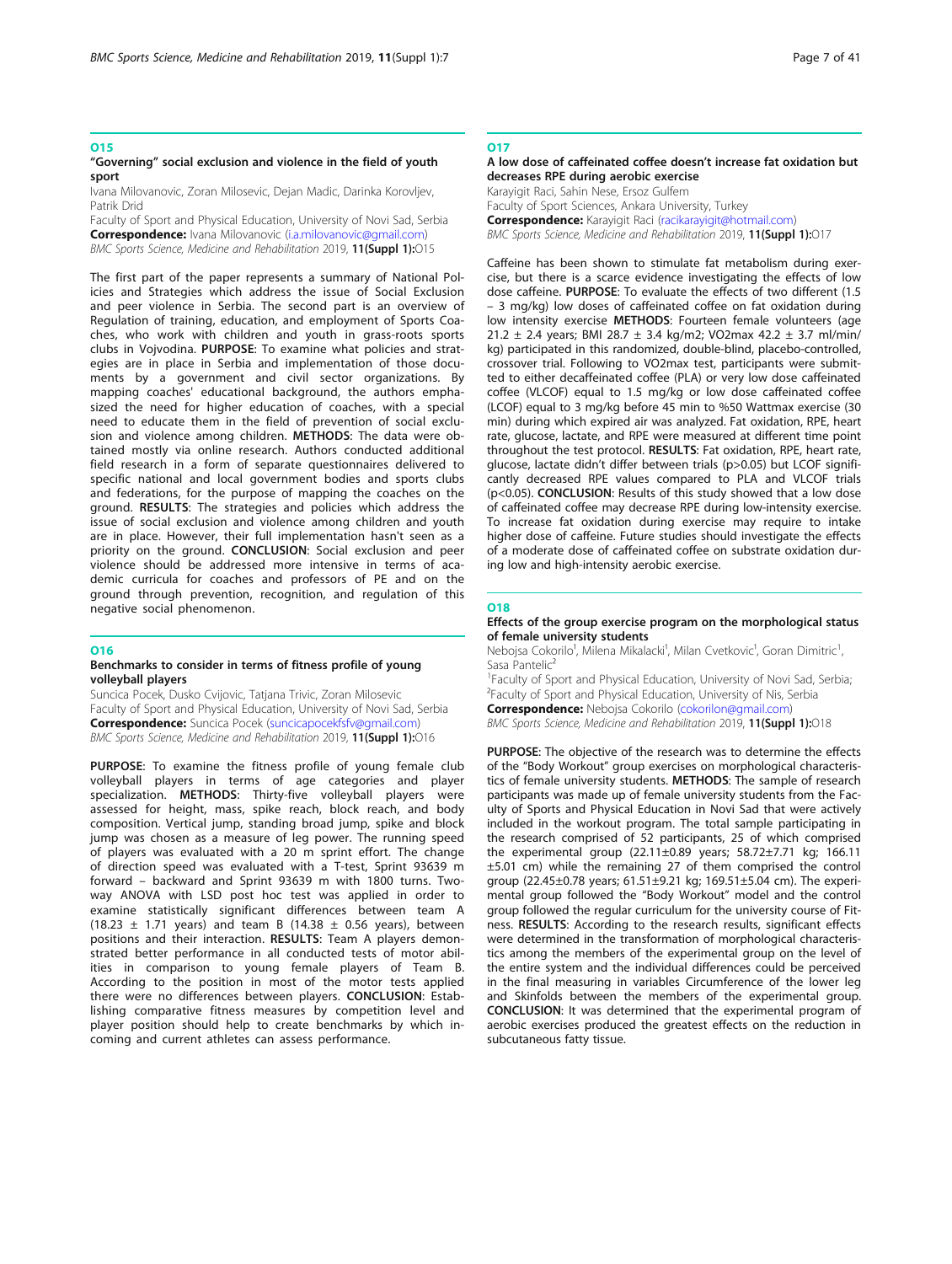#### The influence of pre-adolescent physical activity over trait of emotional intelligence, optimism, and pessimism Alexandru Boncu (<alexandru.boncu@e-uvt.ro>)

Faculty of Physical Education and Sport, West University of Timisoara, Romania

BMC Sports Science, Medicine and Rehabilitation 2019, 11(Suppl 1):019

About 13% to 20% of youth suffer from mental health disorders at least once in a lifetime. Although previous studies have explored the relationship between physical activity and mental health, little is known about the relationship between psychological factors leading to mental health problems and physical activity in pre-adolescents. PURPOSE: First objective was to compare two groups of pre-adolescents (engaged in organized weekly physical activity vs. not engaged in organized weekly physical activity) on a set of trait emotional intelligence factors (emotionality, well-being, self-control, sociability) and expectation for the future (optimism, pessimism). The second objective was to see the variance explained by physical activity on the same set of variables. METHODS: Five hundred and twelve preadolescents (55.9% of boys) participated in the study. Participants were asked to complete a series of questionnaires along with the question: Are you involved weekly in an organized physical activity? RESULTS: We found statistically significant differences in all variables analyzed between the group engaged in organized weekly physical activity compared to the group without physical activity practice. Physical activity explained the variance of several variables: emotionality, well-being, optimism, pessimism. CONCLU-SION: Physical activity has proved to be an important factor not only directly for mental health problems but also indirect for psychological factors important for mental health.

#### O20

#### Catastrophizing pain, disability, and depression in patients with chronic low back pain

Elena Sirbu<sup>1</sup>, Roxana-Ramona Onofrei<sup>2</sup>, Ana-Maria Vutan<sup>1</sup> <sup>1</sup> Faculty of Sport and Physical Education, West University of Timisoara, Romania; <sup>2</sup> Faculty of Medicine, "Victor Babes" University of Medicine and Pharmacy of Timisoara, Romania Correspondence: Elena Sirbu ([elena\\_sarbu@yahoo.co.uk\)](elena_sarbu@yahoo.co.uk)

BMC Sports Science, Medicine and Rehabilitation 2019, 11(Suppl 1):020

Chronic low back pain (CLBP) is defined as low back pain lasting more than 12 weeks affecting more than 50% of the general population. It is estimated that more than 70% of the population experience at least one episode of lower lumbar pain, at a certain moment of life. PURPOSE: The main purpose of this study was to investigate the pain intensity, identify the disability and depression levels in patients with chronic back pain and to correlate these variables. METHODS: 20 patients with CLBP completed the Pain Catastrophizing Scale, the Visual Analog Scale, the Oswestry Disability Questionnaire and Beck's Depression Inventory. The associations among pain intensity, disability, depression and catastrophizing were done by using MedCalc Statistical Software 17.9.7. RESULTS: The mean age of patients included in this study was 42  $\pm$  9.14 and the mean disease duration (years) – 2.1  $\pm$  1.62. The majority (70 %) of the participants were low catastrophizing to pain with low-intensity pain, disability and depression levels. Increased levels of catastrophic thinking to pain correlate significant with disability levels ( $r= 0.5$ ,  $p=0.02$ ) and depression intensity (r=0.71, p<0.001). CONCLUSION: A multidisciplinary approach is needed for patients with CLBP and should include physical, mental and social evaluation in order to offer an optimal treatment.

## O21

## Physiological demands of junior soccer players of three different positional roles

Marko Erceg, Sasa Krstulovic, Goran Kuvacic Faculty of Kinesiology, University of Split, Croatia Correspondence: Goran Kuvacic [\(gorkuv@kifst.hr](gorkuv@kifst.hr)) BMC Sports Science, Medicine and Rehabilitation 2019, 11(Suppl 1):021

PURPOSE: This investigation aimed to evaluate the physiological demands of junior (U-19) soccer players of three different positional roles. METHODS: Junior soccer players (body height 181.9 cm; body weight 75.1 kg; BMI 22.7 kg/m<sup>2</sup>) were categorized in three positional roles as follows: midfielders (n=8), defenders (n=8), and attackers (n=6). For this study, several physiological parameters were assessed during and after the incremental exercise test. ANOVA with Tukey-Kramer Unequal N HSD posthoc test was used to determinate differences between team positions. RESULTS: The differences in the heart rate values at VO2max between the midfielders and defenders were statistically significant ( $p$  <0.05) as well as between the midfielders and the attackers. Midfielders had significantly higher values of relative VO2max (65.63±3.58 ml/min/kg) than defenders (62±5.06 ml/ min/kg). The midfielders had higher values in all ventilation parameters assessed when compared to defenders and attackers. We found these differences between midfielders and the attackers in the forced expiratory volume in one second (FEV1; p <0.05). Furthermore, differences between the same groups exist in peak expiratory flow (PEF; p <0.01). Also, defenders had higher values when compared to attackers in PEF ( $p$  <0.05). No differences were found in resting and blood lactate 1-min after between observed groups. CONCLUSION: These results are consistent with previous research. Given the specificity of their position, midfielders have higher values of ventilation and spiroergometric parameters as expected.

#### O22

#### Working in sports organizations: contemporary sociological perspectives and issues

.<br>Tea Gutovic<sup>1</sup>, Renata Relja<sup>2</sup>, Toni Popovic<sup>2</sup> <sup>1</sup> Faculty of Economics, University of Split, Croatia; <sup>2</sup> Faculty of Humanities and Social Sciences, University of Split, Croatia **Correspondence:** Tea Gutovic ([tgutovic@gmail.com\)](tgutovic@gmail.com)

BMC Sports Science, Medicine and Rehabilitation 2019, 11(Suppl 1):O22

Sociology understands sport as a social phenomenon influenced by and influencing various social structures as well as shaping the lives of individuals involved in sports activities. There is almost no person in the modern world that is not somehow connected to the sports industry, as an active participant, player, coach, manager, or as a passive observant, consumer, part of the crowd. PURPOSE: To analyze working in the sport on a micro and macro sociological level, considering aspects of social structure and identity formation. METHODS: We systematically reviewed existing literature and research about the sports industry, sociology of work, entrepreneurship and education. Using the descriptive research method of the key theoretical concepts and empirical results in these disciplines, we constructed specific perspective of sport as a form of work in post-industrial society following its basic principles of flexibility, change, and innovation. RESULTS: On a macro level, working in a sports organization should be considered as a specific profession, within the duality of structure that both empowers and constraints it. On a micro level, we consider the processes of shaping athletic and coach identity and their mutual interactions. CONCLUSION: We argue that sport has to be investigated as a form of entrepreneurship and sports identity formed based on the factors of entrepreneurial culture.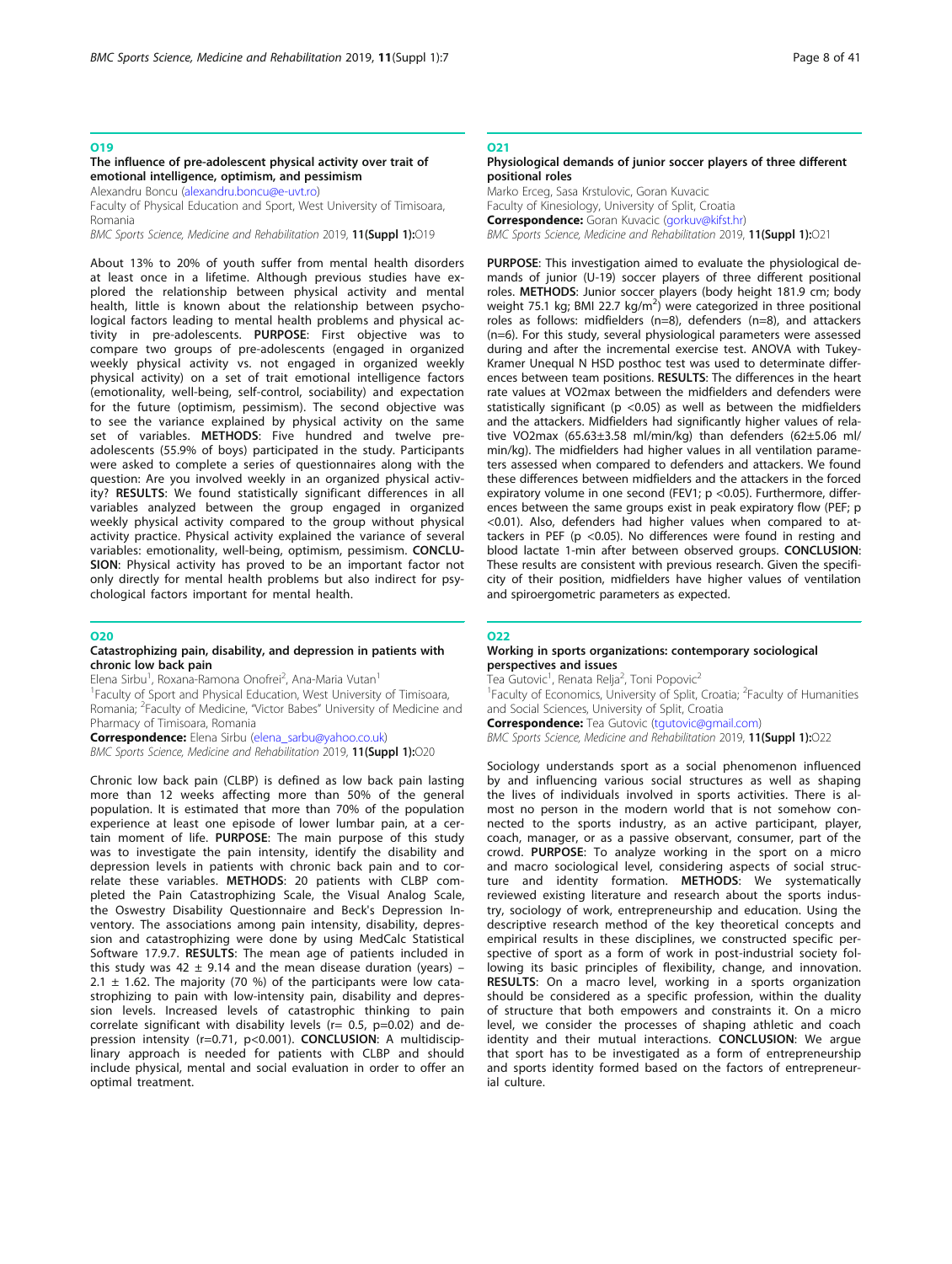## Differences in strength dimensions between students of kinesiology and students of mathematics

Josip Cvenic ([jcvenic@foozos.hr\)](jcvenic@foozos.hr)

Faculty of Education, Josip Juraj Strossmayer University of Osijek, Croatia BMC Sports Science, Medicine and Rehabilitation 2019, 11(Suppl 1):023

Prescribing training intensity and volume is a key problem when designing resistance training programs. PURPOSE: The aim of the study was to determine the differences between students of kinesiology and students of mathematics with respect to gender in some dimensions of strength. METHODS: The sample consisted of 50 students of kinesiology from Faculty of education (37 males age 20.10±1.72; BH 181.8 ±6.0; BW 78.03±10.11 and 13 females age 19.07±1.25; BH 167.6±9.24; BW 59.92±7.82) and 62 students from the Department of mathematics (31 males age 18.92±0.67; BH 178.50±6.46; BW 78.43±22.24 and 31 females age 18.6±0.56; BH 165.9±7.2 and BW 60.56±10.49). As a measurement of muscle strength, a sample of variables was comprised of five tests: 1 RM bench press (1RMBP), 1 RM squat (1RMS) and 1-minute situp test (1SU), relative bench press (RBP=1 RMBP/BW) and relative squat (RS=1 RMS/BW. The basic descriptive parameters were calculated and the t-test was used for determining the difference between the observed variables. RESULTS: The significance of differences between the groups and gender was observed in all variables (p<0.00). CONCLU-SION: The findings may contribute to a better understanding of the factors responsible for strength in the population of athletes (students of kinesiology) and non-athletes (students of mathematics), i.e. they may be useful to PE teachers to help in the planning the best program and training load distribution for their students.

#### O24

## Gender differences in unilateral horizontal drop jump performance in children

Marijo Bakovic, Sanja Ljubicic, Ljubomir Antekolovic Faculty of Kinesiology, University of Zagreb, Croatia Correspondence: Marijo Bakovic [\(marijo.bakovic@kif.hr](marijo.bakovic@kif.hr)) BMC Sports Science, Medicine and Rehabilitation 2019, 11(Suppl 1):024

There are a lot of studies about human (children and adults) bilateral vertical drop jump performance. On the other hand, there are not enough studies about unilateral horizontal drop jump performance. PURPOSE: To investigate the nature of force-kinetics gender differences during unilateral horizontal drop jump performance in children. METHODS: Forty-nine children (23 boys and 26 girls; age 8 and 9 years) performed 3 trials of unilateral horizontal drop jump performance on take-off leg. Data acquisition was done using a force platform (Quattro Jump 9290CD, Kistler, Switzerland). The height of drop jump was 15 cm, while the distance of the starting point to the middle of the force platform was 110 cm. Maximum force in eccentric and concentric muscle activity, as well as the maximum rate of force development were analyzed using body weight unit of measurement. T-test for the independent samples was used to calculate the statistical significance of gender differences. RESULTS: Although boys produced slightly higher maximum force in eccentric and girls in concentric muscle activity, the differences were not statically significant. The maximum rate of force development also showed no statistical difference. CONCLUSION: The results of this study showed no gender differences in force-kinetics variables between 8- and 9-year old children during unilateral horizontal drop jump performance. In further studies, it should be analyzed in older children closer to puberty.

#### O25

## Reliability of newly developed tests of pre-planned and nonplanned agility for older persons: a pilot study

Ivan Peric<sup>1</sup>, Miodrag Spasic<sup>2</sup>, Damir Sekulic<sup>2</sup>

<sup>1</sup> Faculty of Dental Medicine and Health, Josip Juraj Strossmayer University of Osijek, Croatia; <sup>2</sup>Faculty of Kinesiology, University of Split, Croatia

**Correspondence:** Ivan Peric [\(iperic@fdmz.hr](iperic@fdmz.hr))

BMC Sports Science, Medicine and Rehabilitation 2019, 11(Suppl 1):025

Studies in the field of agility have identified two different forms of agility, pre-planned-agility (PPA) and non-planned-agility (NPA). PUR-POSE: The aim of this research was to examine the reliability of newly constructed tests of reactive and pre-planned agility for elderly persons. METHODS: Ten healthy volunteers (6 women and 4 men; age 61.10  $\pm$  4.4 years; body height 166.90  $\pm$  7.82 cm; body weight 77.63  $\pm$  12.19 kg) participated in this pilot study throughout testretest study design. Respondents were tested on newly constructed tests of reactive and pre-planned agility twice over two days. Tests involved several stop-and-go movement patterns with (for NPA), or without (for PPA) reaction to visual stimuli. RESULTS: The reliability of the PPA test was high (Intraclass correlation: 0.83; Coefficient of variation: 3%), while the reliability of NPA test was somewhat lower but still acceptable (Intraclass correlation: 0.52; Coefficient of variation; 6%). Pearson's correlation between PPA and NPA was numerically low ( $r = 0.51$ ,  $p = 0.19$ ) indicating that reactive- and pre-plannedagility should be observed as independent qualities sharing less than 25% of the common variance. CONCLUSION: The results of this pilot study indicated appropriate reliability of newly developed PPA and NPA tests.

#### O26

Attitudes of pre-service teachers on the acquisition of competencies for teaching physical and health education Biljana Trajkovski, Petra Pejic Papak, Tena Pejcic

Faculty of Teacher Education in Rijeka, University of Rijeka, Croatia Correspondence: Biljana Trajkovski (<biljana.trajkovski@uniri.hr>) BMC Sports Science, Medicine and Rehabilitation 2019, 11(Suppl 1):026

The task of the course Kinesiological Methodics is to introduce the students, future teachers, to the legalities within the physical and health care area and to train them for practical, a creative performance of the teaching process and other processes of physical exercise with the pupils. The aim of this research was to examine the attitudes on the acquisition of competencies and the students' satisfaction with the teaching of Kinesiological Methodics during the studies as well as their opinion on their qualification for carrying out the teaching of primary education classes. A questionnaire was conducted on a sample of 136 students enrolled at the Faculty of Teacher Education. The results point to the pre-service teachers' attitude that the knowledge gained in the courses of Kinesiological Methodics will be helpful in their future occupation ( $F = 7.37$ ,  $p \le 0.05$ ). However, they also stated the importance of continuous training upon the completion of the studies (F = 5.56, p <0.05). It is concluded that the pre-service teachers show the tendency of satisfaction increase with the teaching of Kinesiological Methodics in senior years of study, but at the same time it is concerning that in more senior years of study there appears to exist a decrease in the selfassessment of their own competence for performing the teaching of primary education classes.

#### O27

#### Relations between motor skills and health-related quality of life at 7-8 years old children

Szabolcs Halasi<sup>1</sup>, Josip Lepes<sup>1</sup>, Visnja Djordjic<sup>2</sup>, Damjan Jaksic<sup>2</sup>, Ferenc<br>Ihasz<sup>3</sup>, Robert Papp<sup>1</sup>, Nevenka Zrnzevic<sup>4</sup>, Andrea Zivkovic-Vukovic<sup>5</sup> 1 Hungarian Language Teacher Training Faculty in Subotica, University of Novi Sad, Serbia; <sup>2</sup> Faculty of Sport and Physical Education, University of Novi Sad, Serbia; <sup>3</sup>Faculty of Health Sciences, University of Pecs Hungary; <sup>4</sup>Teacher Training Faculty, University of Pristina-Kosovska Mitrovica, Serbia; <sup>5</sup>Faculty of Education, University of Novi Sad, Serbia **Correspondence:** Szabolcs Halasi [\(sabolc.halasi@magister.uns.ac.rs](sabolc.halasi@magister.uns.ac.rs)) BMC Sports Science, Medicine and Rehabilitation 2019, 11(Suppl 1):O27

Hypokinesia has a negative impact on motor skills, self-confidence, well being, friendly relations, and academic achievement. PURPOSE: The aim of the research was to characterize the relations between Health-related quality of life (HRQOL) and motor skills at early school age children in Northern Serbia. METHODS: The study included 214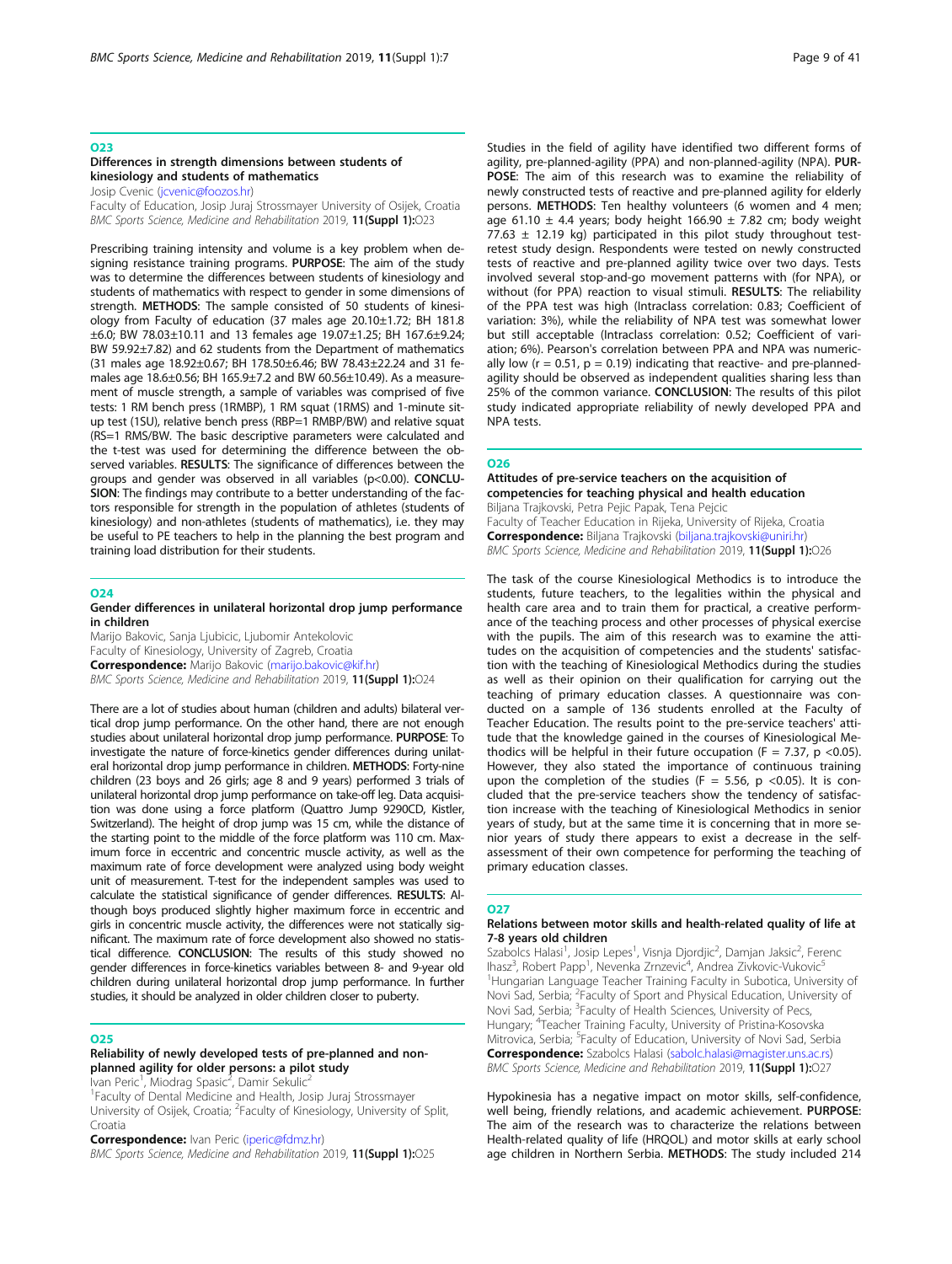children (113 boys, 101 girls) aged 7-8 years. Stratified random sampling was used in this cross-sectional study. Measuring HRQOL was with parent version of Kidscreen-27 questionnaire and evaluating the motor skills was with Test of Gross Motor Development-2 which was for the first time used in Serbia. RESULTS: With Spearman's rank correlation significant positive relations of HRQOL domains, Physical Well-being (r=0.44; p≤0.01), Psychological Well-being (r=0.31; p≤0.01), School Environment (r=0.29; p≤0.01) with Locomotor subtest and positive correlation between Gross Motor Quotient with domain, Physical Well-being (r=0.31; p≤0.01) at boys, were established. CON-CLUSION: Boys who achieved better results on tests of motor skills are physically more active, full of energy, enjoy life, emotionally balanced and feel better at school.

## O<sub>28</sub>

#### Effects of isoinertial training on the physical fitness of junior basketball players

Marko DM Stojanovic<sup>1</sup>, Jana Izovska<sup>2</sup>, Mladen Mikic<sup>1</sup>, Bogdan Belegisanin<sup>1</sup>, Aleksandar Karac<sup>1</sup>, Vuk Stevanovic<sup>1,3</sup>

<sup>1</sup> Faculty of Sport and Physical Education, University of Novi Sad, Novi Sad, Serbia; <sup>2</sup>Faculty of Physical Education and Sport, Charles University in Prague, Czech Republic; <sup>3</sup>Institute for Medical Research, University of Belgrade, Serbia

**Correspondence: Marko DM Stojanovic** 

(<marko.ns.stojanovic@gmail.com>)

BMC Sports Science, Medicine and Rehabilitation 2019, 11(Suppl 1):O28

PURPOSE: The aim of this research was to determine the effects of an 8-week isoinertial training on the physical fitness of young basketball players. METHODS: Twenty-four male junior basketball players, (17.58±0.50 years) were divided into experimental (ECC; n=12) and control group (CON; n=12) which took strength training exercises on isoinertial training device and classic isodynamic strength training with free weights, respectively. During the experimental program, the ECC and CON groups had 12 equal-volume strength training sessions. A two-way analysis of variance was used to test the effects of isodynamic and isoinertial strength training on physical fitness. RE-SULTS: The findings revealed that isoinertial training brought about significantly better results in the squat jump (SJ), Countermovement jump (CMJ) and vertical jump (VJ), as well as in the 5m sprint test and agility tests (T-test and 505 test). No statistically significant differences were found in isometric strength and 20m run. CONCLUSION: In comparison with the traditional isodynamic training, isoinertial training proved superior in developing young basketball players explosive strength, speed and agility and likely should be regarded as a preferred method of strength training.

## O29

## Female athletes in super league of Serbia: degree of athlete's satisfaction, the motivation for sports and competitive anxiety Jovana Trbojevic<sup>1</sup>, Jelica Petrovic<sup>2</sup>

<sup>1</sup>Matica Srpska, Novi Sad, Serbia; <sup>2</sup>Department of Psychology, Faculty of Philosophy, University of Novi Sad, Serbia

Correspondence: Jovana Trbojevic [\(jovana.trbojevic88@gmail.com\)](jovana.trbojevic88@gmail.com) BMC Sports Science, Medicine and Rehabilitation 2019, 11(Suppl 1):O29

Athlete's satisfaction, the motivation for sports and competitive anxiety play an important role in sports achievement. PURPOSE: Determining the degree of athlete's satisfaction, the motivation for sports and competitive anxiety of female athletes who participate at the highest sports level in Serbia. METHODS: Thirty-six female athletes (handball players=12; volleyball players=11, soccer players=13) who participate at the highest sports level in Serbia (age: 16-27), completed Athlete's Satisfaction Questionnaire, Sport Motivation Scale-2 (dimensions: intrinsic/integrated motivation; extrinsic/introjected motivation; identified motivation and motivation), Competitive State Anxiety Inventory-2 (dimension: somatic and cognitive anxiety). RE-SULTS: Descriptive statistics show that female athletes achieve above theoretical average scores on athlete's satisfaction (Mean=19.4),

intrinsic/integrated motivation (Mean=18.33), identified motivation (Mean=10), somatic anxiety (Mean=12.94), and cognitive anxiety (Mean=13.69). Results of ANOVA show that there are significant differences between female handball, volleyball and soccer players in satisfaction (F(2.34)=3.608, p=0.039), intrinsic/integrated motivation (F(2.35)=4.016, p=0.027) and identified motivation (F(2.35)=4.192, p=0.024). Post hoc, Turkey HSD test shows that female soccer players are significantly more intrinsically motivated to do sports that handball players. On the other hand, female handball players are more satisfied then volleyball players. CONCLUSION: These results contribute to the theoretical and practical knowledge of elite female players and their individual dispositions have a significant role in sports results and the development of the sports itself.

#### O30

Skeletal muscle tensiomyography: results from childhood to late adulthood

Bostjan Simunic, Rado Pisot

Science and Research Centre Koper, Institute for Kinesiology Research, Slovenia

Correspondence: Bostjan Simunic [\(bostjan.simunic@zrs-kp.si\)](bostjan.simunic@zrs-kp.si)

BMC Sports Science, Medicine and Rehabilitation 2019, 11(Suppl 1):030

Tensiomyography is a noninvasive method to assess skeletal muscle mechanical contractile properties. PURPOSE: While there are numerous data on the fiber type composition of skeletal muscle in adults, little is known about the changes in fiber type composition and contractile properties in muscles during maturational growth. Furthermore, master athletes (MA) maintain high levels of physical activity during aging and are a unique population to study intrinsic aging. METHODS: Using tensiomyography we measured contraction time (Tc) in vastus lateralis (VL), gastrocnemius medialis (GM) and biceps femoris (BF) in children (N=107), adult nonathletes (N=379) and MA (N=327). Children were longitudinally followed for 6 yearly assessments, while adults were assessed in a cross-sectional design. RE-SULTS: Children had higher myosin heavy chain 1 proportion than adults until they reached 10 years. Children that were regularly involved in sport had lower BF Tc than sedentary children, but only after the age of 12, (13%;  $p<0.001$ ) and not in VL. In adults, we found age-related slowing of all observed muscles, where endurance MA had the longest Tc than non-athletes, while power MA had the shortest Tc. Furthermore, our data revealed longer Tc in endurance MA than in non-athletes with age, indicating that preferring regular endurance sports activity might accelerate the age-related slowing of skeletal muscles. CONCLUSION: The results demonstrate the importance of regular sports exercise for skeletal muscle development in childhood and adulthood.

#### O31

## Family and the creation of a child's physical (body) capital Sasa Pisot<sup>1</sup>, Rado Pisot<sup>1,2</sup>

<sup>1</sup>Science and Research Centre Koper, Slovenia; <sup>2</sup>Faculty of Sport University of Ljubljana, Slovenia Correspondence: Sasa Pisot [\(sasa.pisot@zrs-kp.si\)](sasa.pisot@zrs-kp.si)

BMC Sports Science, Medicine and Rehabilitation 2019, 11(Suppl 1):031

Parent's role in supporting a child in the physical activity (PA) appears to be very important from the point of creation of an "embodied cultural capital" or physical (body) capital that begins at birth and lasts during all the processes of socialization. PURPOSE: From the point of physical capital's accumulation, parent's support and (non)engagement of parents in the child's PA and his motor efficiency was examined in the frame of the project "Analyzing fundamental motor pattern, skeletal and muscle adaptation on specific sedentary lifestyle factors amongst 4 and 7-year-old children". **METHODS:** Quantitative (questionnaires  $n = 90$ , a child's motor efficiency test battery) and qualitative ( $n = 60$  semi-structured interviews) analysis were carried out with parents and children. RESULTS: Four different groups on children's motor efficiency and family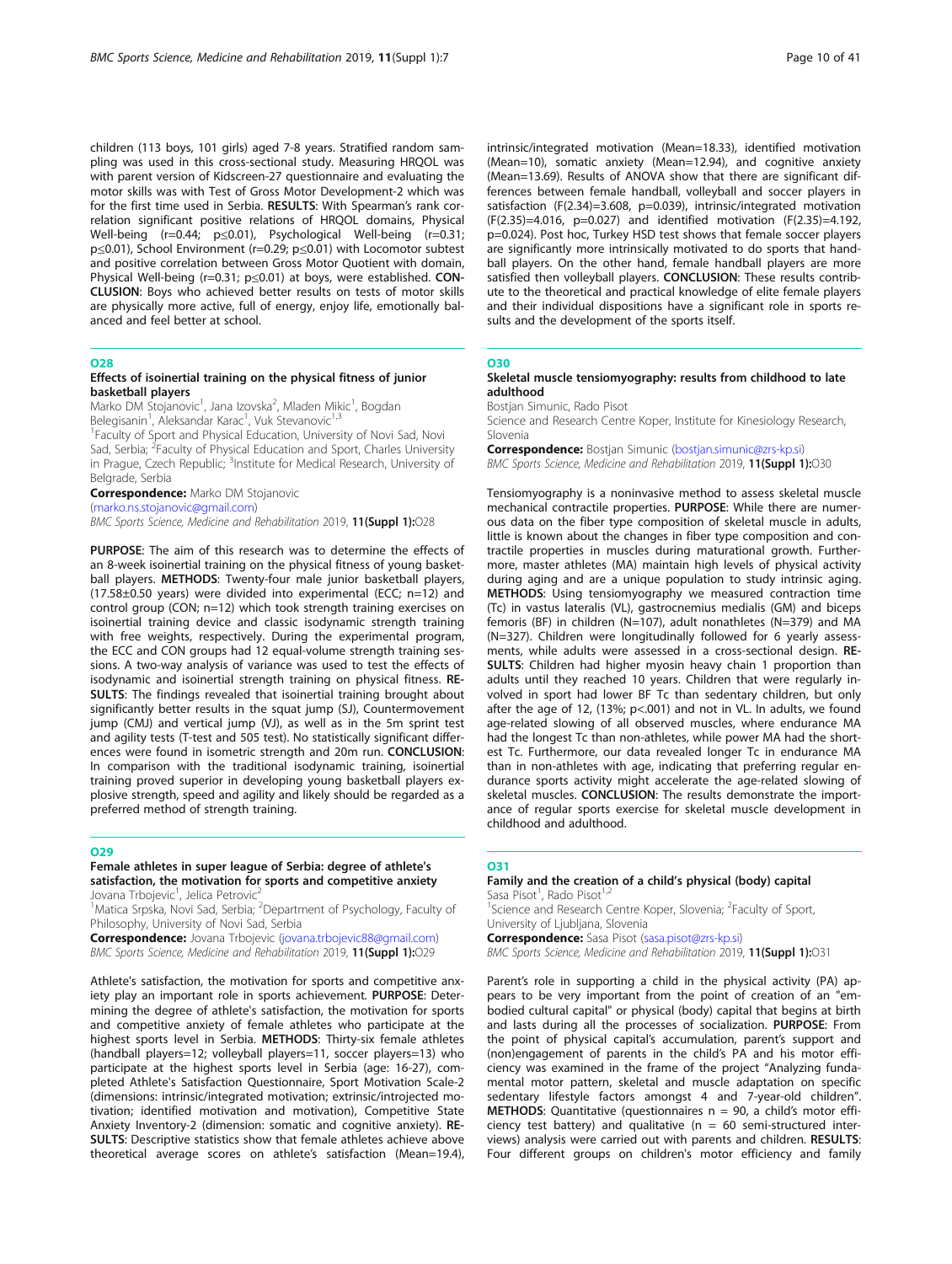lifestyle showed that family praxis depending on many factors, including the socioeconomic status of the family and parent's "time free from economic necessity". CONCLUSION: Non-engagement of parents in the child's PA could be treated as a lost time which gives even greater responsibility to parents to provide time for accumulation of body capital. Mothers are most likely the parent which ensure expected healthy family lifestyle. Since providing healthy nutrition for children falls within the mandate of maternity, the PA of children still mostly remains in the domain of fathers.

#### O32

## The factors of engaging in the hiking section as a sports recreation activity in high school

Ivan Vrbik, Andrea Vrbik, Mirna Andrijasevic Faculty of Kinesiology, University of Zagreb, Croatia **Correspondence:** Ivan Vrbik [\(ivan.vrbik@gmail.com\)](ivan.vrbik@gmail.com) BMC Sports Science, Medicine and Rehabilitation 2019, 11(Suppl 1):032

PURPOSE: Managing and understanding the mechanisms underlying enrollment of students in extra-curricular activities could alleviate teacher's (i.e. expert's) approach to the students and facilitate their engagement in mentioned activities. Therefore, the main goal of this paper was to establish the factors influencing the choice of enrolling in the particular extra-curricular hiking section as a recreational activity. METHODS: The study was conducted on a sample of 40 high school students (15.3±0.66 years old). Anthropometrical variables (body height, body weight, BMI, body fat, and body muscle) were measured and students completed a short recreational preference questionnaire. Frequency tables were calculated for asked questions and after comparative analyses were made. Correlation between variables was done to establish the existence of significant correlations. RESULTS: Results show a negative correlation (r=-0.42; p<0.05) between attending PE classes and body fat and relatively high correlation (r=0.63; p<0.05) between attending PE classes and preference to outdoor activities, namely hiking. According to the results of correlation, the greatest influence on the interest to join hiking section have students' preference for outdoor activities (r=0.43; p<0.05). CONCLUSION: An increase in the outdoor time expenditure, firstly initiated by PE teachers (and hopefully later adopted as a way of frequent independent recreational and leisure time activity) could be the spot-on strategy for the increase in physical activity levels in school-aged children during after school hours.

#### O33

## "Sports School" 30 years old kinesiology model - a connection between science and practice

Dusan Stupar<sup>1</sup>, Dejan Madic<sup>2</sup>, Gustav Bala<sup>2</sup>, Boris Popovic<sup>2</sup>, Dragan Grujicic<sup>3</sup>, Dusan Kulic<sup>4</sup>, Aleksa Madic<sup>2</sup>

<sup>1</sup> Faculty of Sport and Tourism, Educons University, Serbia; <sup>2</sup> Faculty of Sport and Physical Education, University of Novi Sad, Serbia; <sup>3</sup>Sports School, Novi Sad, Serbia; <sup>4</sup>Elementary school "Bratstvo i jedinstvo", Vrbas, Serbia

Correspondence: Dusan Stupar [\(dusan9stupar@gmail.com\)](dusan9stupar@gmail.com) BMC Sports Science, Medicine and Rehabilitation 2019, 11(Suppl 1):O33

PURPOSE: In recent years, there has been an increasing number of sports schools for children of pre-school and younger school age. This is an important fact because the children are exercising from the earliest ages, in the aim to develop their motoric, functional and psycho-physical abilities. The purpose of this paper is to describe the model, methods, principles and organizational structure of the "Sports School". CASE PRESENTATION: "Sports School", held at the Faculty of Sport and Physical Education in Novi Sad, has existed for 30 years and it is one of the pioneers of this kind of activity for children. School is an example of a good combination of science and practice. All employees are highly educated professionals. The work program applies modern methods of exercise based on scientific

research. These researches have shown that the positive effects on the transformation of certain anthropological dimensions have been achieved at different time points and with different generations of children. CONCLUSION: This model proved to be successful. He can be applied to all sports clubs and schools that work with children of preschool and early school age.

#### O34

The food and physical activity carousel - a choice for healthy living among Timisoara west university female college students

Nicoleta Silvia Mirica, Cerasela Domokos, Martin Domokos, Eugen Bota, Cristian Negrea, Adrian Nagel

Faculty of Sport and Physical Education, West University Timisoara, Romania

Correspondence: Nicoleta Silvia Mirica [\(nicoleta.mirica@e-uvt.ro\)](nicoleta.mirica@e-uvt.ro) BMC Sports Science, Medicine and Rehabilitation 2019, 11(Suppl 1):034

Good nutrition and physical activity are the main discussed lifestyle determinant factors. PURPOSE: The evaluation of nutritional and physical activity habits of the West University female students, participants at the general course of sports and physical activity. METHODS: 81 female volunteers (age:  $20 \pm 0.77$  years) filled 2 questionnaires regarding nutrition and physical activity. A comparison with the Romanian guidelines has been performed. RESULTS: The questionnaire focused on monthly consumption of both main food groups and comfort foods and physical activity habits. The data (GraphPad Prism 5.0 and Microsoft-Excel 2007, statistically significance was considered for values of p<0.05) revealed extremely significant differences for all evaluated parameters. For all food groups the results indicated an extremely low monthly consumption comparing to the guidelines (fruit, vegetables/ dairy/comfort food:  $22.06 \pm 2.12/23.21 \pm 2.11/21.32 \pm 2.2$  vs. 60-150 portions/month, p<0.001; meat and alternatives:  $12.73 \pm 1.46$  vs. 60-90 portions/month, p<0.001). Physical activity was at one third compared with the guidelines (p<0.001). CONCLUSION: The results indicated that youth is not enough to live a healthy life, therefore, is mandatory to tailor great improvements in both nutrition and physical activity in order to remain healthy for a longer period of time.

#### O35

#### E-sports: definition and social implications

Dino Vukusic<sup>1</sup>, Marko Marelic<sup>2</sup>

<sup>1</sup>Institute of Social Sciences "Ivo Pilar", Zagreb, Croatia; <sup>2</sup>School of Medicine, University of Zagreb, Croatia

Correspondence: Dino Vukusic [\(dino.vukusic@pilar.hr](dino.vukusic@pilar.hr))

BMC Sports Science, Medicine and Rehabilitation 2019, 11(Suppl 1):035

The final phase of the gaming industry's development brought with it another phenomenon – e-sport. "Electronic sport" presupposes playing video games in a competitive setting, with emphasis on increased "institutionalization" of gaming activity through the organization of e-sports teams and official international competitions. In order to define e-sports, it's important to note that not every activity of playing video games can be described as an e-sport, but every e-sport is essentially playing video games. PURPOSE: This paper aims to present several dimensions of the "electronic sport" phenomenon, review the existing research in this field, compare various aspects of e-sports and "traditional" sports, and discuss the formation of a new subcultural group gathered around video games. CASE PRESENTATION: The key task of this paper is to examine the distance between esports and "traditional" sport and frame the socio-economic scale of the phenomenon. The final part of the paper will concentrate on examining the emergence of gaming culture, primarily through the prism of post subcultural theories. CONCLUSION: The interest in the phenomenon of electronic sport in all social sciences, including sociology, has increased over the past several years and terms and definitions used to describe it are still under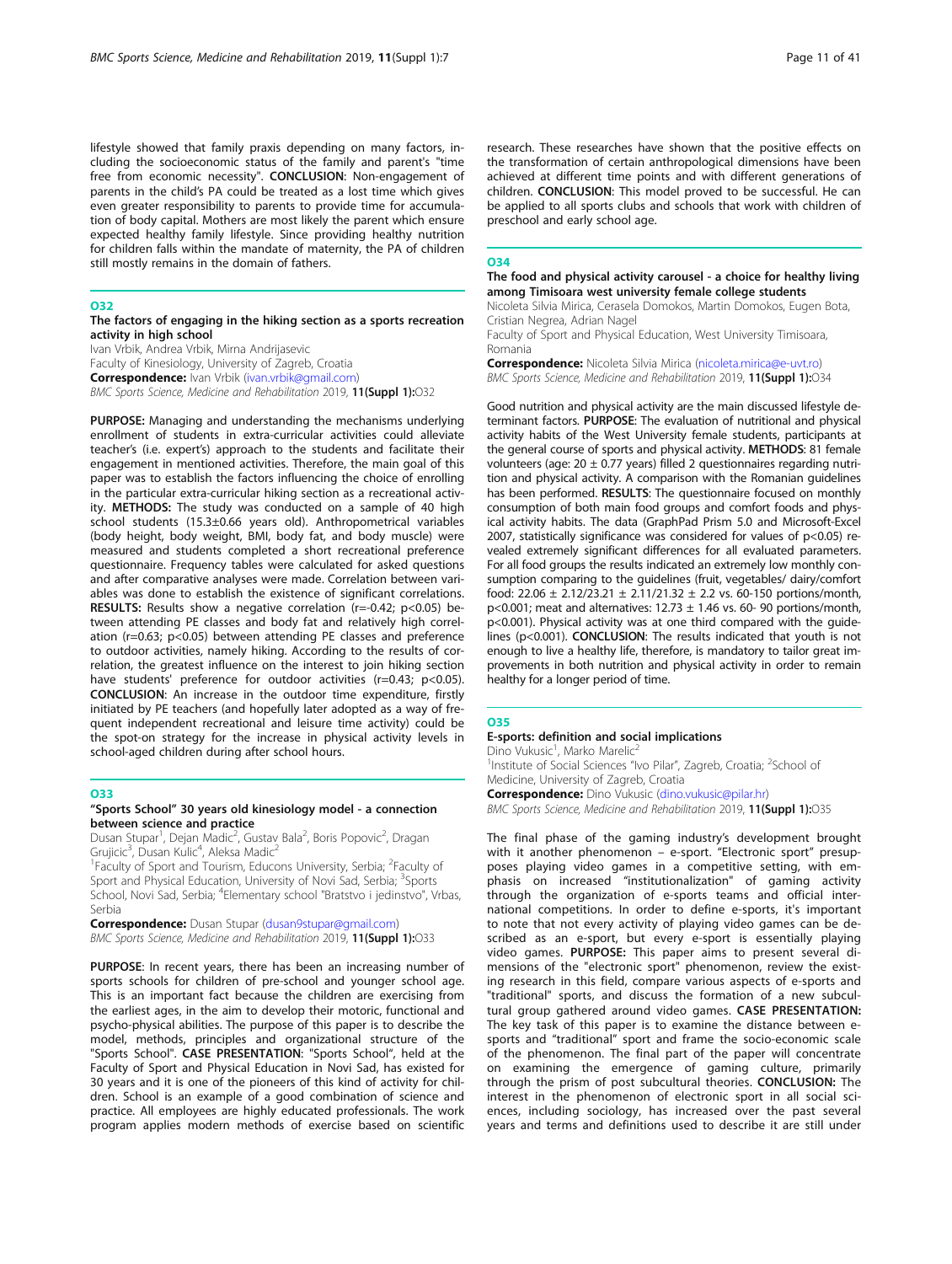construction. Therefore, a theoretical paper clarifying key characteristics is a vital step towards a further scientific upturn in studying e-sport.

## O36

#### Changing trend of motor abilities in professional male and female folk dancers

Goran Oreb<sup>1</sup>, Meta Zagorc<sup>2</sup>, Gordana Furjan-Mandic<sup>1</sup>

<sup>1</sup> Faculty of Kinesiology, University of Zagreb, Croatia; <sup>2</sup> Faculty of Sport, University of Ljubljana, Slovenia

Correspondence: Goran Oreb (<goran.oreb@gmail.com>)

BMC Sports Science, Medicine and Rehabilitation 2019, 11(Suppl 1):036

Following a detailed analysis of motor abilities of professional folk dancers in 2012 (Oreb et al., 2013), the results of certain male and female dancers from the mentioned testing were compared with outcome values from September 1992, December 1992 and July 1993. PURPOSE: To determine the changing trend of motor abilities in male and female professional folk dancers within 20 years. METHODS: The sample of examinees included 6 male dancers (aged between 39 and 54) with between 21 and 33 years of dancing experience, and 9 female dancers (aged between 38 and 55;) with between 21 and 37 years of experience. The results were obtained upon comparing test results from September 1992 (No. 1) – initial testing; December 1992 (No. 2) – transitive testing; July 1993 (No. 3) – final testing, and September 2012 (No. 4) – initial testing. The measured results were analyzed via 'trend analysis'. RESULTS: It should be emphasized that this analysis evaluated innate motor abilities that first deteriorate with age, but are relevant for dancing a success. The obtained results indicate a stagnation of almost all motor abilities. CONCLUSION: Within the analyzed 20 years, male and female dancers actively participated in the work, where the demands of the stage remained unchanged, while the dancers got older, which poses a chronic problem for training programming.

#### O37

#### The evaluation of postural stability during the menstrual cycle in active women

Nese F. Sahin, Ozkan Guler, Azize Diedhiou, Gulfem Ersoz Faculty of Sports Science, University of Ankara, Turkey Correspondence: Ozkan Guler [\(ozkanguler@msn.com\)](ozkanguler@msn.com) BMC Sports Science, Medicine and Rehabilitation 2019, 11(Suppl 1):037

Several studies have demonstrated a higher incidence of sportsrelated injuries among female athletes compared to male counterparts. PURPOSE: The purpose of this study was to evaluate the change in static balance ability during the menstrual cycle among young active women. METHODS: The subjects were young active healthy women (n=19, 20.4±1.2 years) with regular exercise and a regular menstrual cycle. Menstrual cycle was divided into 3 phases. early menstrual phase, the follicular phase and mid-luteal phase of the menstrual cycle. The Biodex SD Balance System was used to determine to static balance ability. Static balance ability was measured by the postural stability index protocol. All subjects were evaluated with their eyes open and double leg without footwear. The subject was asked to step on the platform of the BSS and adopt a comfortable position while maintaining a stand position. To become familiar with postural stability testing on the BBS, subjects performed three practice testing sessions within a week. RESULTS: The results of this study indicate that there were no differences in anterior-posterior sway, medio-lateral sway and postural stability index among three phases in active young woman. CONCLUSION: In the consequence of this study, it has been found that postural stability index has not changed among three phases in active young woman.

## O38

## Differences in game-related statistics for winning and losing teams related to changes in basketball rules

Mladen Mikic<sup>1</sup>, Igor Vuckovic<sup>2</sup>, Marko Stojanovic<sup>1</sup> <sup>1</sup> Faculty of Sport and Physical Education, University of Novi Sad, Serbia; <sup>2</sup> Faculty of Physical Education and Sport, University of Banja Luka, Bosnia and Herzegovina

Correspondence: Mladen Mikic [\(mmmikac@gmail.com](mmmikac@gmail.com)) BMC Sports Science, Medicine and Rehabilitation 2019, 11(Suppl 1):O38

In 2014 FIBA has made a change to the official rules to speed up game-pace. The most important change is that after an offensive rebound shot clock shall be reset to 14 seconds. PURPOSE: To determine the differences in game-related statistics before and after changes of basketball rules. METHODS: Data were obtained from official websites of men's 2014 World Cup (38 games) and 2016 Olympic Tournament (76 games). Data consist of 15 parameters, and teams have been separated by success in the game. RESULTS: Winning teams at OT had significantly more ball possessions ( $p=0.050$ ) and assist ( $p=0.002$ ) in relation to the winning teams from WC, who had more turnovers (p=0.025). Losing teams at OT in comparison to teams from WC had significantly more ball possessions (p=0.039), successful 2-point shots (p=0.037), defensive rebounds (p=0.004) and unsuccessful free throws (p=0.039). Regardless of success, teams from the OT achieved a significantly higher number of ball possessions (p=0.005), defensive rebounds (p=0.014) and assists (p=0.004). CONCLUSION: Results of the analysis show that after changing the rules number of ball possessions has increased, the game has accelerated. Coaches should select and prepare players to be ready to play faster, for basketball in the future.

#### O39

## Sources of enjoyment and goal orientation among youth fitness members

Okan B. Micoogulları<sup>1</sup>, Nazif Kutay Erden<sup>2</sup>, Gunay Yıldızer<sup>3</sup> 1 Physical Education & Sports Department, Nevşehir Hacı Bektaş Veli University, Nevşehir, Turkey; <sup>2</sup> Higher Education Council, Ankara, Turkey;<br><sup>3</sup>Sport Science Faculty, Eskisobir Tochnical University, Eskisobir, Turkey. <sup>3</sup>Sport Science Faculty, Eskişehir Technical University, Eskişehir, Turkey Correspondence: Okan B. Micoogulları [\(okanmicoogullari@gmail.com](okanmicoogullari@gmail.com)) BMC Sports Science, Medicine and Rehabilitation 2019, 11(Suppl 1):O39

PURPOSE: The objectives of this study were to examine whether there are achievement goal orientation differences regarding enjoyment of and to assess which sources of enjoyment differentiate fitness members of different achievement goal orientation profiles. METHODS: Female (N=28) and male (N=77) fitness members aged 15 to 18 years completed measures sources of enjoyment in sport, and Task and Ego Orientation in Sport. RESULTS: Results of ANOVA revealed that those with high task/high ego, high task/moderate ego and moderate task/low ego profiles have significantly higher levels of enjoyment of fitness as compared to those with low task/moderate ego profiles. Analysis showed that four groups of members could be described by two discriminant functions. High task/high ego group is placed on the positive side of the function "achievement with intrinsic motivation" and they showed the greatest enjoyment of fitness center in otherreferenced competency and recognition, effort expenditure, selfreferenced competency, and positive parental involvement. Low task/moderate ego group significantly stands out on the positive side of the "achievement without effort" function and showed the greatest enjoyment only in other-referenced competency and recognition. CONCLUSION: This research gives an understanding of a conceptual link between achievement goal orientation and sources of enjoyment in fitness members.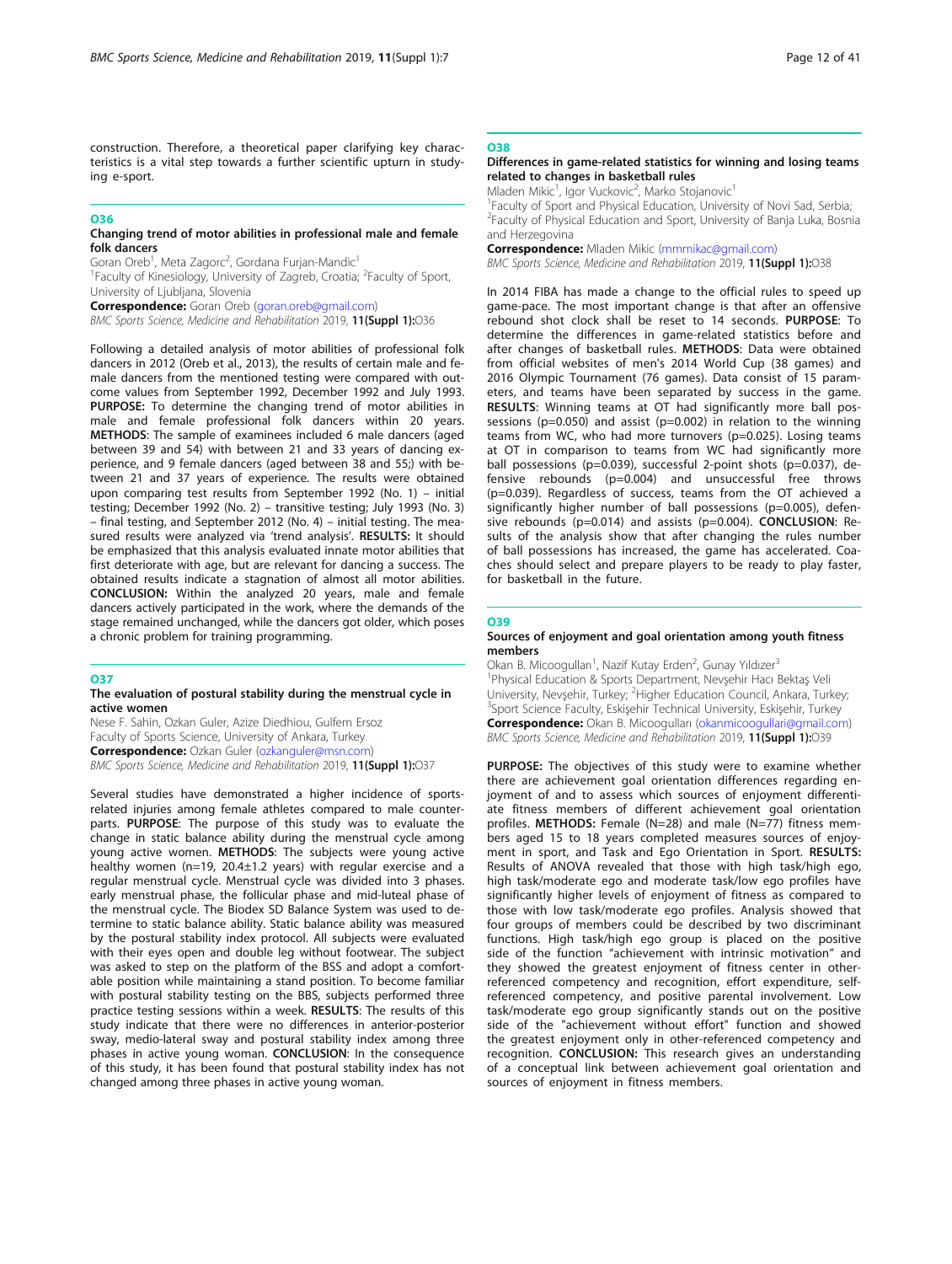## Differences in competitive karate athletes within anthropometric characteristics

Sandra Vujkov<sup>1</sup>, Milenko Jankovic<sup>2</sup>, Zoran Milic<sup>1</sup> <sup>1</sup>College for Vocational Education of Preschool Teachers and Sport Coaches, Subotica, Serbia; <sup>2</sup>College for Vocational Education of Preschool Teachers, Novi Sad, Serbia

**Correspondence:** Sandra Vujkov [\(sandravujkov@vsovsu.rs](sandravujkov@vsovsu.rs))

BMC Sports Science, Medicine and Rehabilitation 2019, 11(Suppl 1):040

Contemporary Kata and Kumite disciplines have distinguished competition requirements. Top performance and sporting results in both disciplines are conditioned with a high level of technical performance, and anthropometric predispositions among others. PURPOSE: To investigate differences between Kata and Kumite athletes in chosen anthropometric parameters. METHODS: Forty male international level karate athletes (21 kata; age  $21.0 \pm 4.1$  years; BMI 22.6  $\pm$  1.7 kg/m<sup>2</sup> and 19 Kumite athletes age 21.7  $\pm$  3.0 years; BMI 22.7  $\pm$ 1.5 kg/m<sup>2</sup>) participated in cross-sectional study. Overall, 23 anthropometric variables (five longitudinal; four transversal; five circumferences; and nine skinfolds) were taken according to the International Biological Program standards. MANOVA and ANOVA were used to obtain the differences between competitive disciplines, with the significance level set to  $p \le 0.05$ . RESULTS: Kumite athletes showed to be significantly heavier, taller, had longer extremities ( $p \le 0.01$ ) and with more pronounced circumference ( $p \le 0.05$ ). Kata competitors had more pronounced subcutaneous adipose tissue ( $p < 0.05$ ). CON-CLUSION: Kumite longitudinal dimensionality shows a possibility of reaching opponents from greater distances, and Kata athletes need firm stances with a lower center of gravity. Kumite has additional weighing categories. Greater adipose tissue in kata athletes seems to have no fundamental reflections on performance. Knowledge in findings of athletes' characteristics should be implemented in sports performance planning.

## O41

## The influence of motor abilities and morphological characteristics on the success in kayaking

Nikola Prlenda, Ivor Kajfez, Ivan Oreb, Zoran Spoljaric, Mario Jankovic Faculty of Kinesiology, University of Zagreb, Zagreb, Croatia Correspondence: Nikola Prlenda

BMC Sports Science, Medicine and Rehabilitation 2019, 11(Suppl 1):041

PURPOSE: Motor abilities and morphological characteristics are some of the main factors influencing the result in professional kayakers. The question is how much are these abilities influencing the results in adult recreational sportsmen, i.e. is the quantity of acquired knowledge in basic rowing technique more important factor in the final test result. METHODS: The research was conducted on a sample of 27 female and 47 male students of the Faculty of Kinesiology in Zagreb. The average age was 21, 86 for female, and 21, 68 years for male students. Predictor variables were morphological characteristics tests and 10 motor abilities tests. As a criterion variable 50-meter sprint test was used. The test was applied after the six-day basic kayak technique learning program (9 hours). RESULTS: Through regression analysis, it was determined that there is no significant influence of morphological characteristics and motor abilities on the success in 50-meter kayak rowing. CONCLUSION: The research hasn't shown a significant correlation of morphological characteristics and motor abilities with the results achieved in kayak 50-meter sprint test, and it can be assumed that the results in the aforementioned test were influenced by the level of achieved rowing technique knowledge. Such result shows also the accessibility of kayaking to the wider population of recreational sportsmen, not only to the physically prepared individuals.

## O42

## How strongly related are health status and subjective well-being among the employees of the Hungarian National Ambulance Service and the Hungarian Defense Forces?

Attila Pandur, Rajmund Marton, Balint Banfai, Henrietta Banfai-Csonka, Bence Schiszler, Jozsef Betlehem, Balazs Radnai Faculty of Health Sciences, University of Pecs, Hungary Correspondence: Attila Pandur [\(attila.pandur@etk.pte.hu](attila.pandur@etk.pte.hu)) BMC Sports Science, Medicine and Rehabilitation 2019, 11(Suppl 1):042

PURPOSE: The increasing social role and responsibility of both the National Ambulance Service (NAS) and the Hungarian Defense Forces (HDF) may impact the workers physical and mental condition, which then affects their work. The purpose of our research was to assess the quality of life of paramedics and soldiers along the factors influencing it. METHODS: The anonymous, self-filled questionnaire used for the cross-sectional study contained EuroQol scale, Beck depression and Briere PTSD questionnaire, SF-36 and analyzed with SPSS 20.0. RESULTS: In the research 98 NAS and 76 HDF personnel participated. The relationship between the years spent in work and the quality of life showed positive results for both groups (p=0.009). The Beck depression questionnaire revealed that NAS workers are more depressed than those who are serving in the HDF (p<0.05). In all dimensions of the SF-36 questionnaire, the paramedics performed worse and those who were workers for more than 11.5 years in both groups rated their quality of life worse (p<0.05). CONCLUSION: The respondents have been subjected to increased physical wear, they fall victim to subsequent physical deterioration, mental decline. The risk of all factors will gradually increase with age, as well as with the number of years spent working.

#### O43

## Comparative study on health behavior and burnout of healthcare professionals working in clinical and preventive health care in Hungary

Krisztina Deutsch, Adel Siric Institute of Emergency Care and Pedagogy of Health, Faculty of Health Sciences, University of Pécs, Hungary Correspondence: Krisztina Deutsch [\(kriszta.csokasi@freemail.hu\)](kriszta.csokasi@freemail.hu) BMC Sports Science, Medicine and Rehabilitation 2019, 11(Suppl 1):043

PURPOSE: Research related to health emphasizes that health care workers appear as role models in their work. The analysis and comparison of health behavior and burnout among health professionals in clinical care and prevention in Hungary. METHODS: The quantitative cross-sectional study was carried out between 01.02.2016 and 30.11.2016. During convenience sampling, 293 health workers were involved in the sample. Data were collected with self-compiled questionnaires including standardized question groups (SF-36, Maslach Burnout Inventory). Data were analyzed with SPSS 20.0 program, descriptive statistical analysis, Chi-square test, two-sample T-test. RE-SULTS: The health behavior of prevention professionals and clinicians show significant differences in the field of smoking (p=0,003), physical exercise (p=0,003) and the nutritional status (p=0,001). Examining burnout, a significant difference was not found in the incidence of emotional exhaustion between the two groups, however, in case of depersonalization, frequency (p<0,001) and intensity (p=0,046) showed a difference. The frequency of decrease in personal performance did not show a difference between the two groups (p=0,118), while in the case of intensity the difference was significant (p=0,004). **CONCLUSION:** In the case of the compared factors, prevention professionals had better health behavior. The examination if the incidence of burnout showed a significant increase compared to previous national studies, which calls attention to the importance of prevention and mental health.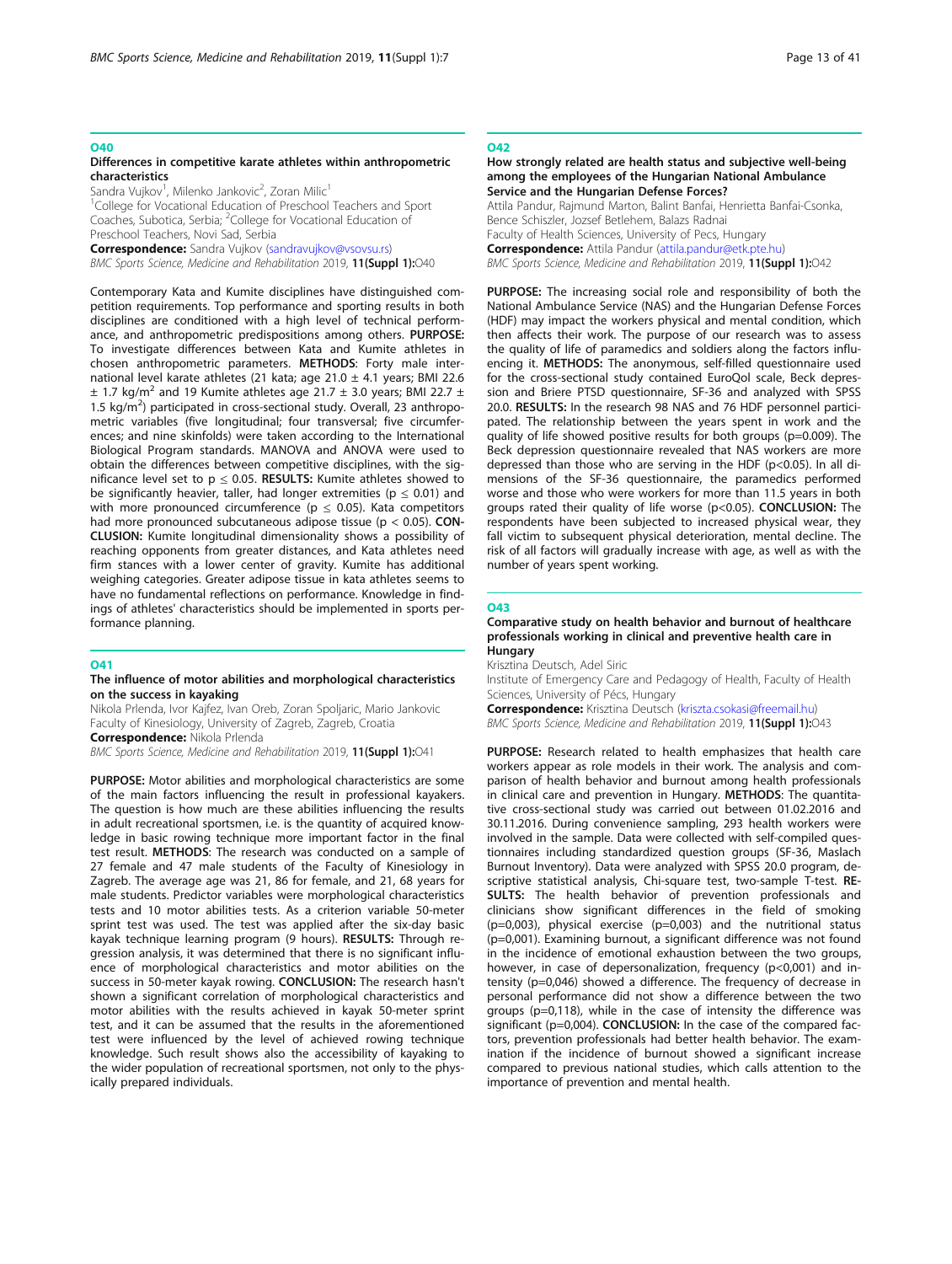## Prefrontal cortex oxygenation is more affected by posture than cognitive load in young and older adults

Uros Marusic $1,2$ , Rado Pisot $1,3$ <sup>1</sup>Science and Research Centre Koper, Slovenia; <sup>2</sup>Alma Mater Europaea -ECM, Slovenia; <sup>3</sup>Faculty of Sport, University of Ljubljana, Slovenia Correspondence: Uros Marusic ([Sasa.Pisot@zrs-kp.si\)](Sasa.Pisot@zrs-kp.si)

BMC Sports Science, Medicine and Rehabilitation 2019, 11(Suppl 1):044

Normal aging triggers alternations in postural control, from an automatically processed to a more cortically controlled one. PURPOSE: to evaluate a postural-cognitive dual-task paradigm in young and older adults using functional Near-Infrared Spectroscopy (fNIRS). METHODS: Twenty healthy subjects were recruited for this study: ten younger (mean age  $= 23y$ ) and ten older (mean age  $= 72y$ ). The oxygenation level of the prefrontal cortex was measured with fNIRS and postural control was monitored at the same time using a force plate during four different conditions: normal quite stance and tandem position in both, normal and in dual-task conditions. RESULTS: Cognitive task while standing was better performed in the younger adults, who gave more correct answers in both dual-task conditions (p<0.05) while there was no difference between either age groups in terms of body sway parameters (p>0.05) or calculated dual-task effects (p>0.05). Cerebral oxygenation values increased significantly between the single-task stance and single-task tandem (p<0.05), and single-task stance and dual-task tandem (p<0.05). CONCLUSIONS: Even though there was a general lack of aging effect, the better cognitive performance under motor-cognitive conditions in young compared to older adults were observed. The current results point out that prefrontal cortex is influenced more strongly by postural than cognitive load.

#### O45

## Rupture and reconstruction of the anterior cruciate ligament Andjelka Knezovic Svetec<sup>1</sup>

<sup>1</sup>Rehamed Offenbach, Offenbach am Main, Germany; <sup>2</sup>Faculty of Kinesiology, University of Zagreb, Croatia **Correspondence:** Andjelka Knezovic Svetec ([angela.knezovic.svetec@gmail.com\)](angela.knezovic.svetec@gmail.com)

BMC Sports Science, Medicine and Rehabilitation 2019, 11(Suppl 1):045

Over the last decade, there has been an increase in the number of people who are recreationally or professionally engaged in physical activity. The consequence of an increase in physical activity and sports resulted in the higher number of injuries of the lower extremities, especially knee injuries. The rupture of the anterior cruciate ligament (ACL) is a particularly severe injury that can have a negative impact on the level of physical activity and impair quality of life of an individual. ACL rupture can be career-threatening for professional athletes. The surgeons mainly use two types of surgical techniques for reconstructing anterior cruciate ligament, patellar tendon autograft, and hamstring-gracilis tendon autograft. Even though the anterior cruciate ligament reconstruction surgery is considered to be a successful procedure, the rate of return to the professional sport after ACL reconstruction is relatively low. The most important goal after ACL surgery is returning athletes to training activity and finally to resume pre-injury fitness level.

#### O46

#### Does exercise influence brain chemistry changes in healthy adults? a systematic review

Dragana Zanini, Vesna Seper, Dejan Javorac, Valdemar Stajer, Sergej M. **Ostojic** 

Faculty of Sport and Physical Education, University of Novi Sad, Serbia Correspondence: Dragana Zanini [\(zadragupsi@yahoo.com](zadragupsi@yahoo.com)) BMC Sports Science, Medicine and Rehabilitation 2019, 11(Suppl 1):046

PURPOSE: Neuroimaging become widely used, contemporary research tool with the potential to shed light on an old question like does physical exercise can reduce cognitive decline and prevent malfunctioned brain chemistry processes which underlie various agerelated diseases? In this review, the focus is put on investigating researches that used magnetic resonance spectroscopy (MRS) to determine whether, and in what direction, exercise can alter healthy brain metabolites? METHODS: Search is conducted in databases "PubMed" and "Cochrane Library" using keywords "magnetic resonance spectroscopy" AND "exercise" AND "healthy adults" Search was restricted to articles published in the English language in 10 last years and conducted on humans. RESULTS: Following criteria, it was extracted 13 studies. After the vigorous acute bout, results indicate increased brain lactate and gamma-aminobutyric acid (GABA). Results are inconsistent considering N-acetyl-aspartate (NAA) and glutamateglutamine (Glx) level. Findings of this review indicate insignificance alteration of NAA level if measured in occipital cortex, in contrast to an increased level in frontal cortex and posterior cingulate cortex. Although there is a notion that exercise has widespread effects on the brain, a specific region of interest (ROI) could be more sensitive to neurometabolites changes than global measures. CONCLUSION: Due to a small number of studies, with different methodologies, there is no definitive conclusion toward the question of the impact of physical activity on brain chemistry in healthy adults.

#### **O47**

#### Is the smartphone app accurate enough for static posture analysis?

Drazenka Macak, Dragan Marinkovic, Aleksa Madic, Nikola Andric, Nebojsa Trajkovic

Faculty of Sport and Physical Education, University of Novi Sad, Serbia **Correspondence:** Nebojsa Trajkovic [\(nele\\_trajce@yahoo.com\)](nele_trajce@yahoo.com) BMC Sports Science, Medicine and Rehabilitation 2019, 11(Suppl 1):047

The accurate description of body posture represents a topic of interest for the scientists. Due to the fact that most reliable methods are expensive and often reserved for clinical or laboratory use, it is necessary to found low-cost photographic methods of assessing standing posture with satisfactory reliability. PURPOSE: The aim of this narrative review is to summarize the validity and reliability of smartphones/tablets apps for assessing standing posture. METHOD: PubMed, Scopus, and SportDiscus databases were used to perform this study. The following keywords were used: Posture, mobile touch screen devices, application, reliability, validity. Two reviewers independently screened the articles, extracted relevant data and assessed the methodological quality of included studies. RESULTS: A total of 124 articles were screened for eligibility with 12 articles finally included for review. The current literature contains numerous limitations and lack of consistency for reliability. CONCLUSION: Although several studies showed mobile touch screen devices are valid and reliable, many factors have to be taken into account before it can be considered for wider use. Moreover, further research is warranted in order to develop guidelines for wise use of apps. Nevertheless, photographic-based apps showed one strong advantage, they provide a permanent and printable record of measurement.

#### O48

Postural stability in people with and without patellofemoral pain Dragan Marinkovic, Borislav Obradovic, Darinka Korovljev Faculty of Sport and Physical Education, University of Novi Sad, Serbia **Correspondence:** Dragan Marinkovic [\(marinkovic@uns.ac.rs\)](marinkovic@uns.ac.rs)

BMC Sports Science, Medicine and Rehabilitation 2019, 11(Suppl 1):048

Patellofemoral pain (PFP) is one of the common conditions of persistent anterior knee pain and is frequently reported during physical activity in both athletes and sedentary individuals. PURPOSE: To compare static postural stability in subjects with and without patellofemoral pain syndrome (PFP). METHODS: Twenty-seven PFP patients (8 women and 19 men; age 27.4±2.6 years; BMI 22.3±2.4 kg/m2) and 26 controls (13 women and 13 men; age 28.0±3.6 years; BMI 22.2 ±2.8 kg/m2) participated in this cross-sectional study. The data from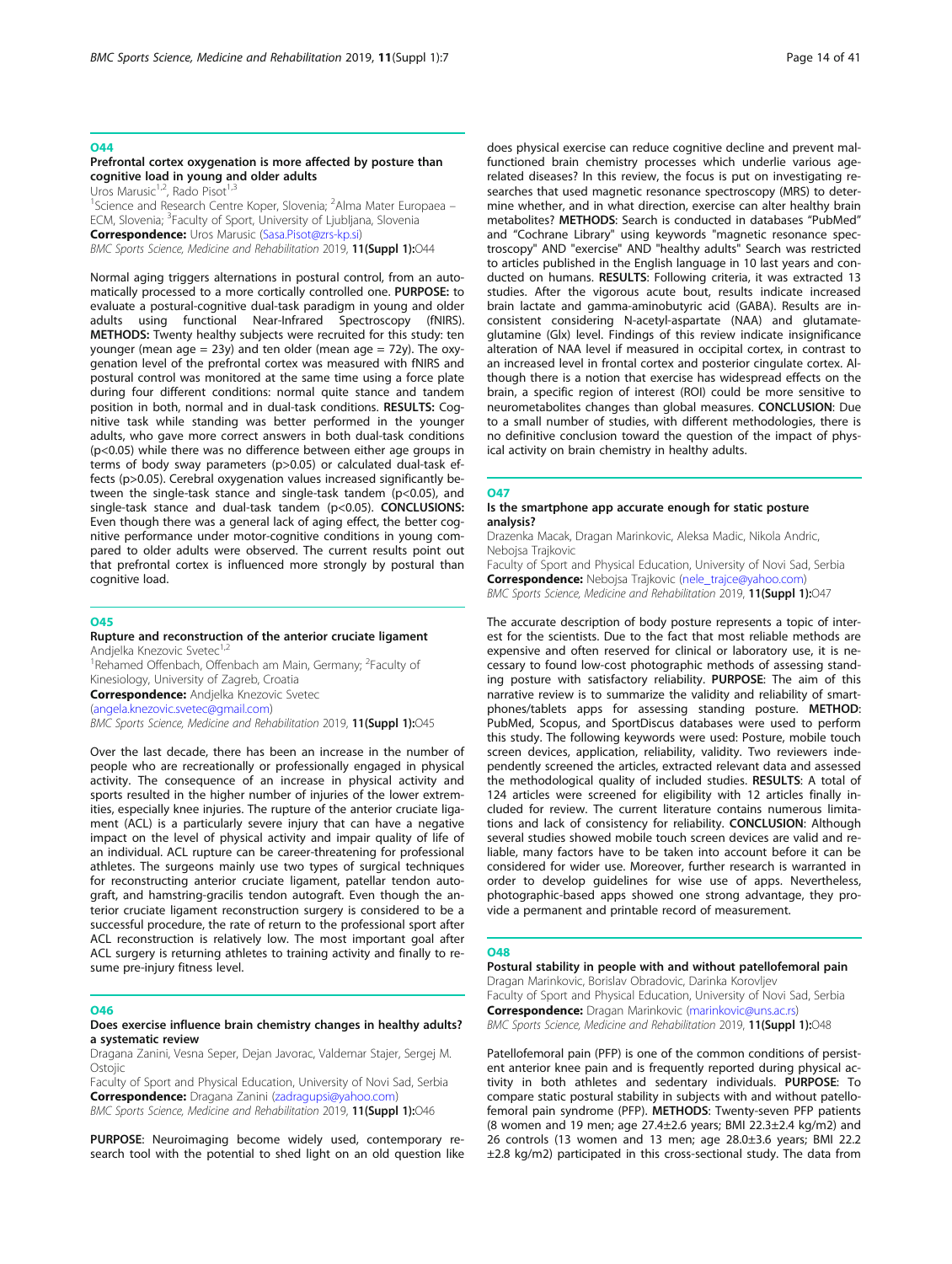force plates used to calculate the stability of body during 30s double-leg stand upright quietly with eyes open. Postural stability was quantified in terms of area, anterior-posterior (AP), medial-lateral (ML), and displacements of the center of pressure (COP). RESULTS: Ttest shows that PFP patients had significantly greater (ES = 1.48;  $p =$ 0.00) displacement center of pressure (COP) compared with the noninjured individuals. This study also indicates that individuals with PFP demonstrated significantly larger oscillation of postural sway (ES  $=$ 0.866;  $p = 0.03$ ) in the anterior-posterior (ES = 1.37;  $p = 0.00$ ), and medial (ES = 1.38;  $p = 0.00$ ) directions compared with those in healthy group. CONCLUSION: Results hint that subjects without PFP were significantly greater in different parameters of postural stability than PFP patients. Future studies should exam and expose PFP patients to dynamic balance conditions to develop PFP training programs.

## O49

Effects of creatine supplementation and heavy resistance training on strength and morphological characteristics in college athletes Dusan Rakonjac, Mila Vukadinović Jurisic, Jelena Obradovic Faculty of Sport and Physical Education, University of Novi Sad, Serbia Correspondence: Dusan Rakonjac ([rakonjac992@gmail.com\)](rakonjac992@gmail.com) BMC Sports Science, Medicine and Rehabilitation 2019, 11(Suppl 1):049

PURPOSE: Creatine supplementation has become a popular supplement and common practice among all level athletes. The purpose of this study was to examine the influence of creatine monohydrate in combination with heavy resistance training on strength and morphology. METHODS: Fourteen male athletes (22.3±1.1) were randomly assigned to 2 groups: experimental (N=9), who consumed 20 g/day creatine (Cr) for 1 week and 5 g/day Cr for 7 weeks, and control (N=5). The experimental program consisted of four training sessions per week and lasted 12 weeks. Strength and anthropometric tests were taken before and after the experimental program. Four tests for strength assessment were used: bench press, squat, shoulder press, and pull-ups; for assessment of anthropometric parameters following variables were used: body weight, chest, waist and upper leg circumference, upper arm circumference-relaxed, upper arm circumferenceflexed, abdomen, and m. triceps brachii skinfold thickness. RESULTS: There was a significant difference between experimental and control group in the bench press and squat (p<0.01), but no significant difference in shoulder press and pull-ups were observed; and there was also a significant difference between groups in upper leg circumference, upper arm circumference-flexed, and m. triceps brachii skinfold thickness (p<0.01). CONCLUSION: Creatine supplementation with heavy resistance training is beneficial in enhancing maximal strength and voluminosity in young college athletes.

#### O50

#### From freshman to the second year: changes in body composition of college students

Vesna Seper, Nebojsa Nesic

College of Applied Sciences "Lavoslav Ruzicka", Vukovar, Croatia Correspondence: Vesna Seper [\(vesna.seper@vevu.hr\)](vesna.seper@vevu.hr) BMC Sports Science, Medicine and Rehabilitation 2019, 11(Suppl 1):050

Entering college and beginning of study can be very stressful and subjected to change. The changes usually include physical activity and nutrition pattern, and body mass. PURPOSE: To evaluate changes in body composition over a one-year study. METHODS: A total of hundred and one participants (65 women and 36 men; age 18.9  $\pm$  0.73 years; body mass index [BMI] 22.7  $\pm$  3.1 kg/m<sup>2</sup>) participated in this randomized longitudinal research. Body composition was evaluated by bioimpedance analyzer at baseline (one week after classes began) and at one-year follow-up. RESULTS: Overall difference between initial and final measurement was established ( $p =$ 0.008). Variables contributed to difference the most were weight (mean difference + 1.02 kg,  $p = 0.02$ ), percent body fat (mean difference + 0.75%,  $p = 0.02$ ), BMI (mean difference +0.29 kg,  $p = 0.04$ )

and waist to hip ratio (mean difference  $+$  0.01 points,  $p = 0.003$ ). Changes in lean body mass and soft lean mass were insignificant (p  $\geq$  0.05). Differences were also found regarding sex for weight (p = 0.001), lean body mass ( $p = 0.002$ ), soft lean mass ( $p = 0.003$ ) and BMI (p = 0.002). CONCLUSION: Changes in body composition of students one year upon entering the college were significant, and different for men and women.

#### O51

#### Optimizing ice slurry ingestion for endurance performance in the heat: a meta-analysis

Yang Zhang [\(yzhang68@crimson.ua.edu\)](yzhang68@crimson.ua.edu)

Faculty for Sport and Physical Education, University of Montenegro, Montenegro

BMC Sports Science, Medicine and Rehabilitation 2019, 11(Suppl 1):051

PURPOSE: Ice slurry ingestion is a simple cooling intervention purported to improve endurance performance. Despite its popularity in the field, a recent meta-analysis suggested this intervention has no performance effect. The aim of the present meta-analysis was to determine the effect of ice slurry ingestion on endurance performance in the heat. METHODS: Data for this meta-analysis were retrieved from the PubMed. Effect sizes were calculated as the standardized mean difference (Hedges' g), and meta-analyses were completed using a random-effects model. A method-of-moments meta-regression was used to determined confounding factors. RE-SULTS: Sixteen studies using randomized controlled trials with a total of 152 subjects were included. Improvement in endurance performance in the heat was moderate: g=0.60 (95% confidence interval, 0.34-0.87, p<0.001). There was a significant dose effect associated with the endurance performance (p=0.0191); moreover, the performance effects of ice slurry ingestion were not influenced by the timing of ingestion or environmental conditions. CONCLU-SION: These data support the ingestion of ice slurry during endurance events in the heat. To optimize this simple cooling strategy in the field, it is recommended to ingest no more than 10 g⋅kg−1 before or during exercise.

#### O52

Jumping performance of female volleyball players

Roberto Roklicer, Dusko Cvijovic, Suncica Pocek Faculty of Sport and Physical Education, University of Novi Sad, Serbia Correspondence: Roberto Roklicer (<roklicer.r@gmail.com>) BMC Sports Science, Medicine and Rehabilitation 2019, 11(Suppl 1):052

Vertical jump is a fundamental part of the spike, the block and serve. Jump is also used when setting, because it reduces the flight time of the ball, speeds up the attack and makes it harder for the first line of defense – block to read through possibilities of attacking team. PUR-POSE: To examine whether there were differences in jumping performance between playing positions. METHODS: Thirty-four players were assessed for height, mass, spike reach, block reach and vertical jump performance – countermovement jump with arms swing (CMJa), spike (SJ) and block jump (BJ). MANOVA with LSD post hoc test was applied in order to examine whether there were statistically significant differences between player positions of setter (175.43 ±5.50, 59.91±10.43), opposite (178.25±3.20, 66.15±5.14), middle blocker (181.67±4.59, 65.16±9.58), wing spiker (172.25±5.61, 62.35  $\pm$ 13.72) and libero (171.60 $\pm$ 1.52, 58.44 $\pm$ 2.44) in vertical jumping performance. RESULTS: There were no statistically significant differences  $(F=1.38; p=0.15; part \eta^2=0.21)$ . CONCLUSION: Taking into account the importance of VJ in the game of volleyball it is reasonable to expect similar results between positions in relative values. However, in the absolute values expected differences of the vertical jump should be reflected by the best results of middle blockers and opposites, followed by wing spikers, setters, and liberos as a consequence of demands of the game and body height value of players chosen through selection. Given results could be explained by the subject sample of nonelite players.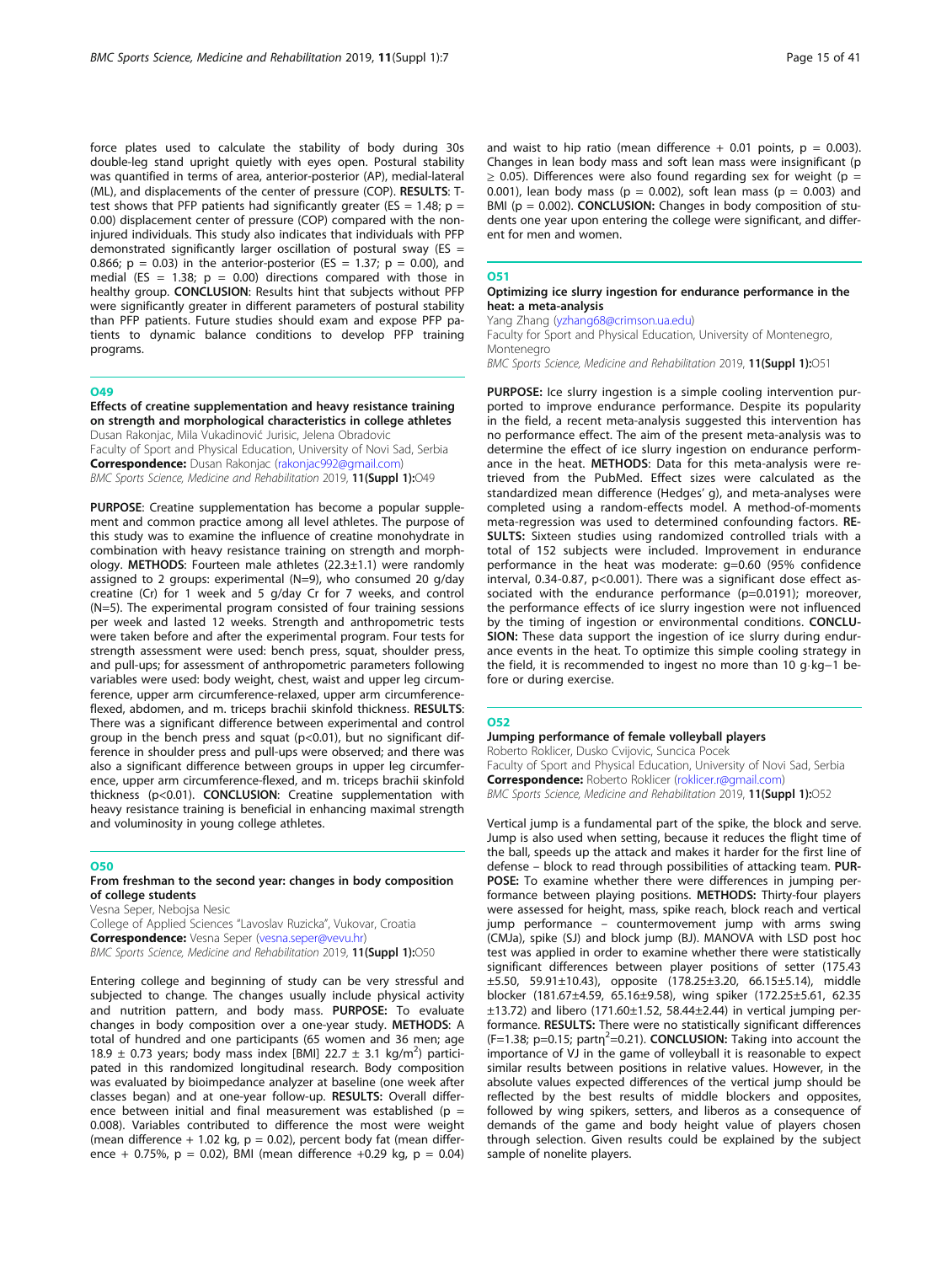#### Daily physical activity and low screen time associated with positive well-being among young adolescents in Kazakhstan

Kwok Ng<sup>1,2</sup>, Alina Cosma<sup>3</sup>, Shynar Abdrakhmanova<sup>4</sup>, Assel Adayeva<sup>4</sup> <sup>1</sup>Department of Educational Sciences and Psychology, University of Eastern Finland, Finland; <sup>2</sup>Department of Physical Education and Sport Sciences, University of Limerick, Ireland; <sup>3</sup>Department of Interdisciplinary Social Science, Utrecht University, Netherlands; <sup>4</sup>National Center of Public Health, Almaty, Kazakhstan

Correspondence: Kwok Ng [\(kwok.ng@hbsc.org\)](kwok.ng@hbsc.org)

BMC Sports Science, Medicine and Rehabilitation 2019, 11(Suppl 1):053

PURPOSE: To investigate the associations between daily physical activity (PA) and screen time behaviors (STB) with well-being among a nationally representative sample of young adolescents in Kazakhstan. METHODS: Young adolescents (n=4153, 49.3% girls, Mean <sub>age</sub>=12.93  $SD<sub>ace</sub>=1.64$ ) across Kazakhstan formed a national representative sample for the 2017/18 Health Behavior in School-aged Children (HBSC) study. Survey items included self-reported moderate-to-vigorous PA (MVPA) levels in the past week and the number of STB hours viewing during weekdays. The independent variables were the WHO-5 Wellbeing Index and Somatic complaint checklist. RESULTS: Young adolescents who engaged with one hour of MVPA every day (OR=2.83, CI=2.4-3.4) and spent less than three hours of STB during weekdays (OR 1.2, CI=1.0-1.4) were more likely to report positive well-being when compared with not daily PA and three or more hours of STB, respectively. Furthermore, those who reported daily MVPA (OR=0.7, CI=0.6-0.8) and low levels of STB (OR=0.7, CI=0.6-0.8) were less likely to report weekly somatic complaints. CONCLUSIONS: The results from this study confirm previous studies that report associations between mental health and meeting recommendations for PA and STB.

## Poster presentations

## P1

#### Sensory stimulation during 45 minutes of bed rest experiments

Cecil Meulenberg, Sasa Bele, Masa Somen, Uros Marusic, Bostjan Simunic Institute for Kinesiology Research, Science and Research Centre Koper, Slovenia

Correspondence: Bostjan Simunic [\(bostjan.simunic@zrs-kp.si](bostjan.simunic@zrs-kp.si)) BMC Sports Science, Medicine and Rehabilitation 2019, 11(Suppl 1):P1

An occupational day comes with exposure to stress, either mild or strong, and in various forms of both physical and/or psychologic character. Next, to that, modern life creates many habits that require attention late in the evening. PURPOSE: Often during preparatory times before partaking in bedtime, the accumulated stress and the corresponding physiological responses e.g., enhanced brain activity and diminished fitness, hinder or prevent people from falling asleep easily. Enriching the sleeping environment with incorporated devices for sensory stimulation to influence sleep and/or waking, is gaining attention. METHODS: The current study investigates whether audio therapy, chromotherapy, aromatherapy, or a combination are effective in influencing the arousal state of a person, both during relaxation and awakening phases, comparable to periods occurring before and after sleep, respectively. RESULTS: From the physiological recordings, the descriptive subjective experiences by the subjects, and the questionnaires, it is clear that compared to baseline all conditions induced less anxious post-experimental emotional states. CONCLUSION: The sensory stimulations are not all equally effective in inducing relaxation.

## P2

Analysis of endurance capability in 11-14-year-old boys and girls Nikolett Schulteisz<sup>1</sup>, Judit Gangl<sup>1</sup>, Ferenc Ihasz<sup>1</sup>, Josip Lepes<sup>2</sup>, Szabolcs Halasi<sup>2</sup>, Robert Papp<sup>2</sup>

<sup>1</sup> Faculty of Health Sciences, University of Pécs, Hungary; <sup>2</sup> Hungarian Language Teacher Training Faculty in Subotica, University of Novi Sad, Serbia

Correspondence: Nikolett Schulteisz ([nikolett.schulteisz@gmail.com\)](nikolett.schulteisz@gmail.com) BMC Sports Science, Medicine and Rehabilitation 2019, 11(Suppl 1):P2

Growth, maturation, and performance are unified processes. PUR-POSE: The aim of the research was to characterize the physical development of elementary school girls and boys(11-14years), their body composition, the differences between the age-dependent averages of cardiorespiratory performance and their pattern. METHODS: Examinations in 3 elementary schools (147 boys, 163 girls) in Győr. The anthropometric, body composition and endurance characteristics in children were calculated with two-sample T-test, while the sections crossed in 20m shuttle run test. The difference among and between age groups, genders, and fat content categories and the differences in body height averages based on fat content categories were calculated with Repeated ANOVA, Post hoc. Tuckey HDS method, p<0,05. RESULTS: Among the examined characteristics of 11-12year-old children, we found a significant difference between the values for the different sections, in favor of girls. In the group of 12-13year-olds, a significant difference in relative fat, relative muscle was found, at the 13-14year-olds, with the exception of the shuttle run test. Significant differences were found between the average results per sections achieved by boys, between 11-13 and 11-14year-olds. CONCLUSION: The coordination of the highly complex processes mentioned above, can be facilitated to a large degree by the individually planned and regularly performed physical activity.

#### P3

#### Toward recognition of aggressive behavior and social exclusion among children and youth

Patrik Drid, Tatjana Trivic, Dragan Marinkovic, Ivana Milovanovic Faculty of Sport and Physical Education, University of Novi Sad, Serbia Correspondence: Patrik Drid ([patrikdrid@gmail.com\)](patrikdrid@gmail.com) BMC Sports Science, Medicine and Rehabilitation 2019, 11(Suppl 1):P3

The paper represents results of field research conducted with children aged 10 – 14, who attend primary school and children active in sports, in Novi Sad. PURPOSE: To determine the frequency of aggressive behavior and social exclusion through questionnaires and observation amongst youth. To determine the frequency of personal experience of peer violence or social exclusion of the subjects and to determine correlations between measures of aggressive behavior and social exclusion. METHODS: The survey covered 118 respondents, 41 athletes, and 77 students. The average age in both groups of participants is 12.3 years. RESULTS: The frequency of aggressive behavior is 32% in the sample (38/118), with no significant gender differences: 34.5% of boys and 31% of girls. CONCLUSION: General satisfaction with the climate in class is in a positive correlation with intrinsic motivation, selfassessment, optimism, and hope: those students who are intrinsically motivated to engage in sports are more satisfied with their class, but they also assess themselves with high scores on self-assessment, hope and optimism scales. Also, there are significant differences in the manifestation of aggressive behavior among students and athletes.

#### ACKNOWLEDGMENTS

Supported by the Serbian Ministry of Education, Science and Technological Development (179011), Provincial Secretariat for Higher Education and Scientific Research (142-451-2473) and Faculty of Sport and Physical Education.

#### P4

## Somatotypes of elite male and female cadet sambo athletes

Tatjana Trivic<sup>1</sup>, Sergey Tabakov<sup>2</sup>, Damjan Jakisic<sup>1</sup>, Zeljko Krneta<sup>1</sup> Valdemar Stajer<sup>1</sup>, Milorad Bejatovic<sup>3</sup>, Patrik Drid<sup>1</sup>

<sup>1</sup> Faculty of Sport and Physical Education, University of Novi Sad, Serbia; <sup>2</sup>Russian State University of Physical Education, Sports and Tourism, Moscow, Russia; <sup>3</sup>University Business Academy in Novi Sad, Faculty of Law, Serbia

,

Correspondence: Tatjana Trivic [\(ttrivic@yahoo.com\)](ttrivic@yahoo.com) BMC Sports Science, Medicine and Rehabilitation 2019, 11(Suppl 1):P4

During the International Olympic Committee's Executive Board meeting held in Tokyo, Japan on 30 November 2018, provisional recognition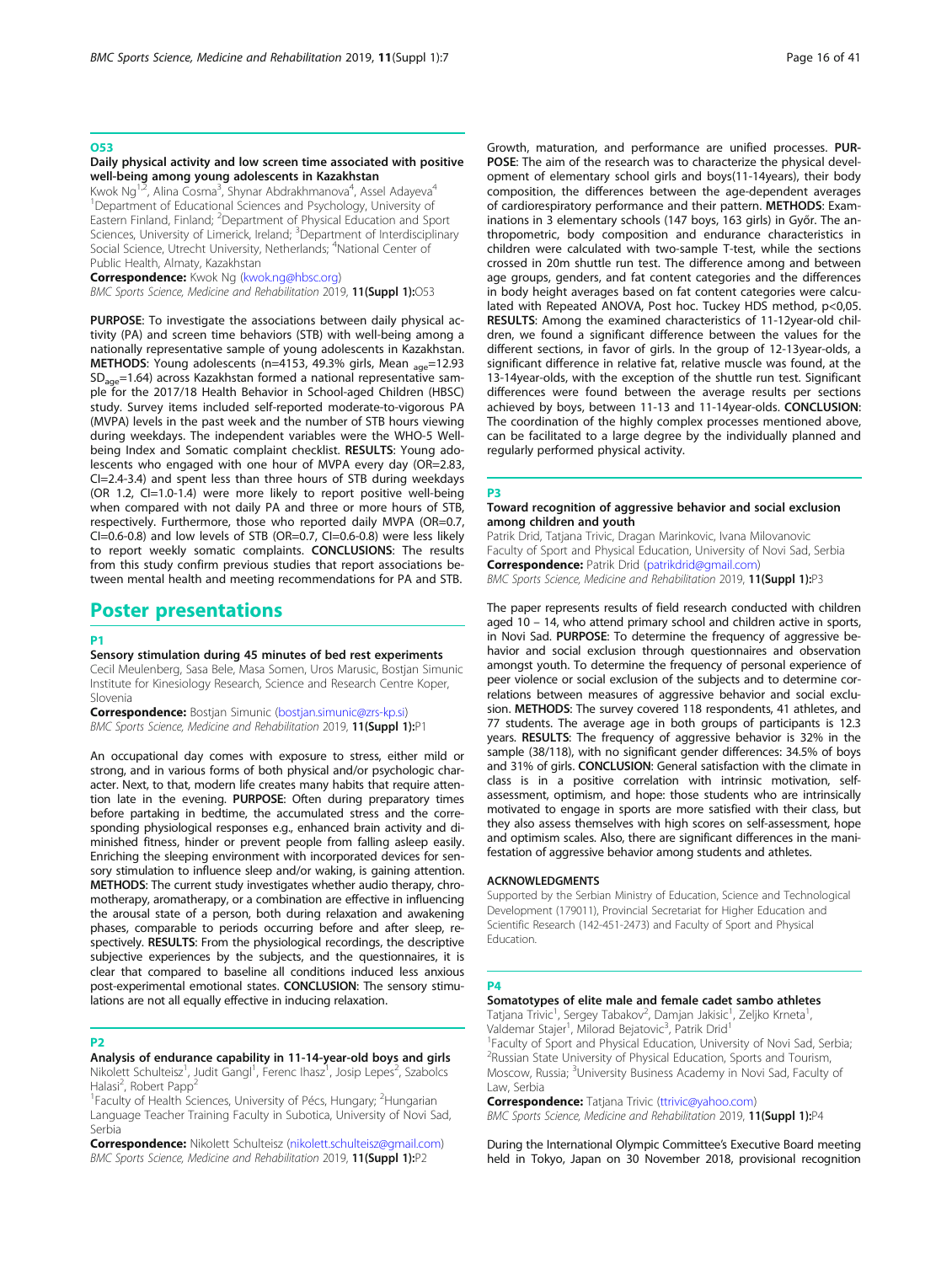was granted to the International SAMBO Federation (FIAS) pursuant to Rule 25 of the Olympic Charter. PURPOSE: The aim of the present study was to determine somatotype and anthropometric profiles of elite cadet sambo athletes divided by weight categories. METHODS: A total of 96 elite cadet sambo athletes from 28 countries, participants of the World Cadet Sambo Championships 2018 participated in the study (40 females and 56 males from 10 weight categories). Anthropometrical variables were taken in order to calculate somatotypes. RESULTS: A typical somatotype in male sambo athletes was endomorphic mesomorph with indicating a predominance of musculoskeletal tissue, while female athletes were classified as endomorphic mesomorph in relation with weight division. CONCLUSION: Future research should attend to these differences by category to generate appropriated conclusions about the role of anthropometric characteristics in sambo performance. It is necessary to reduce the number of weight categories.

#### ACKNOWLEDGMENTS

Supported by the Serbian Ministry of Education, Science and Technological Development (179011), Provincial Secretariat for Higher Education and Scientific Research (142-451-2473) and Faculty of Sport and Physical Education.

## **D5**

## Physical activity mediates the association between perceived stress and subjective well-being among university students Valerii Olefir<sup>1</sup>, Viktor Plokhikh<sup>2</sup>, Valerii Bosniuk<sup>3</sup>

<sup>1</sup>Department of General Psychology, Faculty of Psychology, V. N. Karazin Kharkiv National University, Ukraine; <sup>2</sup>Department of Developmental Psychology and Social Communications, South Ukrainian National<br>Pedagogical University, Odesa, Ukraine; <sup>3</sup>Department of Psychology of Activities in Special Conditions, National University of Civil Defense of Ukraine, Kharkov, Ukraine

Correspondence: Valerii Olefir [\(vaolefir@gmail.com](vaolefir@gmail.com)) BMC Sports Science, Medicine and Rehabilitation 2019, 11(Suppl 1):P5

Physical activity improves subjective well-being; however, how phys-

ical activity mediates perceived stress has not been studied. PUR-POSE: The present study investigated whether physical activity buffers the association between perceived stress and subjective wellbeing. METHODS: A sample of 300 university students (65.3% women) with a mean age of 19.63  $\pm$  2.13 years participated in this study. The questionnaires consisted of socio-demographic characteristics, The Satisfaction with Life Scale (5 items), Subjective Happiness Scale (4 items) and Perceived Stress Scale (10 items). In addition, physical activity was measured, which was based on regular exercises in the sports sections. Data were analyzed using Mplus 7.2. RESULTS: The study revealed that students who were more physically active, compared to those who were less active, were less susceptible to stress and experienced higher levels of subjective well-being. The findings also indicated that physical activity buffers the association between perceived stress and subjective well-being (indirect effect  $=$ -0.029, SE =0.014, p=0.035) CONCLUSION: This study concluded that a physically active lifestyle could mediate the negative effects of stress and improve the level of subjective well-being.

#### P6

## The effects of the comprehensive rehabilitation method on strength outcomes in ACL patients

Irina Roy<sup>1</sup>, Andrey Rusanov<sup>1</sup>, Lyudmila Kravchuk<sup>2</sup>, Olga Rusanova<sup>2</sup> <sup>1</sup>Institute of Traumatology and Orthopedics, National Academy of Medical Sciences, Kiev, Ukraine; <sup>2</sup>National University of Physical Education and Sports of Ukraine, Kiev, Ukraine

Correspondence: Andrey Rusanov [\(rusanova2080@gmail.com](rusanova2080@gmail.com)) BMC Sports Science, Medicine and Rehabilitation 2019, 11(Suppl 1):P6

PURPOSE: The aim of this study was to determine the effectiveness of a novel rehabilitation protocol on quadriceps muscle strength in ACL patients. Experimental protocol consisted of stabilographic platform workout, remedial gymnastics and therapeutic massage aimed to increase knee range of motion and post-isometric relaxation as well as knee mechanotherapy with workout machines. METHODS: All patients (52) underwent the rehabilitation treatment in the rehabilitation department of ITO NAMS of Ukraine and were operated in the hospitals of the institute. According to the proposed program, 21 patients (experimental group) underwent a novel rehabilitation protocol after ACL reconstruction while 31 patients received the traditional program of physical rehabilitation. RESULTS: In the early postoperative period (from the 3rd to the 16th week after surgery), the average statistic of muscle strength of the affected limb in experimental group was significantly ( $p$  <0.05) higher than the control group's patients/ In the control group, according to the dynamometry, there was a significant decrease in the injured vs non-injured leg strength (p <0,05). When performing reduction - on 25,02%, withdrawal - by 26,45%, bending in the knee joint - by 58,64% and extension - by 67,63%. CONCLUSION: The use of the experimental program increased the effectiveness of ACL-patients rehabilitation.

## P7

#### Differences in parameters of functional and motor capacities in football players of different age category and position

Ivan Mikulic, Matko Galic, Stipo Dajakovic, Jere Gulin Faculty of Kinesiology, University of Zagreb, Croatia **Correspondence:** Stipo Dajakovic ([stipo.dajakovic@kif.hr\)](stipo.dajakovic@kif.hr) BMC Sports Science, Medicine and Rehabilitation 2019, 11(Suppl 1):P7

Football is a highly complex activity where an important component of the developmental path of every football player are technicaltactical and strength and conditioning coaches. Their role is reaching every player's potentials by using various training and selection methods. PURPOSE: The aim of the study was to determine differences in parameters of functional and motor capacities between football players of different age categories and positions. METHODS: Fifty-one lower league Football Club "HAŠK" player (age: 11 to 32) was divided in groups according to age category: young pioneers  $(n=12)$ , older pioneers  $(n=17)$ , cadets  $(n=10)$ , juniors  $(n=6)$ , seniors (n=6); and playing position: goalkeeper (n=6), central defender (n=11), full-back (n=9), midfielder (n=14), forward (n=11). Participants performed standing long jump test, Sargent test, sprint 20m, 9-3-6-3- 9 sprint test, Ajax test 5x10m, and beep test. RESULTS: Univariate analysis of variance (ANOVA) for independent samples revealed statistically significant differences in all motor and functional ability tests (standing long jump test, Sargent test, sprint 20m, 9-3-6-3-9 sprint test, Ajax test 5x10m, p=0,000; and beep test, p=0,002), between players of different age categories. CONCLUSION: We conclude that appropriate assessment of football-specific motor abilities provides valuable information for coaches on player's fitness and allows a higher quality of training planning and programming, as well as proper development of the muscular-skeletal system of younger age groups.

## P8

#### Exercise for cognitive health as a proxy for the social inclusion of older people: a systematic review

Stevo Popovic, Dusko Bjelica, Bojan Masanovic, Jovan Gardasevic Faculty for Sport and Physical Education, University of Montenegro, Montenegro

**Correspondence:** Stevo Popovic [\(stevop@ucg.ac.me](stevop@ucg.ac.me)) BMC Sports Science, Medicine and Rehabilitation 2019, 11(Suppl 1):P8

Some previous studies suggest social isolation is associated with poor cognitive health in later life, while cognitive outcomes may increase the social inclusion of older people and cognitive health may be an important aspect of healthy aging. PURPOSE: The goal of this study is to review the available literature on research related to the relationship of exercise for cognitive health and social inclusion of the elderly. METHODS: Specific keywords "exercise", "cognitive", "health", "social", "inclusion", "elderly", and "people" were used to search relevant electronic databases, such as PubMed, Web of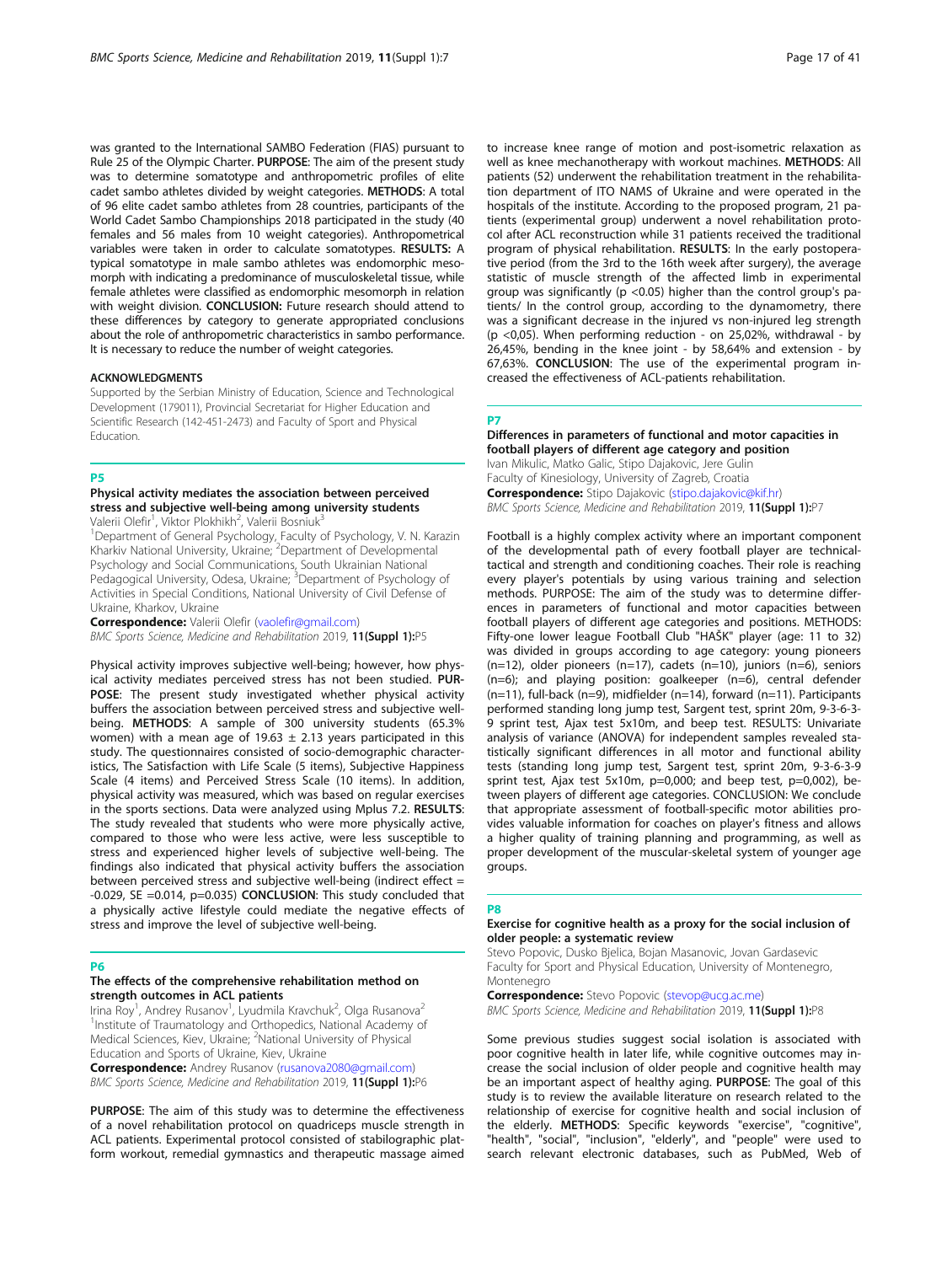Science and Scopus. The research was conducted according to PRISMA guidelines. RESULTS: Studies that fit the inclusion criteria such as containing the data with the publication time that was from 2008 and later, and describing various exercise related to an improvement of cognitive health, were reviewed. Results have shown that beneficial effects of exercise on cognitive health of older people have been observed. The dose of exercise is mostly recommended to be on the level of an hour a day, and three times a week, while the most applicable are aerobic, strength training exercises and yoga, and its combination, all in order to increase cognitive health. CON-CLUSION: The findings suggest that various exercise may benefit global-cognition, attention and cognitive control, as well as improve the social inclusion of older people.

#### **DQ**

#### Impact of professional sports engagement on the extension of life: a systematic review

Dusko Bjelica, Stevo Popovic, Bojan Masanovic, Jovan Gardasevic Faculty for Sport and Physical Education, University of Montenegro, Montenegro

Correspondence: Dusko Bjelica [\(sportmont@t-com.me](sportmont@t-com.me))

BMC Sports Science, Medicine and Rehabilitation 2019, 11(Suppl 1):P9

PURPOSE: The present study aims to review the available literature on research related to professional sports engagement on the extension of life to summarize the potential risk factors associated with longevity and trends and causes of mortality among professional sportsmen. METHODS: Specific keywords "professional", "sport", "sportsmen", "athletes", "death", "longevity", and "mortality" were used to search relevant electronic databases, such as PubMed, Web of Science and Scopus, as well as some international journals and proceedings of Public Health and Medicine in Sport. The research was conducted according to PRISMA (Preferred Reporting Items for Systematic reviews and Meta-analyses) guidelines. RESULTS: Studies that fit all inclusion criteria such as containing the data with the publication time that was between 2000 and 2018, subjects that were professional sportsmen and the goals that were related to longevity and mortality were reviewed. Results have shown that some team sports (football and basketball) and individual sport (cycling), as well as professional sportsmen from mixed and sports with endurance, had strong relationships with longevity. CONCLUSION: Professional sports engagement is favorable to lifespan longevity, while the potential risk factors associated with mortality are not securely recognized and sports achievement, playing position and handedness may affect it.

## P10

#### Upper respiratory tract infections in water sports elite athletes in Uzbekistan

Fikrat Kerimov<sup>1</sup>, Jamshid Umarov<sup>1</sup>, Abdurakhim Toychiev<sup>2</sup>, Svetlana Osipova<sup>2</sup>

<sup>1</sup> Faculty of All-Around Sports, Uzbek State University of Physical Education and Sport, Chirchik, Uzbekistan; <sup>2</sup>Research Institute of Epidemiology, Microbiology and Infectious Diseases, Tashkent, Uzbekistan

Correspondence: Svetlana Osipova (<svetosip7@mail.ru>)

BMC Sports Science, Medicine and Rehabilitation 2019, 11(Suppl 1):P10

Upper respiratory tract infections (URTI) are common diseases in athletes. Water sports are characterized by specific features that can increase susceptibility to URTI. PURPOSE: To detect the prevalence of URTI in swimmers and athletes engaged in synchronized swimming as well as serum 25(OH)-vitamin D and total serum IgE level. METHODS: Study participants included 20 elite athletes engaged in synchronized swimming and 20 elite female swimmers at the age of 19-24 years. Control group included 30 healthy individuals of the same sex and age. Morbidity, frequency, and duration of URTI were determined by self-reported questionnaire and medical history. Total serum IgE (HUMAN kit, Germany) and serum level of 25(OH)-vitamin

D (DIAsource kit Belgium) were determined by ELISA. RESULTS: Prevalence of URTI morbidity and vitamin D deficiency/insufficiency depends on the season but in every season the highest values were observed in athletes (P<0.05). Both groups of athletes were characterized by an elevated level of total serum IgE, more expressed in synchronized swimmers (P<0.05). CONCLUSION: Increase of URTI morbidity in athletes seems to depend on vitamin D deficiency/insufficiency and elevated IgE concentration. Monitoring and correction of vitamin D level are advisable. Elevated IgE concentration can be mediated by exposure to chronic low dose of chlorine and other environmental allergens.

#### P11

#### The difference in motives for exercise participation between men and women

Damir Pekas<sup>1</sup>, Mario Baic<sup>1</sup>, Miroslav Zecic<sup>1</sup>, Nebojsa Trajkovic<sup>2</sup> <sup>1</sup> Faculty of Kinesiology, University in Zagreb, Croatia; <sup>2</sup> Faculty of Sport and Physical Education, University of Novi Sad, Serbia Correspondence: Damir Pekas (<damir.pekas@kif.hr>) BMC Sports Science, Medicine and Rehabilitation 2019, 11(Suppl 1):P11

One of the key issues in physical activity research is the determination of motives for exercise participation man and woman. PUR-POSE: The aim of this research was to determine the gender differences in motives for exercise participation in men and women. METHODS: The participants were 138 men and 80 women involved in organized physical activities through different fitness training centers in Zagreb. Campbell's Questionnaire with 13 items for motivation was used in order to determine the motives for exercising in people aged 18 to 76 years. Differences in the motivation of men and women were tested by the Mann-Whitney test. RESULTS: Statistically significant gender differences were found in four factors of motivation: to look good ( $p=0.02$ ), to relax ( $p=0.01$ ), to control or lose weight ( $p=0.01$ ) and to seek adventure and excitement ( $p=0.02$ ). Additionally, men and women differ according to education, job and their willingness to pay for exercising. CONCLUSION: Men and women show differences in motives for exercise, especially concerning the exercise organized in fitness training centers.

#### P12

#### Genders differences in the level of motor coordination of students of prepubertal age

Zivan Milosevic, Maja Batez, Marijana Simic, Filip Sadri Faculty of Sport and Physical Education, University of Novi Sad, Serbia Correspondence: Zivan Milosevic ([zivanmilosevic991@gmail.com\)](zivanmilosevic991@gmail.com) BMC Sports Science, Medicine and Rehabilitation 2019, 11(Suppl 1):P12

Sedentary behavior patterns of children negatively reflect on their motor coordination and a low level of motor coordination can negatively affect student participation in physical activities. PUR-POSE: This study was conducted to evaluate the differences in the level of motor coordination between genders. METHODS: The sample of respondents consisted of 243 students (boys 114, girls 129, aged 9-10). Motor coordination was measured with a body coordination battery test (KTK - Körperkoordinations Test für Kinder) which consists of four motor tasks who testing balance, rhythm, lateral movement, speed, and agility. A Mann-Whitney test analysis was used to determine the differences in the degree of motor coordination. RESULTS: The results showed that there are statistically significant differences in total motor coordination ( $p = 0.02$ ), as well in the test hoping for height ( $p=0.04$ ) in the benefit of boys. CONCLUSION: In general, better results of boys in the gross motor coordination can be explained by the influence of biological and environmental factors. It can be assumed that gender differences are conditioned by different interests in physical activity, where boys are more likely to determine for sports such as football and basketball in which coordination is developed, while girls are more likely to determine for sports such as gymnastics and ballet in which most develops flexibility.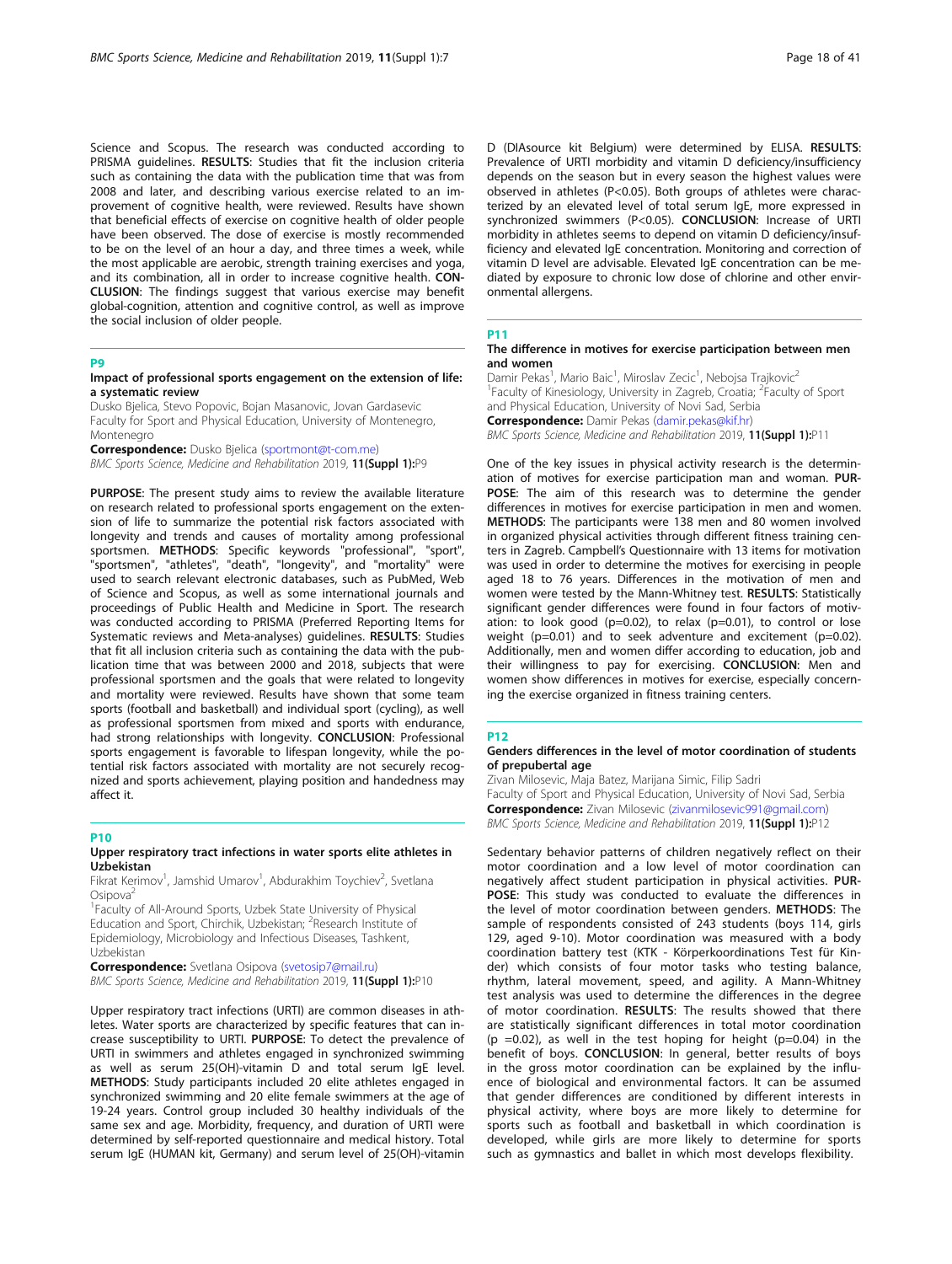## Social support in relation to quality of life of children

Nebojsa Maksimovic, Zoran Milosevic, Ivana Milovanovic, Radenko Matic, Damjan Jaksic, Dusan Corilic

Faculty of Sport and Physical Education, University of Novi Sad, Serbia Correspondence: Radenko Matic ([radenkomatic@uns.ac.rs\)](radenkomatic@uns.ac.rs) BMC Sports Science, Medicine and Rehabilitation 2019, 11(Suppl 1):P13

Social support affects the quality of life in children. PURPOSE: Research aim was to examine the differences between social support to children and some characteristics of the quality of life of children. METHODS: Study enclosed children aged 11-12 years (N=933), 468 boys and 465 girls. The assessment of social support included the attitudes of children with support from parents, classmates, teachers and closest friends using the SSSC questionnaire. The quality of life of children is determined by gender, living place, SES, school success, level of physical activity (using the International Physical Activity Questionnaire). RESULTS: The methods of multivariate and univariate statistics were used to examine the significance of differences, which were found in factors: gender, school success and physical activity on level p<0.01, (F=3659.39; P=0.00). In all dimensions, girls had a better level than boys. In terms of school success, the results showed that children with low and excellent success have a higher level in all dimensions of social support than children with intermediate success. Results showed that high-level children' physical activity is followed by social support of parents. Differences in living place and SES haven't been confirmed. CONCLUSION: Research showed that social support by parents and gender are factors which determinate the quality of life of children.

#### P14

#### Age-related differences in motor coordination and balance skills of young school-age children

Adriana Ljubojevic, Kenan Omicevic, Snezana Bijelic, Tamara Karalic Faculty of Physical Education and Sport, University of Banja Luka, Bosnia and Herzegovina

Correspondence: Adriana Ljubojevic [\(adriana.ljubojevic@ffvs.unibl.org](adriana.ljubojevic@ffvs.unibl.org)) BMC Sports Science, Medicine and Rehabilitation 2019, 11(Suppl 1):P14

A professionally guided development of motor skills, most often, begins starting at school, within physical education classes. PE teachers of young school-age children have to synchronize motor tasks with the developmental characteristics and needs of a specific age. PURPOSE: To determine age-related differences in motor coordination and balance skills of young school-age children. METHODS: The sample of respondents consisted of 60 subjects aged 7 and 9 years old (30 seven-year-old pupils and 30 nine-year-old pupils) who attend Second Elementary School in Zivinice in Bosnia and Herzegovina. The motor coordination was assessed by standardized tests: obstacle course backward, the "figure eight" with bending, crawling through and jumping over, side steps, zigzag run with two balls and dribbling. Tests that measure balance were: standing on two legs on a balance beam, across, eyes open; standing on two legs on a balance beam, along, eyes open; walking forward on a low beam and flamingo balance test. RESULTS: Analysis of T-tests for independent samples show statistically significant differences in all coordination tests between seven-year-olds and nine-year-olds, while no significant age-related differences were detected in balance tests. CONCLUSION: The results are important in terms of planning and programming age-appropriate movement games for physical education classes.

## P15

#### Physical fitness differences among different competitive-level basketball players

Bojan Masanovic<sup>1</sup>, Zoran Milosevic<sup>2</sup>, Marin Corluka<sup>3</sup>, Velisa Vukasevic<sup>4</sup> <sup>1</sup> Faculty for Sport and Physical Education, University of Montenegro Montenegro; <sup>2</sup>Faculty of Sport and Physical Education, University of Novi Sad, Serbia; <sup>3</sup>Faculty of Mathematics and Science Education, University of Mostar, Bosnia and Herzegovina; <sup>4</sup>Basketball Club Vizura, Belgrade, Serbia

**Correspondence:** Bojan Masanovic [\(bojanma@ucg.ac.me\)](bojanma@ucg.ac.me) BMC Sports Science, Medicine and Rehabilitation 2019, 11(Suppl 1):P15

Some previous studies suggest that motor ability have an impact on the performance of playing tasks. PURPOSE: This study examined the physical differences in adult male basketball players of different competitive level. METHODS: Forty-eight males were enrolled in the study, divided into two groups: twenty-four senior players from the Super League and twenty-four senior players from the Second Basketball League of Serbia. Standardized tests for the assessment of motor abilities were used. The differences were determined by a t-test for small independent samples. RE-SULTS: The results showed that a significant difference in favor players from a higher competitive level was found for six tests among the group: vertical jump (Sargent), standing triple jump, sit-ups for 30 seconds, running 4x5 meters, T-test and 20 suicides in 20 minutes, while the difference was not observed for three tests: 20m high start running, distance ball throwing and pushups. CONCLUSION: Basketball players physical fitness can differentiate between competitive level. These findings may give coaches better working knowledge about the characteristics of top basketball players, and suggest them on which variables to focus their attention during training and in the process of talent identification.

#### P16

## Nine months of developmental gymnastics program improves locomotor skills in pre-school children

Danilo Radanovic, Nebojsa Trajkovic, Boris Popovic, Dejan Madic Faculty of Sport and Physical Education, University of Novi Sad, Serbia Correspondence: Danilo Radanovic [\(radanilo17@yahoo.com](radanilo17@yahoo.com)) BMC Sports Science, Medicine and Rehabilitation 2019, 11(Suppl 1):P16

Fundamental motor skills are the foundation for more complex and specialized motor skills. That is why developing these skills in early childhood is so important. PURPOSE: The aim of this research was to examine the effects of developmental gymnastics program in preschool children. METHODS: Sample consisted of 112 preschool children (66 boys; age 4.42  $\pm$  0.38 years). There were 38 children (28 boys; age 4.57  $\pm$  0.37 years) in the experimental group, which was involved in the programmed exercise of developmental gymnastics in a sports school. Training was two times a week in a duration of one hour. Control group consisted of 74 children (38 boys; age 4.34 ± 0.37 years) from the Preschool Institution "Radosno detinjstvo", Novi Sad, Serbia. Only healthy children with signed parent approval were tested. Three locomotor skills (run, hop and horizontal jump) were assessed using Test of Gross Motor Development, second edition (TGMD-2). RESULTS: The results implicate statistically significant larger improvement ( $p < 0.05$ ) of the experimental group in all three locomotor skills (run, hop and horizontal jump for 4.7 %, 19.7 % and 39.7 %, respectively) compared to control group. CONCLUSION: The experimental treatment used during the period of 9 months enabled children of the gymnastics group to reach higher levels of all three mentioned skills.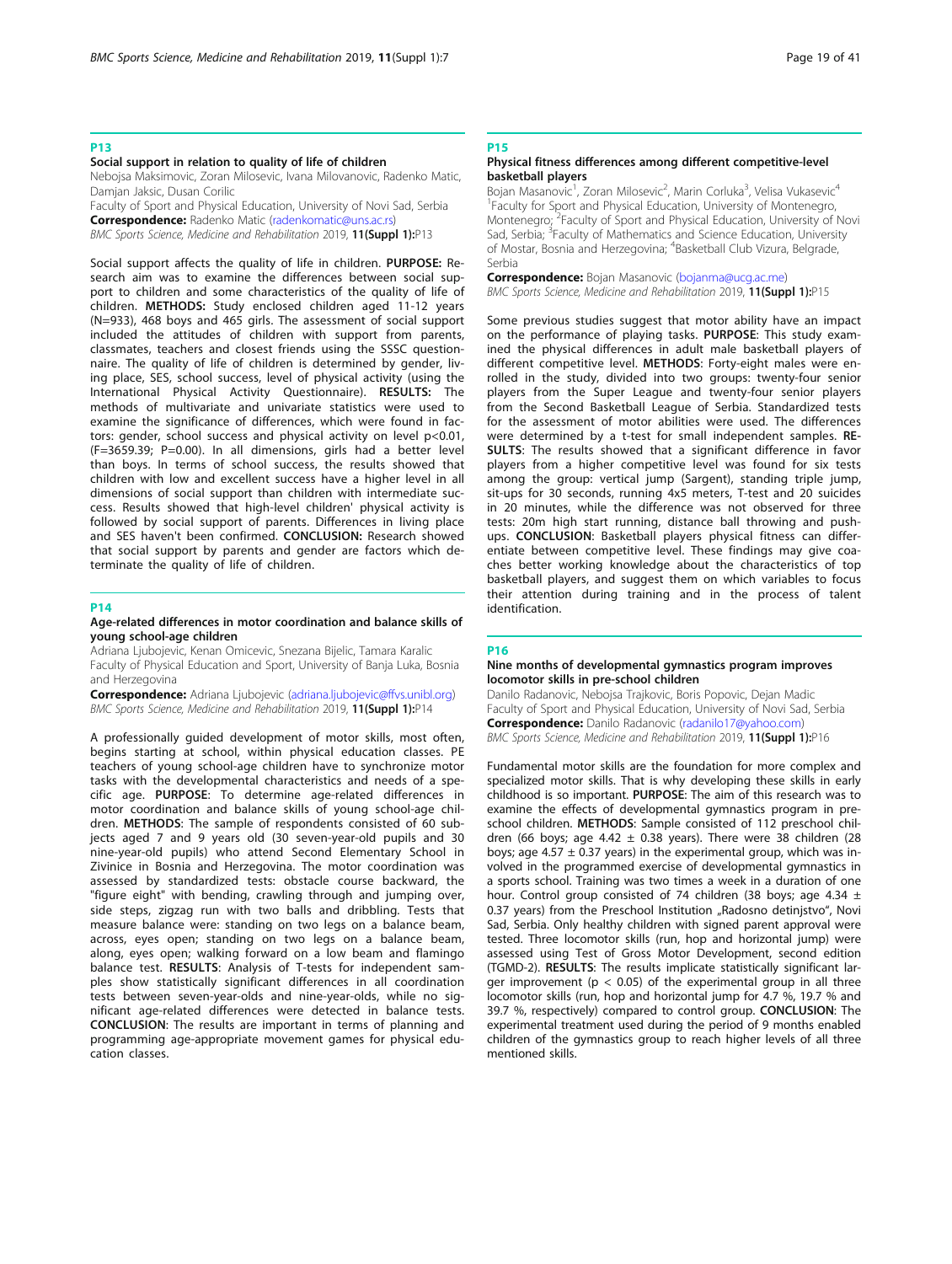#### Effects of treatment on the endurance trunk in men with postural imbalance

Tijana Scepanovic, Dejan Madic, Branka Protic-Gava Faculty of Sport and Physical Education, University of Novi Sad, Serbia Correspondence: Tijana Scepanovic [\(tijanascepanovic021@gmail.com](tijanascepanovic021@gmail.com)) BMC Sports Science, Medicine and Rehabilitation 2019, 11(Suppl 1):P17

Core treatment improves endurance trunk in people with Chronic low back pain but no research was performed on postural imbalances. PURPOSE: The objective of the present study is to evaluate the effect of 6-week core treatment on trunk endurance performance men with postural imbalances. METHODS: This study is quasiexperimental study in which 138 male subjects with sagittal plane postural disorders at the age 20±0.5 years ([experimental group: n=73; BMI=23.27±2.48] [control group: n=65; BMI=23.91±2.35]). The experimental group received a lumbar core stabilization training for six weeks. The study of endurance trunk was evaluated in accordance with various clinical tests such as Back extensor test - Sorensen (BET), Abdominal flexor endurance test (FET) and Double leg lowering test (DLL). RESULTS: Positive effects were obtained after the application of the core treatment in favor of the experimental group in all three analyzed tests ( $p = 0.00$ ). On initial testing in the FET and DLL test, the control group had better results. On final testing, the experimental group has statistically better results in the BET and FET test. CONCLUSION: This study concludes that it is possible to improve in the lower trunk endurance performance and affect postural imbalances after 6-weeks.

#### P18

## Test-retest reliability of change of direction speed tests in adolescent volleyball players

Milos Ignjatovic<sup>1</sup>, Vladan Milic<sup>2</sup>, Nebojsa Trajkovic<sup>3</sup> <sup>1</sup> Elementary school "Kralj Aleksandar I", Gornji Milanovac, Serbia;<br><sup>2</sup> Department of Sport and Physical Education, State University <sup>2</sup>Department of Sport and Physical Education, State University of Novi Pazar, Serbia; <sup>3</sup>Faculty of Sport and Physical Education, University of Novi Sad, Serbia

Correspondence: Milos Ignjatovic [\(milosskomi@yahoo.com\)](milosskomi@yahoo.com) BMC Sports Science, Medicine and Rehabilitation 2019, 11(Suppl 1):P18

Volleyball is an intermittent sport in which players are involved in defensive and offensive activities where power, strength, agility, speed, and change of direction speed (COD) are required. PURPOSE: The aim of this paper was to determine the test-retest reliability of COD speed tests in adolescent volleyball players. METHODS: Twenty-eight adolescent volleyball players (15+0.6 years) gave their consent to be part of this study. For this purpose, the subjects participating in the study took different COD tests: sprint with 90 turns, sprint 9-3-6-3-9 m with 180 turns, and sprint 9-3-6-3-9 m with backward and forward running (SBF). Systematic bias was investigated using a t-test and the relative reliability was determined by calculating ICC. RESULTS: There were no significant differences (p>0.05) between tests and retest for all tests. The test-retest methods reliability coefficients varied between 0.89 and 0.97. Of all the COD speed tests, the SBF had the greatest ICC (0.976). The within-subject variation (CV%) ranged between 2.4 and 4.6%. CONCLUSION: It can be concluded that of all COD speed tests used in this study, the SBF was the most reliable test for estimating the COD speed in adolescent volleyball players.

## P19

#### Electrical myostimulation in patients with quadriceps muscle hypotrophy after an arthroscopic restoration of ACL

Lyudmila Kravchuk<sup>1</sup>, Zinchenko Vitaly<sup>2</sup>, Andrey Rusanov<sup>2</sup>, Olga Rusanova1

<sup>1</sup>National University of Physical Education and Sports of Ukraine, Kiev, Ukraine; <sup>2</sup>Institute of Traumatology and Orthopedics of the National Academy of Medical Sciences, Kiev, Ukraine

Correspondence: Lyudmila Kravchuk [\(kravchukwww@gmail.com](kravchukwww@gmail.com)) BMC Sports Science, Medicine and Rehabilitation 2019, 11(Suppl 1):P19 One of the frequent complications after arthroscopic anterior cruciate ligament (ACL) repair is a hypotrophy of quadriceps muscle (QM). PURPOSE: To assess the effectiveness of electromyostimulation on the restoration of the QM after ACL arthroscopy. METHODS: 60 patients in the early postoperative period (3-4 weeks) were examined, and were divided into 2 groups: control group (CG,  $n = 30$ ) and main group (MG, n = 30). CG took a course of remedial exercises to restore the strength QM, while MG underwent a course of electromyostimulation procedures for m. rectus femoris. Efficiency was assessed using DIGITAL M-TEST computer electroneuromyography (EMG). RESULTS: Before rehabilitation EMG average amplitude for m. rectus femoris of the injured limb showed unreliable differences between groups (MG 87.5  $\pm$  6 mcV vs. CG 89.2  $\pm$  7 mcV; p > 0.05). EMG amplitude for m. rectus femoris at 14-day follow-up slightly increased in CG (94.5  $\pm$  6 mcV), while values showed a marked increase in MG (126.5  $\pm$  8 mcV), ( $p \le 0.05$ ). CONCLUSION: Recovery of the bioelectrical activity of muscles after the electromyostimulation is more effective than after using the physical exercise.

#### P20

#### Differences in motor abilities of children between 7 and 9 years of age according to spinal deformities

Branka Protic-Gava, Milan Kojic, Zoran Milosevic, Nebojsa Maksimovic, Tijana Scepanovic

Faculty of Sport and Physical Education, University of Novi Sad, Serbia Correspondence: Branka Protic-Gava [\(brankapg@gmail.com](brankapg@gmail.com)) BMC Sports Science, Medicine and Rehabilitation 2019, 11(Suppl 1):P20

The lack of reports in the available literature on the quality of spine posture and relation to the motor abilities among children in early childhood prompted us to investigate this. PURPOSE: To analyze differences in motor abilities of children with various spinal deformities. METHODS: A sample of 79 both gender children participated in this cross-sectional study (50 males 8.09±0.62; 29 females 7.91±0.63 decimal years). On the basis of the posture index, the total sample is divided into three groups (good, poor and very bad spine posture). All motor ability tests were performed in accordance with the EUROFIT battery of tests for physical readiness. The spine posture was assessed based on the evaluation of 2D Posture Analysis by Fröner (Contemplas). Spinal posture differences examined using the Kruskal Wallis Test,  $p < 0.05$ . RESULTS: There are statistically significant differences in motor abilities among children with different sagittal plane deformities. Children with good posture had better results: obstacle and slalom course  $[\chi^2 = 7.005, df = 2, \rho = 0.030]$ ; plate tapping test  $(x^2=9.534, df=2, p=0.009)$ ; standing horizontal jump  $[x^2 = 5.978, df=2,$  $p=0.050$ ]; sit-and-reach ( $\chi^2$  =7.276, df=2,  $p=0.026$ ); 20-m dash  $(x^2=9.127, df=2, p=0.010)$ . No significant differences were detected in the coronal plane. CONCLUSION: Children with good spine posture displayed better motor abilities than their peers.

#### P21

#### Comparison of two metabolic risk scores in obese adolescents – whether the inclusion of cardiorespiratory fitness matters? A pilot study

Lavinia La Grasta Sabolic<sup>1</sup>, Maja Cigrovski Berkovic<sup>2</sup>, Borislav Valjan<sup>1</sup> , Marija Pozgaj Sepec<sup>1</sup>, Gordana Stipancic<sup>1</sup>

<sup>1</sup>Department of Pediatrics, Sestre Milosrdnice University Hospital Center, Zagreb, Croatia; <sup>2</sup>Department of Internal Medicine, Sestre Milosrdnice University Hospital Center, Zagreb, Croatia

Correspondence: Lavinia La Grasta Sabolic [\(lavinia.la.grasta@zg.t](lavinia.la.grasta@zg.t-com.hr)[com.hr\)](lavinia.la.grasta@zg.t-com.hr)

BMC Sports Science, Medicine and Rehabilitation 2019, 11(Suppl 1):P21

Various approaches are used for calculation of cardiometabolic risk in youth, including continuous scores (cMS), which are commonly expressed as sum of age and sex-specific z-scores for waist circumference (WC), triglycerides (TG), high-density cholesterol (HDL), blood glucose (BG) and systolic blood pressure (SBP). Recently, a novel, easier to calculate continuous pediatric risk score (PsiMS) has been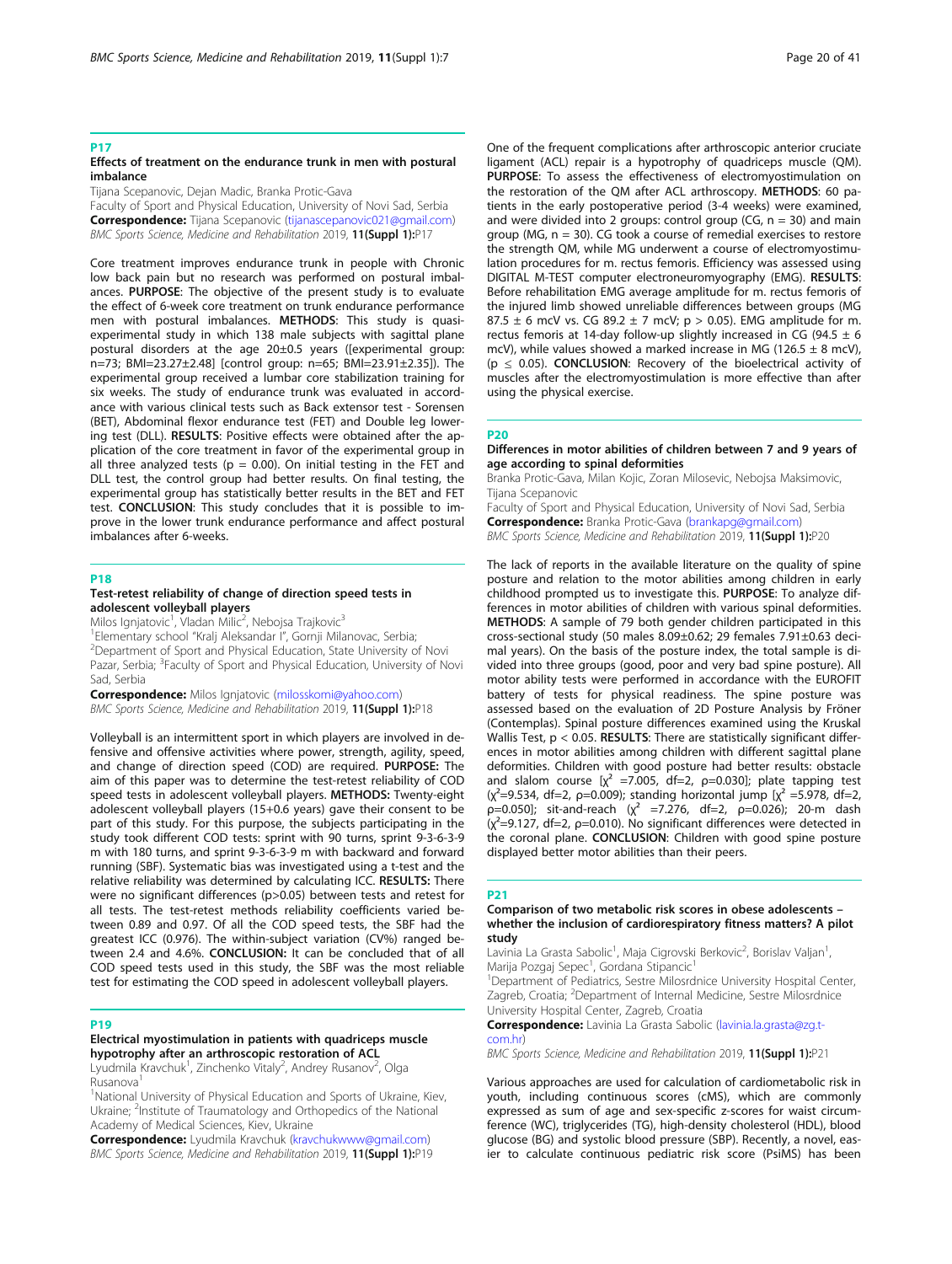developed. Purpose: To investigate the correlation between PsiMS and cMS scores and to explore whether the inclusion of cardiorespiratory fitness (CRF) alters the score. Methods: Data on 30 obese adolescents (BMI ≥95th percentile, mean age 13.7 years, 15 female/15 male) were retrospectively analyzed. PsiMS and cMS scores were calculated using the same set of variables (WC, TG, HDL, BG, SBP), with or without CRF included. Results: PsiMS score calculated as (2xWC/ height) + (BG (mmol/l)/5.6) + (TG (mmol/l)/1.7) + (SBP (mmHg)/130) -(HDL (mmol/l)/1.02) correlated well with cMS score (Spearman's rank order correlation coefficient 0.80, p<0.01). A very high correlation was found between PsiMS scores calculated with/without CRF (0.99, p<0.01). Conclusion: PsiMS score represents a practical and accurate score for evaluation of cardiometabolic risk in obese youth. The inclusion of CRF in PsiMS score does not change the risk score.

## P22

## Study regarding the flow state in yoga and Pilates

Simona Petracovschi (<simona.petracovschi@e-uvt.ro>) Faculty of Physical Education and Sport, West University of Timisoara, Romania

BMC Sports Science, Medicine and Rehabilitation 2019, 11(Suppl 1):P22

#### P23

.

#### Optimization of movement activity and the mental state of students by dance aerobics

Natalia Chuprun, Sergey Zakopaylo, Mykola Shulga, Alexander Gordienko Pereiaslav-Khmelnytskyi Hryhorii Skovoroda State Pedagogical University, Pereiaslav-Khmelnytskyi, Ukraine

Correspondence: Natalia Chuprun [\(chuprunn@ukr.net\)](chuprunn@ukr.net)

BMC Sports Science, Medicine and Rehabilitation 2019, 11(Suppl 1):P23

PURPOSE: To test the effectiveness of dance aerobics to optimize the motor activity and the psychophysical state of female students. METHODS: Students of the I-II courses have taken part in the experiment of the pedagogical faculty with a total of 60 subjects. The number of training hours for dance aerobics was 64 hours. Medical and biological: body weight (kg), BPM and BPD (mmHg), ChSS in a state of rest and the Stange test. All the data obtained by the study were processed by the procedures of descriptive and comparative statistical methods. RESULTS: During the studying, and especially the examination time, students experience strong psycho-emotional stress and the physical state becomes worse. Comparative analysis of data confirmed the effectiveness of dance aerobics tools not only in the absence of negative changes during the examination session, but also improvement of the psychophysical state (state of health by the method of SHAN in kg - 3,8 points, EG1 - 4,3 points, EG2 - 4,5 points, ЕG3 - 4.8 points) and the level of somatic health of students (in Kg 0.23  $\pm$  0.04 points, EG1 8.78  $\pm$  0.50 points, EG2 8.77  $\pm$  0.61 points, EG3 11, 65  $\pm$  0.55 points). CONCLUSIONS: The use of dance aerobics has a positive effect on the psychophysical state of female students and the optimization of their physical activity.

#### P24

## The effects of a semi-annual physical exercise program on the fat tissue of pre-school children

Zeljko Krneta, Filip Sadri

Faculty of Sport and Physical Education, University of Novi Sad, Serbia Correspondence: Zeljko Krneta [\(krnetafsfv@gmail.com](krnetafsfv@gmail.com)) BMC Sports Science, Medicine and Rehabilitation 2019, 11(Suppl 1):P24

PURPOSE: The aim of the research was to determine whether organized physical exercise can influence the reduction of fat tissue in pre-school children. METHODS: The research involved 201 pre-school age children. The experimental group consisted of 109 children (5.76 ±81) who had additional physical activity over a period of 6 months, 2 times a week for 60 minutes. The control group consisted of 92 children (5.62±.57) who did not have additional physical activity. Data was collected for height, waist circumference, subcutaneous fat tissue on the forearm, abdomen, and back. From the above measures, Waist to Body Height Ratio (WtHR) and Sum of Subcutaneous Fat Measures (SFM) was calculated. The t-test for dependent samples was used to test the difference between the average measurement values. RESULTS: A statistically significant reduction in the average values of WtHR (p=.005; Mdf=.006) and SFM (p=.002; Mdf=12.62) was determined in the experimental group. The control group showed a statistically significant increase in the mean of SFM (t=-2.14; p=.035; Mdf=-12.12), while changes in the WtHR were not statistically significant. CONCLUSION: The results indicate that relatively short, organized, and professionally led additional physical activity can contribute to the reduction of the amount of subcutaneous and visceral fat in preschool children.

#### Acknowledgments

Supported by the Serbian Ministry of Education, Science and Technological Development (179011).

#### P25

Dynamics of improving coordinating abilities in children 6–9 years Leonid Volkov<sup>1</sup>, Volodymyr Volkov<sup>2</sup>, Natalia Chuprun<sup>1</sup> 1 Pereiaslav-Khmelnytskyi Hryhorii Skovoroda State Pedagogical University, Pereiaslav-Khmelnytskyi, Ukraine; <sup>2</sup>National Pedagogical Dragomanov University, Kiev, Ukraine Correspondence: Natalia Chuprun ([chuprunn@ukr.net\)](chuprunn@ukr.net)

BMC Sports Science, Medicine and Rehabilitation 2019, 11(Suppl 1):P25

Explore the dynamics of development of coordination abilities in children 6-9 years. The experiment involved 278 elementary school students. Pedagogical testing: holding posture with open eyes (c); shuttle running 3x10m., s; running on the spot during 10s, 30s, 60s, (s); walking in the straight line without a visual guide, (sm); throwing rings on a tripod from a distance of 1.5m, 2.5m, 3.5m, (number of hits); game task "Transmit telegram", (one point); three moves forward with the exit (s); carpal dynamometry in full force and 50% of maximal power, (kg). Favorable periods were identified for the formation of the main components of coordination abilities in younger schoolchildren, namely: the differentiation of muscular efforts – in boys from 7 to 9 years old, in girls from 6 to 8 years old (P < 0.05) sense of balance – in boys from 7 to 8, in girls from 6 to 9 years old (P <0.05) sense of rhythm – in boys from  $6$  to 7, in girls from 7 to 9 years old (P <0.05) accuracy of movements – in boys from 6 to 8, in girls from 8 to 9 years old (P < 0.05) spatial orientation – in boys from 8 to 9 years old, in girls from 6 to 7 years old (P <0.05).

#### P26

#### Trends and prevalence between body mass index and physical activity among students in Novi Sad

Dusica Rakic<sup>1</sup>, Branislava Teofilovic<sup>1</sup>, Ljiljana Suvajdzic<sup>1</sup>, Aleksandar Takaci<sup>2</sup>

<sup>1</sup>Faculty of Medicine, University of Novi Sad, Serbia; <sup>2</sup>Faculty of Technology, University of Novi Sad, Serbia

Correspondence: Dusica Rakic [\(dusica.rakic@mf.uns.ac.rs\)](dusica.rakic@mf.uns.ac.rs)

BMC Sports Science, Medicine and Rehabilitation 2019, 11(Suppl 1):P26

PURPOSE: The aim of this study is to determine the correlation between nutritional status and physical activity among students in Novi Sad. METHODS: This research has been conducted among students of the University of Novi Sad in 2013 and 2018. The study included 860 students in 2013 and 514 students in 2018 (aged between 19 and 24) and both genders were equally represented. For the assessment of nutritional status Body Mass Index - BMI was used. An original anonymous questionnaire was designed for this study. Statistical analysis was performed in SPSS20. RESULTS: A significant decrease was observed in the prevalence of overweight and obese students (from 21.8% to 14,4%) during the five years. In both studies, male students had a greater tendency to be overweight and obese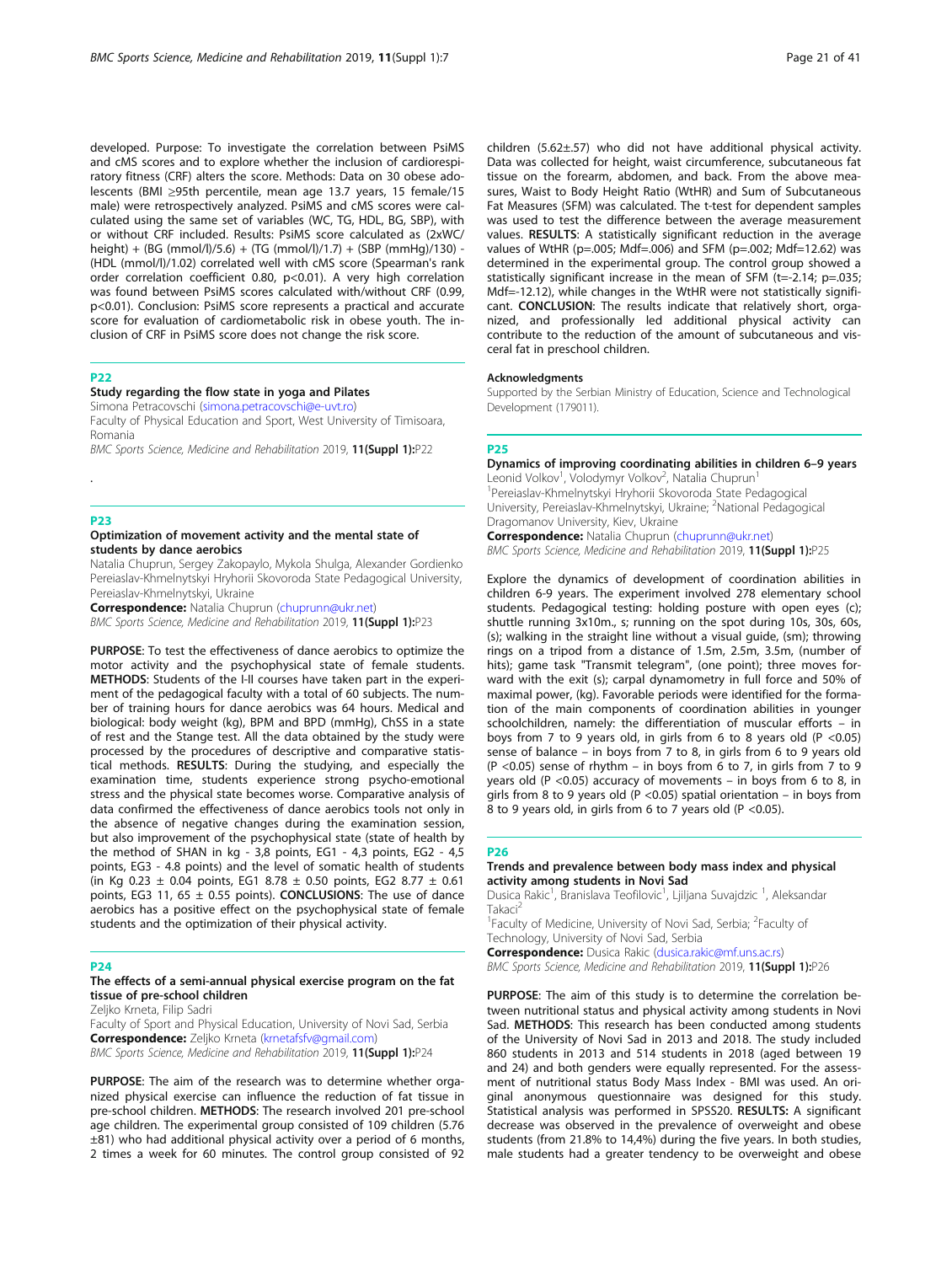and sex differences were statistically significant ( $p$  <0.001). In 2013 male students were more physically active compared to female students and sex differences were significant (p<0.001). BMI was positively correlated with a sedentary lifestyle (p<0.05). Overweight and obese students spent more than 1h in front of the monitors and statistical significance was  $p < 0.001$ . CONCLUSION The prevention of overweight and obesity should be directed to increasing the level of physical activity and reducing the sedentary lifestyle.

## P27

## Influence of the programmed annual cycle of exercises on the motor status of children aged 4 to 5

Maja Hecimovic<sup>1</sup>, Katarina Ohnjec<sup>2</sup>, Iva Kanjugovic<sup>3</sup> <sup>1</sup>"Sportska piramida", Zagreb, Croatia; <sup>2</sup>Faculty of Kinesiology University of Zagreb, Croatia; <sup>3</sup>RK "Lokomotiva" Zagreb, Croatia Correspondence: Katarina Ohnjec (<katarina.ohnjec@kif.hr>) BMC Sports Science, Medicine and Rehabilitation 2019, 11(Suppl 1):P27

Physical fitness during childhood and adolescence is a powerful marker of future health. PURPOSE: Analyze the impact of a one-year training program on changes in the motor status of kindergarten children. Examine the differences between boys and girls in some motor skills at different periods of the program. METHODS: Ninetysix children, aged four to five (41 girls and 55 boys) participated in this research. Participants were tested in four variables: shuttle run test, handgrip strength, sit up and sit and reach. The measurement was carried out at three different points: initial, transitional and final. T-test for dependent samples and ANOVA were applied for the analysis of differences. RESULTS: Differences in the results of the initial and final measurement in all four variables were obtained. There are differences in the initial measurement of the agility test in boys and girls (F=4.00; p<0.05), and at all points of flexibility measurement (F1=13.76; F2=17.18; F3=19.16; p<0.01). In the second and third test, the difference was not obtained. CONCLUSION: The motor status of children was affected by the program throughout the training phases. Differences in the shuttle run test (agility, coordination, speed) between boys and girls were obtained in the beginning. The initial difference in flexibility remained also in the final measurement.

#### P28

#### Do the stroke index and a number of breaths affect the swimming results in butterfly-technique?

Goran Dimitric, Nebojsa Cokorilo, Goran Vasic, Milorad Jaksic, Milica Blagojevic

Faculty of Sport and Physical Education, University of Novi Sad, Serbia Correspondence: Goran Dimitric ([dimitric@uns.ac.rs\)](dimitric@uns.ac.rs)

BMC Sports Science, Medicine and Rehabilitation 2019, 11(Suppl 1):P28

PURPOSE: The purpose of this study was to find out if stroke index and a number of breaths affect the swimming results on 50m and 100m butterfly stroke in short and long pool. METHODS: Study group consisted of 62 finalists, aged 19  $\pm$  2 at the Serbian national championship on 50m and 100m, butterfly stroke on a short and long course. Swimming time was measured, whereas strokes and the number of breaths were counted. The collected data were processed using SPSS package; the descriptive statistics and linear regression results are showed. RESULTS: On this sample, linear regression showed that stroke index significantly affects swimming results on 50m and 100m butterfly stroke in short and long pools, but it didn't show significant effects of the number of breaths on the results on the same distances. CONCLUSION: Overall, these results showed that the stroke index on 50m and 100m butterfly significantly affects the swimming results, i.e. the bigger stroke index the better swimming result. This suggests that the swimming results will be improved by focusing on the swimming technique.

## P29

## The relationship between physical inactivity and body mass index among students in Novi Sad

Branislava Teofilovic<sup>1</sup>, Dusica Rakic<sup>1</sup>, Nevena Grujic Letic<sup>1</sup>, Emilia Gligoric<sup>1</sup>, Aleksandar Takaci<sup>2</sup>, Daniela Kenjeric<sup>3</sup> <sup>1</sup> Faculty of Medicine, University of Novi Sad, Serbia; <sup>2</sup> Faculty of Technology, University of Novi Sad, Serbia; <sup>3</sup>Faculty of Food Technology Osijek, Josip Juraj Strossmayer University of Osijek, Croatia **Correspondence: Branislava Teofilovic** 

(<branislava.teofilovic@mf.uns.ac.rs>)

BMC Sports Science, Medicine and Rehabilitation 2019, 11(Suppl 1):P29

PURPOSE: The aim of this paper was to determine the connection between body mass index and level of physical inactivity among students in Novi Sad. METHODS: The research was conducted in 2018 (April-May) and included 514 students. Students aged from 19 to 24 (133 males and 381 females) and were from 4 faculties whose study programs contain nutritional items. Nutrition status was assessed based on body mass index (BMI). The original anonymous questionnaire was used. Statistical processing was done in SPSS20. RESULTS: More than two-thirds of students (80%) had a good BMI. 14.4% were overweight and obese, and 5.6% of students suffered from malnutrition. Male students had a greater tendency to be overweight and obese and sex differences were statistically significant (p <0.01). Majority of students were physically active more than 1h during the day and overweight and obese students were the most active, with statistical significance (p<0.05). Over 80% of students spent more than 1h in front of the monitors. CONCLUSION: Preventive programs should focus on increasing the level of physical activity and reducing sedentary lifestyles, and this will play a key role in preventing obesity.

#### P30

## Antioxidant extracts of willow bark as potential ingredients of weight management products

Emilia Gligoric, Ljiljana Suvajdzic, Branislava Teofilovic, Nevena Grujic-Letic

Faculty of Medicine, University of Novi Sad, Serbia

Correspondence: Emilia Gligoric [\(emilia.sefer@mf.uns.ac.rs\)](emilia.sefer@mf.uns.ac.rs) BMC Sports Science, Medicine and Rehabilitation 2019, 11(Suppl 1):P30

## P31

.

## Effects of differently designed training and strength on the improvement of correlations between extensor and flexor strength in knee crank

Dzenana Imamovic, Nedim Covic

Faculty of Sports and Physical Education, University of Sarajevo, Bosnia and Herzegovina

Correspondence: Dzenana Imamovic [\(imamovicdzenana@gmail.com\)](imamovicdzenana@gmail.com) BMC Sports Science, Medicine and Rehabilitation 2019, 11(Suppl 1):P31

PURPOSE: The aim of this research was to determine the effects of differently designed training and absolute strength on the improvement of correlations between extensor and flexor strength in knee crank. METHODS: There was a prospective randomized study made which included 44 students aged between 19 and 23 divided into two groups. Group 1 (n=22) was made of examinees that realized development program of no dominant strength through skill training and proprioceptive training (15 weeks, 3 times a week) while group 2 (n=22) had a program focused to develop absolute strength (15 weeks, 3 times a week). RESULTS: High difference effect was noted for dominant leg P=0.001 (52.31±6.43% in initial measurement and 58.55±6.20% in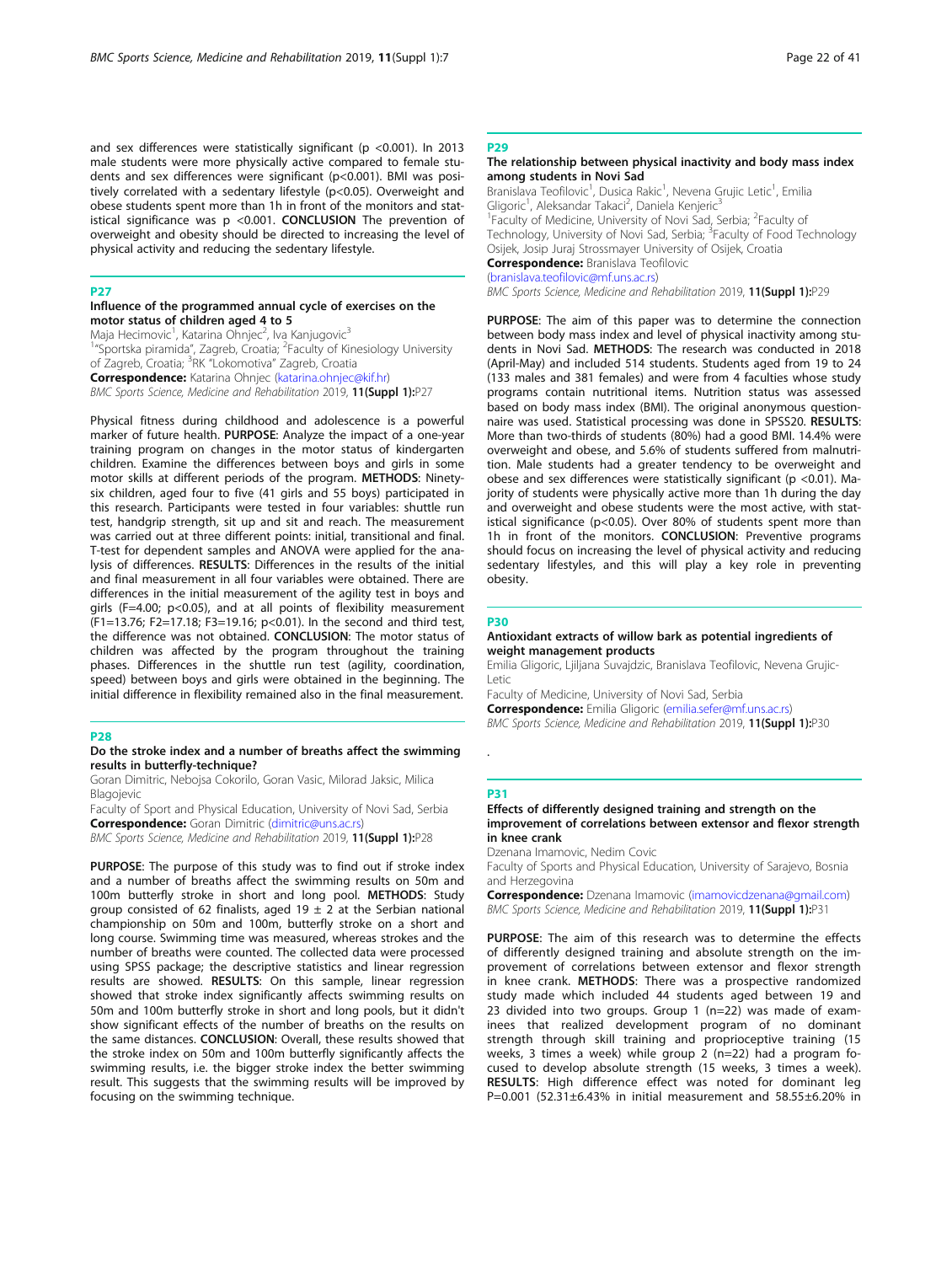final measurement). Improvement in a proportion of extensor and flexor strength of no dominant knee was significantly higher in the group that developed absolute strength (F3,40=.059; p=.809;  $\eta^2$ p=.001), while dominant leg did not have a notable difference in effects of two applied programs. CONCLUSION: Training of strength in no dominant side of the body, as well as absolute strength training, had an impact on extensor and flexor strength improvement in knee area as well as in-between proportion strength in both legs. Absolute strength training was more efficient to improve the strength of no dominant side when it comes to training of skills and proprioception.

#### P32

## Forest aerial adventure parks of Romania: new possibilities to develop the human physical capacity

Bela Jozsef Balla, Julianna Boros-Balint

University of Babes-Bolyai, Faculty of Physical Education and Sport, Cluj-Napoca, Romania

Correspondence: Bela Jozsef Balla ([balla\\_bela\\_jozsef@yahoo.com\)](balla_bela_jozsef@yahoo.com) BMC Sports Science, Medicine and Rehabilitation 2019, 11(Suppl 1):P32

One of the primary goals of physical education is to improve human physical capacity. The physical capacity is a dynamic potential of a person, which is composed of the level of motor abilities and motor skills acquired during life. School-based physical education plays an important role in the development of motor capacity, but it is by far not enough to achieve the goal of physical education. PURPOSE: The purpose of this study is to map the adventure parks of Romania and to examine (by reviewing the literature) the effect of climbing on the motor capacity of the participants. We would like to examine the most common obstacles in adventure parks and determine what physical abilities are needed to complete them. CASE PRESENTATION: In Romania, the first forest adventure park was built in 2006 and by now, their number has reached thirty. Their main characteristic is that the climbers, by relying on their own physical and mental abilities, try to cross obstacles of various difficulty, height, and length. CONCLUSIONS: Moving activities provided by forest adventure parks have become easily available to more and more people. Climbing in adventure parks (and climbing in general) can be an excellent alternative to improving motor capacity, as it uses and develops the body in a versatile way.

## P33

## The relation between dynamic balance and level of Alpine skiing knowledge

Vjekoslav Cigrovski, Tomislav Rupcic, Mateja Ocic, Ivan Bon, Vedran Dukaric

Faculty of Kinesiology, University of Zagreb, Croatia

Correspondence: Ivan Bon [\(ivan.bon@kif.hr](ivan.bon@kif.hr))

BMC Sports Science, Medicine and Rehabilitation 2019, 11(Suppl 1):P33

The well performed alpine ski turn is the one during which a skier maintains optimal central position during all phases of a turn. This is the reason why balance is incorporated in the process of alpine ski learning as well as training from the beginning phases. Lack of balance increases the risk of injuries and has detrimental effects on ski technique. PURPOSE: We aimed to investigate if there is a correlation between laboratory tested dynamic balance and level of alpine skiing knowledge. METHODS: This research included 91 participants (27 females and 64 males; average age 22±3 years). Participants (178.04±7.71cm, 76.93 ±12.88kg) were students of Faculty of Kinesiology, and ski novices. Balance assessment was performed in laboratory conditions on the constructed instrument. After balance testing, participants were included in 10-days structured alpine ski school. On the last day, alpine skiing knowledge of each participant was assessed by

independent judges on a scale 1–5. RESULTS: Dynamic balance test conducted in laboratory conditions did not show significant correlation with alpine skiing knowledge assessment (r=0.01, p=0.91). CONCLUSION: Balance is not the only motor ability crucial for the learning process of alpine skiing. A probable reason for such a result is the unreliability of laboratory test used for assessment of balance. Balance is one of the major contributors in alpine skiing knowledge but needs to be assessed in more specific conditions.

#### P34

#### Differences in body composition between top marathon runners and 10,000-meter runners

Ilona Mihajlovic, Nikola Radulovic, Milan Solaja

Faculty of Sport and Physical Education, University of Novi Sad, Serbia Correspondence: Nikola Radulovic [\(nikolardulovicfsfv@gmail.com\)](nikolardulovicfsfv@gmail.com) BMC Sports Science, Medicine and Rehabilitation 2019, 11(Suppl 1):P34

There is no doubt that morphological characteristics are an important factor of success in sports activities. PURPOSE: To determine the differences in some anthropometric characteristics of top-ranking 10,000-meter runners and marathon runners. METHODS: The sample of respondents consisted of 30 finalists on the 10,000-meter run and 30 best marathon runners at the Summer Olympic Games in Rio de Janeiro in 2016. Data were downloaded from the official website. Body weight (BW), body height (BH) and body mass (BMI) index were used to assess the anthropometric characteristics. The data were processed by using ANOVA and MANOVA. RESULTS: There is no statistically significant difference at the level p=.75 between marathon runners and 10,000-meter runners. It can also be observed that statistically significant differences do not exist in any single variable between these two groups of respondents. CONCLUSION: The results of this study showed no statistically significant differences between top marathon runners and 10,000-meter runners in body composition. Even the marathon is four times longer than the distance of 10,000 meters, both athletic disciplines are of long-distance nature and competitors are similar in regards to anthropometric characteristics.

#### P35

## Predictability of abdominal obesity indicators for assessing general obesity in adolescents

Rada Rakic<sup>1</sup>, Tatjana Pavlica<sup>1</sup>, Otilija Herubel<sup>2</sup>

<sup>1</sup>Department for Biology and Ecology, Faculty of Sciences, University of Novi Sad, Serbia; <sup>2</sup>Primary School "Prva vojvodjanska brigada", Novi Sad, Serbia

Correspondence: Rada Rakic ([rada.rakic@dbe.uns.ac.rs\)](rada.rakic@dbe.uns.ac.rs)

BMC Sports Science, Medicine and Rehabilitation 2019, 11(Suppl 1):P35

The indicators of abdominal obesity show various discriminative power for predicting general obesity. PURPOSE: To assess discriminative power of waist circumference (WC), waist-to-hip ratio (WHR), waist-to-height ratio (WHtR), conicity index (CI) and abdominal volume index (AVI) for assessing general obesity. METHODS: 265 boys and 253 girls aged 11-15 were surveyed. General obesity was assessed using the cut-off values of the body mass index proposed by the International Obesity Task Force. RESULTS: waist circumference and WHtR and AVI indices proved to be excellent indicators of general obesity in both boys and girls (AUC ranging 0.943- 0.974 in boys and 0.930- 0.935 in girls). The WHR and CI indices proved as very good predictors in boys (0.805 and 0.804, respectively) and good predictors in case of girls (0.784 and 0.741, respectively). The optimal cut-offs of WC, WHR, WHtR, CI and AVI were 81.50 cm, 0.898, 0.486, 1.24 and 12.88 cm<sup>2</sup> in boys and 77.7 cm, 0.900, 0.453, 1.22 and 12.11  $\text{cm}^2$  in girls. CONCLUSION: WHtR, AVI, and WC are found to be more superior than WHR and CI for assessing general obesity of boys and girls.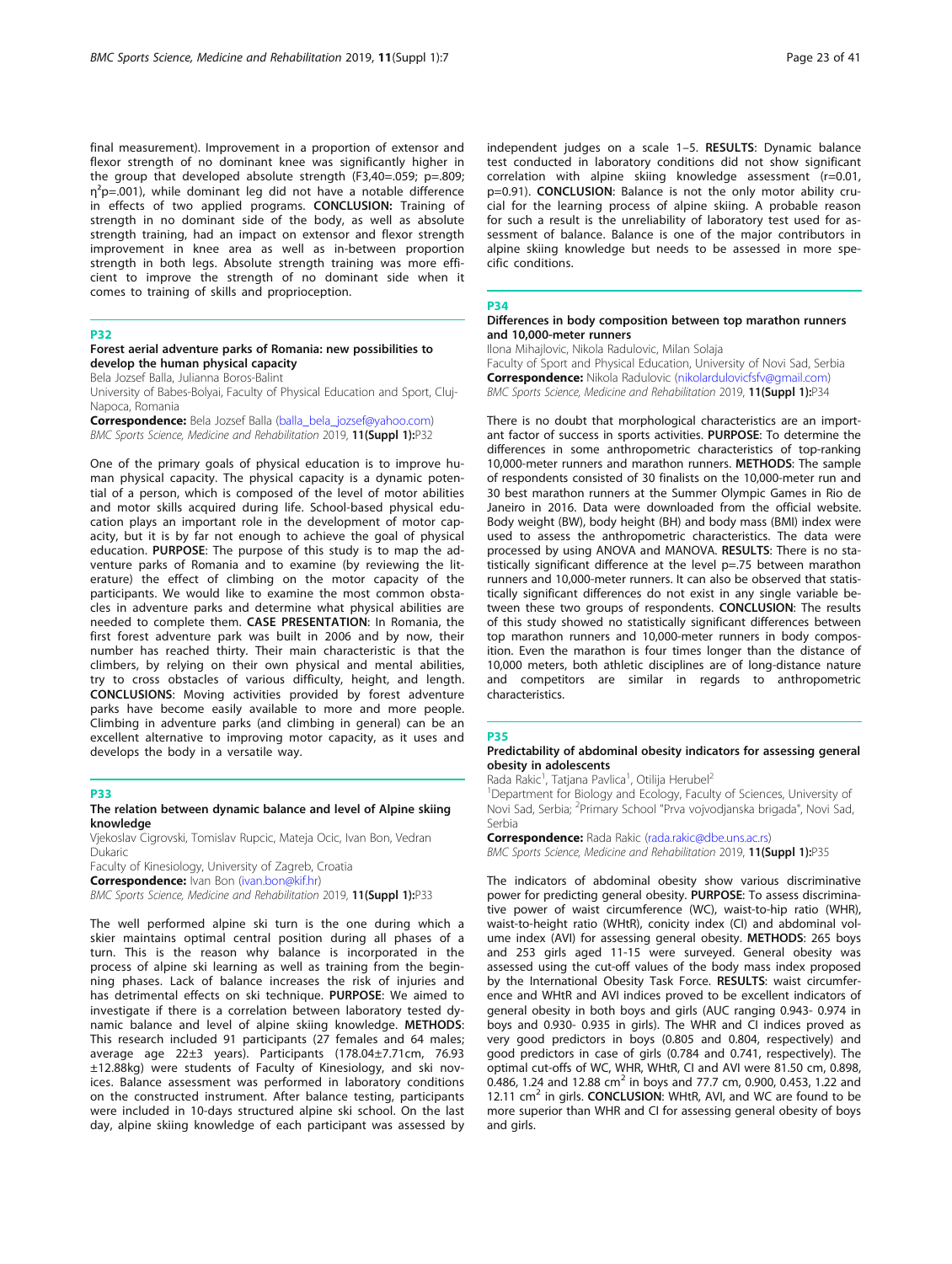#### A longitudinal study of domain-specific self-perceptions in student-athletes

Tatjana Tubic [\(tubic@uns.ac.rs](tubic@uns.ac.rs))

Faculty of Sport and Physical Education, University of Novi Sad, Serbia BMC Sports Science, Medicine and Rehabilitation 2019, 11(Suppl 1):P36

Previous cross-sectional studies suggest that students' selfperception may be predictive for a wide range of activities, including academic achievement and active lifestyle. PURPOSE: The aim of this longitudinal study was twofold: a) to examine student-athletes' domain-specific self-perceptions change over four-year education, and b) to examine whether their selfperception differs by gender, and/or sports-related variables. METHODS: A total of 42 students (25 males and 17 females) completed the Self-Perception Profile for College Students, as well as the background questions related to gender and sports experience, at the beginning of studies and four years later, at the end of their studies on the Faculty of Sport and Physical Education, University of Novi Sad. RESULTS: The repeated MAN-OVA indicates that the impact of between subjects' variables (gender, individual/team sport, and level of sports engagement) on within subjects' variables (domain-specific self-perceptions) across the two-time points are not statistically significant. Paired sample t-tests for each domain of self-perception separately show that student-athletes at the end of studies had higher perceptions of their Scholastic Competence (t(41)=-3.006,  $p=0.005$ ) and Physical Appearance  $(t(41)=-2.573, p=0.014)$  than four years before, while Global Self-Worth (t(41)=3.021, p=.004) decreases during the same time. CONCLUSION: This research highlights the importance of developing effective strategies for enhancing relevant specific domains of self-perception required for future professional challenges.

#### P37

## Effects of indoor rowing exercise on balance, flexibility, reaction time and muscle strength in older adults

Khaothin Thawichai, Rachnavy Pornthep

School of Sports Science, Suranaree University of Technology, Nakhon Ratchasima, Thailand

Correspondence: Khaothin Thawichai [\(thawichai.khaothin@gmail.com\)](thawichai.khaothin@gmail.com) BMC Sports Science, Medicine and Rehabilitation 2019, 11(Suppl 1):P37

Among the numerous physical activities, rowing is a whole-body strength-endurance sport with an aerobic and anaerobic component. There are very few studies that focus on indoor rowing exercise on balance, flexibility, reaction time and muscle strength in older adults. PURPOSE: To examine the effects of indoor rowing exercise on balance, flexibility, reaction time and muscle strength in older adults. METHODS: The participants were purposive random sampling collected from active lifestyle older adults in Phoklang Nursing Home, Muang, Nakhon Ratchasima, Thailand (male: 10; female: 10). All participants were tested for body weight, height, body mass index, and physical fitness component included balance, flexibility, reaction times, and muscular strength before and after 8-weeks indoor rowing exercise. The rowing ergometer was set up 5 days a week; each session included a 10 minute warm-up, a 20-minute rowing exercise, and a 10-minute cooling-down period. Exercise intensity was 40%–50% of 1 RM during the 2-week adaptation period and 50%–60% during the next 6-weeks. RESULTS: The results of this study show that balance, flexibility, reaction times, and muscular strength after 8 week indoor rowing exercise were significant differences higher than their baseline. CONCLUSION: The finding indicates that indoor rowing exercises more benefit on balance, flexibility, reaction time and muscle strength in older adults.

#### P38

## The quasi-experiment study on the health empowering program mentoring behavior modification toward physical wellness in young adults through group advisor service

Chantima Weerapon [\(thawichai.khaothin@gmail.com\)](thawichai.khaothin@gmail.com) School of Sports Science, Suranaree University of Technology, Nakhon Ratchasima, Thailand BMC Sports Science, Medicine and Rehabilitation 2019, 11(Suppl 1):P38

This quasi-experiment study evaluated the effectiveness of empowering young adults for behavior modification through group advisory service via counselor and consultant using the Health Empowerment Program (HEP). The aim of this study was to determine the comparison outcome on the causes and effects of the changes in student's physical fitness between groups in the period of 12 weeks. The subjects were the students from the Suranaree University of Technology, Thailand. The sample included 60 over-weight students, with equal-size for control and experimental group of 30 subjects. The experimental group received HEP service sessions intended to modify health behaviors, exercise routines, and food consumption habits. The control group lived on its own routine lifestyle. The results from the study suggested that the self-efficacy empowering program generated by the advisory services in a group of undergraduate students, with a tendency towards obesity relating to over consuming nutrition, can effectively modify lifestyles behaviors, including exercise, food consumption habits, and wellness.

#### P39

#### Volleyball as a one-year optional activity of the final grade male students in elementary schools

Milovan Ljubojevic, Ivan Vasiljevic, Rajko Milasinovic, Danilo Bojanic Faculty for Sport and Physical Education, University of Montenegro, Montenegro

Correspondence: Milovan Ljubojevic [\(milovan.lj@ucg.ac.me](milovan.lj@ucg.ac.me)) BMC Sports Science, Medicine and Rehabilitation 2019, 11(Suppl 1):P39

PURPOSE: Efficiency of physical education can be improved with real, professional, and economic planning and monitoring of education effects, as well as with an increase in the weekly number of classes. METHODS: The study was conducted for one school year on the sample of a total of 43 male students, divided into two groups. The control group (22 students) consisted of students who attended only physical education classes. The experimental group (21 students) consisted of students who, in addition to physical education classes, attended an additional two classes of volleyball during a week. Motor space was monitored through 8 variables of Eurofit battery tests. RESULTS: After the conducted study, results showed that the students from the control group had better results in 6 out of the total 8 motor tests. In test "pull-up endurance" and "pin running on 10x5m" no significantly better results were observed. The students of the experimental group achieved better results in 5 out of the total 8 tests. The improvement was not observed in the tests "seated forward bend", "pull-up endurance" and "pin running on 10x5m". CONCLUSION: The analysis of the results showed that the experimental volleyball program had some influence, but not to the extent that it was expected from two additional hours of volleyball in physical education.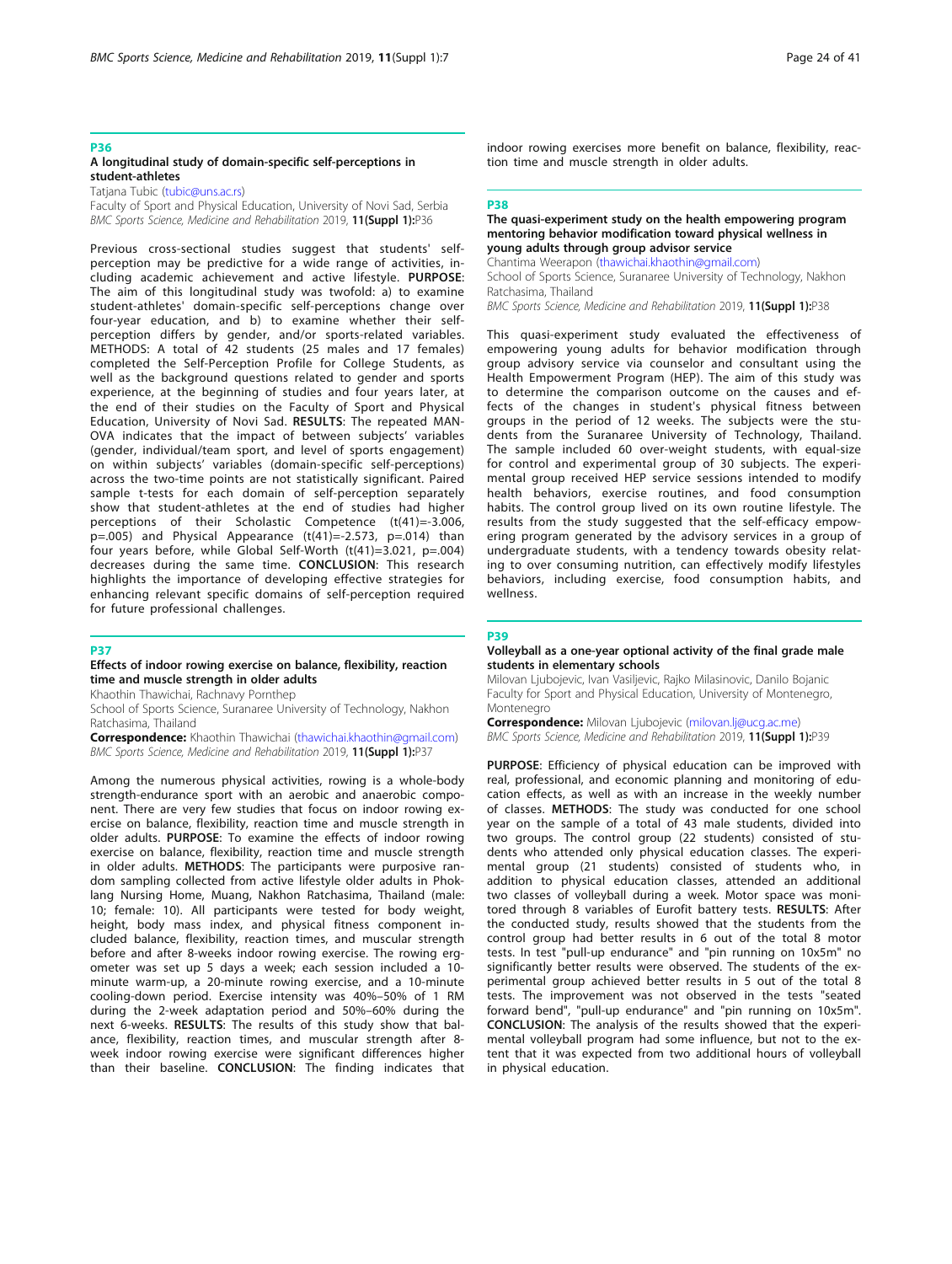## Benefits of a controlled physical activity program

Ivan Bon, Mateja Ocic, Vedran Dukaric, Damir Knjaz Faculty of Kinesiology, University of Zagreb, Croatia Correspondence: Ivan Bon [\(ivan.bon@kif.hr](ivan.bon@kif.hr)) BMC Sports Science, Medicine and Rehabilitation 2019, 11(Suppl 1):P40

Diabetes and obesity-related health issues are exponentially growing during the last century. Sedentary and fast living life affects the quality of life. Half of the top 10 global causes of death are related to low daily activity. It is proven that active adults have a lower mortality rate, coronary heart diseases, high blood pressure, risk of cardiac attack, diabetes, colorectal and breast cancer. WHO states that regular and controlled by expert physical activity is one of the best prevention tools for above mentioned chronical illnesses. PURPOSE: Aim of this research is to determine whether continuous and programmed physical exercise affects morphological and motor abilities condition of physically inactive individuals. METHODS: This research included 229 previously inactive individuals (177 female and 52 male; age of 49.12  $\pm$  9.38). All participant went through testing of morphology status (weight, body fat percentage, muscle mass) and motor abilities (push-ups, squats, lunges, wall seat, plank) before and after programmed physical exercise (3 months duration, 24 training sessions). RESULTS: Results of morphological status after programmed physical exercise significantly improved (p=0.00). Results of motor abilities also showed a significant difference between initial and final physical condition (p=0.00). CONCLUSION: Results of this research showed that with programmed and systematic physical exercise twice per week it is possible to significantly improve body composition and physical condition of previously inactive individuals.

## **P41**

Testing the influence of destination image and sports event quality on athletes intentions' for repeated destination visit: the cases of three World Sambo Championships in Novi Sad, Serbia Radenko Matic<sup>1</sup>, Ivana Milovanovic<sup>1</sup>, Kostas Alexandris<sup>2</sup>, Nebojsa Maksimovic<sup>1</sup>, Stevo Popovic<sup>3</sup>, Rajko Bujovic<sup>4</sup>, Patrik Drid<sup>1</sup> <sup>1</sup> Faculty of Sport and Physical Education, University of Novi Sad, Serbia; 2 Laboratory of Sport, Tourism and Recreation Management, Aristotle University of Thessaloniki, Greece; <sup>3</sup>Faculty for Sport and Physical Education, University of Montenegro, Montenegro; <sup>4</sup>Faculty of Business Studies, Mediterranean University Montenegro, Podgorica, Montenegro **Correspondence:** Radenko Matic ([radenkomatic@uns.ac.rs\)](radenkomatic@uns.ac.rs) BMC Sports Science, Medicine and Rehabilitation 2019, 11(Suppl 1):P41

PURPOSE: This study aimed to test the influence of destination image and event quality on athletes' intentions for repeated destination visit with the mediation role of destination quality. METHODS: The study included N=350 elite sambo athletes from World Sambo Championships, Novi Sad, Serbia (2017-2018). Destination image was measured with two dimensions: affective and cognitive. Event quality was measured with 12 items, destination quality with 10 items and behavioral intentions with 3 items (Alexandris et al., 2018). RESULTS: The Structural Equation Modeling analysis run with AMOS showed acceptable fit:  $\chi^2$  = 8205, df  $= 1980, \chi^2/df = 4.14, \text{ CFI} = 0.92, \text{ NFI} = 0.91, \text{ and RMSEA} = 0.07,$ which predicted 84% of variance intentions to revisit  $(R^2=0.84)$ . Destination loyalty is related to the core dimension of event quality at all levels of sports experiences. Though related to an affective image, still these relationships are mediated by destination quality. CONCLUSION: Research shows that sports event from its opening through a complete organization phase contributes to destination loyalty.

## P4<sub>2</sub>

## Biomechanical comparison of single- and double- leg landings during 3-point jump shot in basketball

Rachnavy Pornthep<sup>1</sup>, Khaothin Thawichai<sup>1</sup>, Rittiwat Wacharee<sup>2</sup> <sup>1</sup>School of Sports Science, Suranaree University of Technology, Nakhon Ratchasima, Thailand; <sup>2</sup>Faculty of Sport and Physical Education Srinakharinwirot University, Bangkok, Thailand

**Correspondence:** Rachnavy Pornthep ([rachnavy@sut.ac.th\)](rachnavy@sut.ac.th) BMC Sports Science, Medicine and Rehabilitation 2019, 11(Suppl 1):P42

Knee injuries are common in basketball players, especially ACL injuries, which are considered serious injuries for athletes. PUR-POSE: To compare the biomechanical characteristics of singleleg landing and double-leg landing during basketball 3-point jump shot. METHODS: Ten male basketball athletes ages 18-30 participated in the study. A set of spherical retro-reflective markers placed on their body segments to measure movement performance. The landing motion was measured using the QTM™ motion system. Participants performed single-leg and double-leg 3 point jump shot landing tests. Subjects landed on Kistler force plate during all performance trials. Paired t-tests were used to compare the kinematic and kinetic variables of the knee joint and ground-reaction forces between the singleleg and double-leg jump shot during the landing. RESULTS: Statistically significant differences between groups were found for the vertical ground reaction force, knee joint angles, knee valgus angle and knee angular velocity. For the single leg during landing, the subjects' knees were less flexed and less angular velocity but greater knee valgus angle and vertical ground reaction force (p<0.05). CONCLUSION: Increased knee valgus angle during single-leg 3 point jump shot landing in basketball may reflect the greater ACL injury. It suggests that Injury prevention should be landing with a good technique.

#### P43

## Model of work – the factor in swimming instruction effectiveness Drazen Rastovski, Jurica Lovrincevic

Faculty of Education, J. J. University Osijek, Croatia Correspondence: Drazen Rastovski ([drastovski@foozos.hr\)](drastovski@foozos.hr) BMC Sports Science, Medicine and Rehabilitation 2019, 11(Suppl 1):P43

PURPOSE: To determine the effectiveness of particular models of teaching non-swimmers and compare the tested population of 201 children aged 9 to 11 years. METHODS: The sample was divided into two subgroups in which the children were taught how to swim using the same program, but a variety of models. The first model (1) was a model of teaching non-swimmers in the summer school for a period of 14 days, while the other model (2) was implemented within the school program and lasted 6 days. The number of lessons for the swimming instruction for both groups was the same (20 hours). To determine the effectiveness of these models a statistical software package STA-TISTICA was used. To compare the progress of the groups we used the Wilcoxon Matched Pairs Test and for comparison between the groups Mann-Whitney U-test P<0.05. RESULTS: The research showed that both programs yielded significant progress but it was also established that type 1 instruction in which children were taught to swim during summer school was more successful. CONCLUSION: Both programs produce good results and are suitable for conducting swimming instructions. We recommend model 1, where swimming instructions are completed during summer school. Model 2 of swimming instructions is conducted during school in nature and it is completed in six days and obviously in lack of time for even better implementation.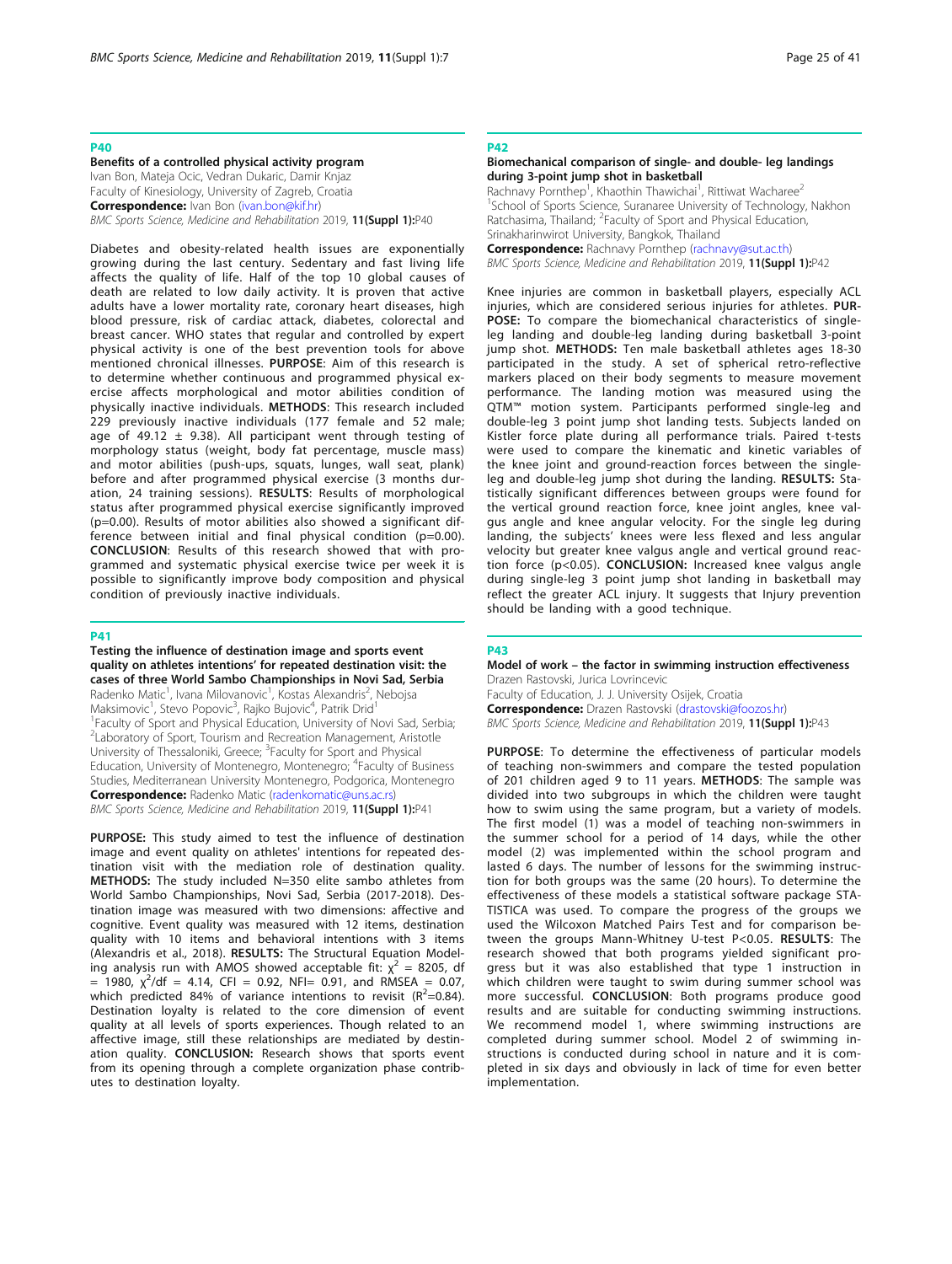## Leisure time physical activity among children in Vojvodina

Sonja Cankovic<sup>1,2</sup>, Vesna Mijatovic Jovanovic<sup>1,2</sup>, Natasa Dragnic<sup>1,2</sup>, Ivana Radic<sup>1,2</sup>, Tanja Tomasevic<sup>1,2</sup>, Dusan Cankovic<sup>1,2</sup>, Sanja Harhaji<sup>1,2</sup> <sup>1</sup> Faculty of Medicine, University of Novi Sad, Serbia; <sup>2</sup>Institute of Public Health of Vojvodina, Novi Sad, Serbia

Correspondence: Sonja Cankovic (<sonja.cankovic@mf.uns.ac.rs>) BMC Sports Science, Medicine and Rehabilitation 2019, 11(Suppl 1):P44

According to the World Health Organization children and youth should accumulate at least 60 minutes of moderate to vigorous intensity physical activity daily. Physical inactivity is considered as one of the major risk factors for many chronic diseases. PURPOSE: To analyze the prevalence of physical inactivity in leisure time among children in Vojvodina and to determine the association between socio-demographic factors and physical inactivity. METHODS: Data were obtained from the National Health Survey Serbia, crosssectional study conducted in 2013. The sample included 332 children aged 7-14 in Vojvodina, 47.3% males and 52.7% females. Physical inactivity was examined as having physical exercise/sports in leisure time 1-2 times per week or less. RESULTS: During leisure time, only 37.7% of children were having physical exercise/sports almost every day, almost two-fifths (38.6%) were physically active only 1-2 times per week and one-fourth (23.8%) were rarely or never physically active. Girls had almost two times higher odds for physical inactivity (OR=1.88; 95%CI=1.19-2.97) than boys and children from rural areas (OR=1.73; 95%Cl=1.01-2.74) compared to urban. There was no influence of other variables (age and household wealth). CONCLUSION: The results show a high level of leisure time physical inactivity among children in Vojvodina, particularly among girls and children from rural areas.

## P45

#### Morphological changes in boys with special needs after physical education

Danilo Bojanic, M Ljubojevic, R Milasinović, I Vasiljevic Faculty for Sport and Physical Education, University of Montenegro, Montenegro Correspondence: Danilo Bojanic [\(danilo.bo@ucg.ac.me](danilo.bo@ucg.ac.me))

BMC Sports Science, Medicine and Rehabilitation 2019, 11(Suppl 1):P45

The need which man has for physical activity is one of the requirements for survival. Physical education as an integral part of the educational process in schools has the basic task of using positive kinesiological operators to influence positive transformation processes. The population of students with special needs represents one of the links in the chain of complex educational and systematic social influence in physical education to which new generations are subjected. PURPOSE: This research was aimed at showing how and in what way different kinesiological operators can influence the transformation of the anthropological status of students with special needs. METHODS: The research has been conducted on the students of the Center for Children and Youth with Special Needs in Mostar, the Center Los Rosales Mostar and the Facilities for daily living for children with special needs in Niksic. The sample consisted of 46 boys. Nine variables were tested: breast circumference, upper arm circumference, abdominal volume, upper leg circumference, lower leg circumference, scapula skin fold, upper arm skin fold, abdomen skin fold, lower leg skin fold. RESULTS: The applied curriculum of physical education and sports contributed to the change in tested parameters. CONCLUSION: The obtained results should contribute to better planning, programming, directing and controlling the effects of physical education and sports on the population of students with special.

## P46

## A socio-demographic aspect of cycling as transportation and its relation to health

Vesna Mijatovic Jovanovic<sup>1,2</sup>, Dragana Milijasevic<sup>1,2</sup>, Ivana Radic<sup>1,2</sup>, Sonja vesna mijatovie sovanovie 7, Bragana miijasev<br>Cankovic<sup>1,2</sup>, Sanja Harhaji<sup>1,2</sup>, Tanja Tomasevic<sup>1,2</sup>

<sup>1</sup> Faculty of Medicine, University of Novi Sad, Serbia; <sup>2</sup>Institute of Public Health of Vojvodina, Novi Sad, Serbia

Correspondence: Vesna Mijatovic Jovanovic ([vesna.mijatovic](vesna.mijatovic-jovanovic@mf.uns.ac.rs)[jovanovic@mf.uns.ac.rs\)](vesna.mijatovic-jovanovic@mf.uns.ac.rs)

BMC Sports Science, Medicine and Rehabilitation 2019, 11(Suppl 1):P46

Using a bicycle for transportation can contribute to an increase in total physical activity and thus a beneficial effect on health. PUR-POSE: To determine the socio-demographic differences in cycling during transports in the working population in Vojvodina as well as to assess its association with health. METHODS: Data from the National Health Survey in Serbia 2013 was analyzed on a sample of 2527 participants aged 20-65 years in Vojvodina. RESULTS: The third of participants (35.2%) used a bicycle for transport at least 5 times a week, 11.6% - 3 to 4 times, while 43.0% never used it. Among those who have never ridden a bicycle, were a significantly more urban population (46.2%; p<0.001), the category of rich (55.9%; p<0.001) and participants with high education  $(57.4\%; p<0.001)$ . Analysis showed that participants who did not ride a bicycle had a 2.3 times higher chance of assessing their health as poor (OR=2.3; 95% CI=1.55-3.36) compared to those who were cycling more than 150 minutes a week. CONCLUSION: Bicycle as a means of transport in Vojvodina is significantly less used by respondents in the urban area as well as persons of higher social status. People who do not cycle have a significantly higher chance of assessing their health as poor.

#### **P47**

#### Physical activity and self-rated health: a population-based study in Vojvodina

Ivana Radic<sup>1,2</sup>, Mirjana Martinov Cvejin<sup>1</sup>, Sanja Harhaji<sup>1,2</sup>, Sonja Cankovic<sup>1,2</sup>, Natasa Dragnic<sup>1,2</sup>, Dusan Cankovic<sup>1,2</sup> <sup>1</sup> Faculty of Medicine, University of Novi Sad, Serbia; <sup>2</sup>Institute of Public Health of Vojvodina, Serbia Correspondence: Ivana Radic ([ivana.radic@mf.uns.ac.rs\)](ivana.radic@mf.uns.ac.rs)

BMC Sports Science, Medicine and Rehabilitation 2019, 11(Suppl 1):P47

Physical activity has many documented health benefits and can be undertaken in different domains of life. PURPOSE: To estimate the association between physical activity in different domains with self-rated health in the adult population. METHODS: The study is part of the National Health Survey Serbia, a crosssectional study conducted in the year 2013 by the Ministry of Health of Republic of Serbia. The sample included 3633 people aged 20 and more from Vojvodina. Levels of physical activity in leisure time, at work, walking and cycling for transportation were assessed by questionnaire. Logistic regression was used to estimate the association between good self-rated health and physical activity variables. RESULTS: Bivariate analysis indicated that higher levels of physical activity in all three domains (leisure time, transportation, work) were associated with a better assessment of health. Multivariable logistic regression analysis showed that leisure-time physical activity (OR=1.65) and walking for transportation (OR=2.65) 150 minutes and more weekly were important predictors of good self-rated health. Participants who were physically active at work were 1.31 times more likely to assess their health as good/very good compared to those who were sedentary. CONCLUSION: Physical activity in leisure time, at work and walking for transportation are associated with good self-rated health, after adjustment for age, gender, and educational level.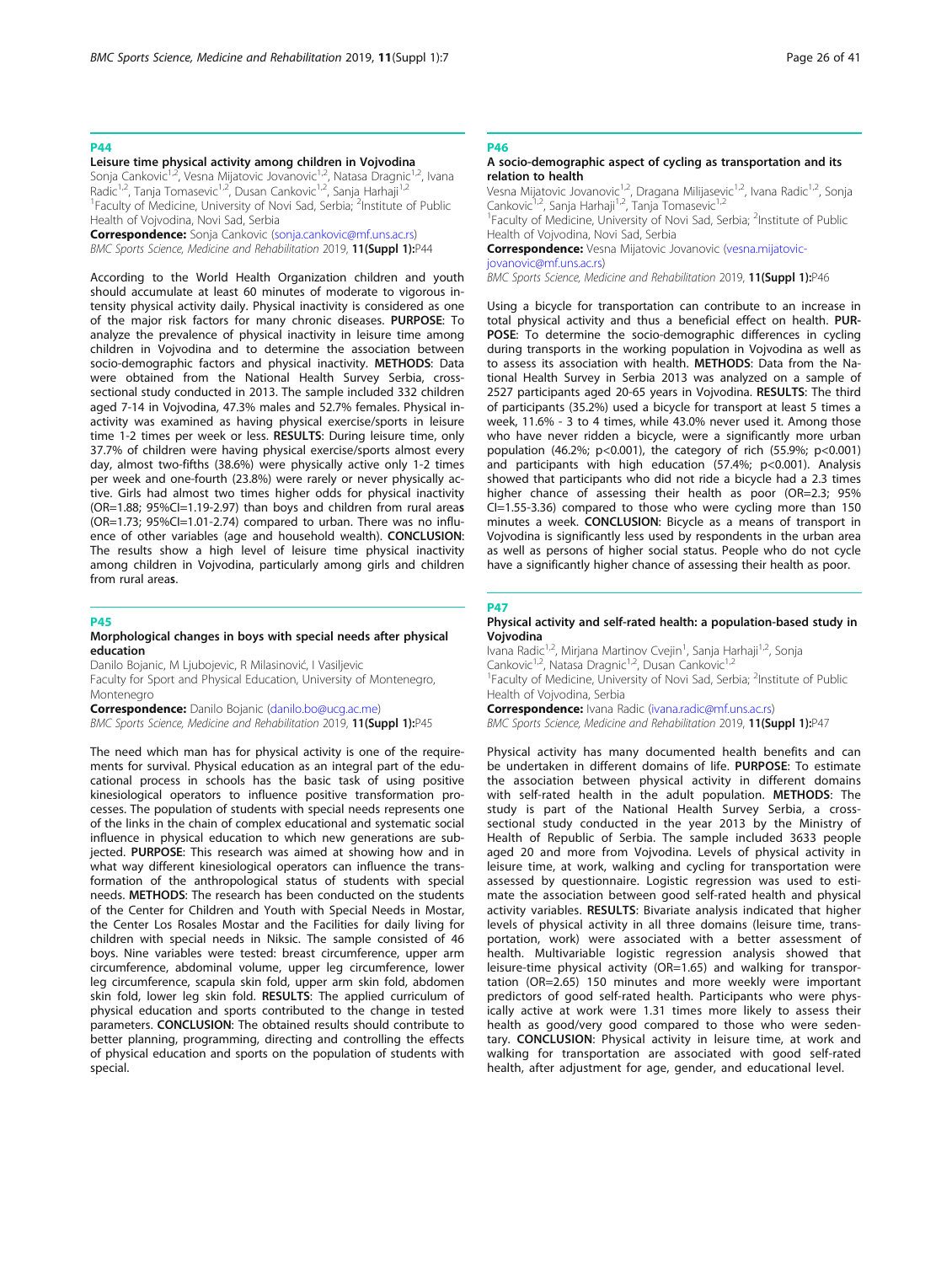#### Influences of occupational therapy as curricular activity on to psycho-physical development of hearing-impaired students Rusu Oana [\(broana@uaic.ro\)](broana@uaic.ro)

Faculty of Physical Education and Sport, "Alexandru Ioan Cuza" University of Iasi, Romania

BMC Sports Science, Medicine and Rehabilitation 2019, 11(Suppl 1):P48

PURPOSE: We intend to identify the effects of occupational therapy means on self-esteem and on the psycho-motor development level for hearing-impaired students. METHODS: Two instruments (test-retest at an 18-month interval) have been used for the hearing-impaired pupils of the "Vasile Pavelcu" Technological Special High School in Iasi: the scale of multidimensional attitudes for self-esteem E.T.E.S. (N=45 subjects, 24 boys and 21 girls, aged between 13 and 18) in elementary and high school, each groups of 15 subjects; the test Ozeretski – Guillmain (N= 45 subjects: 25 boys and 20 girls, aged between 8 and 12) in primary and elementary school. The individual test applied for assessment of psycho-motor development level. The subjects for whom we have assessed the self-esteem attended activities that included pantomime/puppet theater, manual and sports skills activities. The subjects for whom we have assessed the psycho-motor development level have attended the following activities: manual skills, painting, and sports activities. All activities were attended following a preset graph. RESULTS: There is a significant statistical difference to subjects in the phase of retesting to the testing phase for all the variables taken into account: social self-esteem, prospective self-esteem, the total level of psychomotor development. CON-CLUSIONS: Self-esteem and the level of psycho-motor development are two variables that can improve the psycho-physical state of children with hearing impairment through occupational therapy.

#### **D49**

#### Effects of four-month football training on the motor skills of the younger school-age children

Vedran Gajski, Zvonimir Tomac, Hrvoje Ajman Faculty of Education, J.J. Strossmayer University of Osijek, Croatia Correspondence: Zvonimir Tomac (<ztomac@foozos.hr>) BMC Sports Science, Medicine and Rehabilitation 2019, 11(Suppl 1):P49

It is recommended to encourage children from their early school age to various sports activities to improve their growth in general. PUR-POSE: The influence of the four-month football-specific training on functional and motor abilities of the boys aged 7 to 10 years were tested. METHODS: A study sample was formed of 18boys. A sample of variables was made of two morphological tests, six motor skills tests and one test of functional capacities. The four-month program of football has consisted of 53 practices, 4 times per week averagely. Wilcoxon matched pairs test was used for estimating differences between initial and final measures. RESULTS: The results of the study determined statistically significant positive effects on the morphological characteristics and functional capacities of participants. Also significant positive effects were marked on the motor skills, balance (T=12.00; Z=3.05, p=0.00), explosive power of lower extremities (T=24.50; Z=2.66, p=0.01) and coordination (T=18.00; Z=2.77, p=0.01), and in aerobic tests (T=200, Z=3.64, p=0.00). Statistically significant positive effects were not determined in agility, flexibility and repetitive power of the front side of the trunk. CONCLUSION: Various extracurricular activities improve student development and enhance their growth and development. This study points out the important role of sports activities for children due to a positive influence not only on motor skills but also on growth, development, socialization and physical health.

## P50

Effect of exercise on menopausal symptoms and sexual functions Annamaria Pakai<sup>1</sup>, Andras Olah<sup>1</sup>, Pongrac Acs<sup>1</sup>, Timea Csakvari<sup>1</sup>, Novak Evelin2

<sup>1</sup> Faculty of Health Sciences, University of Pecs, Hungary; <sup>2</sup> Heart Institute, University of Pecs, Hungary

Correspondence: Annamaria Pakai (<annamaria.pakai@etk.pte.hu>) BMC Sports Science, Medicine and Rehabilitation 2019, 11(Suppl 1):P50

PURPOSE: The aim of this study is to assess the habits of women with post-menopause, symptoms related to lack of exercise and presence of sexual dysfunctions. METHODS: A descriptive, quantitative study was carried out in Baranya county, Hungary between August 2017. – January 2018. Our target group consisted of postmenopausal women between the age of 40-65, with an active sexual life (N=102). Standardized questionnaires (FSFI, MENQOL, Godin-Shephard leisure) were used for data collecting. Descriptive statistics, correlation, regression analysis,  $\chi^2$  and independent samples t-test were calculated with SPSS 20.0 software (p<0.05). RESULTS: Mean age was 50.56±4.35 years, 55.58% of women had reached the post-menopausal stage. Mean BMI was 25.93±4.06 kg/m<sup>2</sup>. 47.06% of women exercises regularly, they spend 4.27±2.8 hours/week on average. Mean value of Godin-Shephard leisure scale was 28.02 ±18.68 among women with an active life. Respondents got 26.88±5.34 points on FSFI questionnaire, 47.06% of them mentions some kind of sexual disorder. FSFI values are higher among women who exercise and the risk of developing sexual dysfunction is lower (p<0.05). CONCLUSIONS: Exercise can be a contributing factor to both physical and mental health of post-menopausal women. An active way of life has a beneficial effect on sexual functions, it reduces the number of menopausal symptoms and their intensity, reacting to the development of sexual dysfunction as well.

#### P51

#### Influence of extracurricular and out-of-school sports activities on elementary school students

Tihomir Vidranski, P Otkovic, M Hrga Faculty of Education, University of Josip Juraj Strossmayer, Osijek, Croatia Correspondence: P Otkovic [\(potkovic@foozos.hr\)](potkovic@foozos.hr) BMC Sports Science, Medicine and Rehabilitation 2019, 11(Suppl 1):P51

The active leisure time for students can be supplemented by attending extracurricular and out of school sports activities. PUR-POSE: To determine if attending extracurricular and out-ofschool sports activities influence students' motor skills. METHODS: 94 students (47 male) from first and third grade (45 from first and 49 from third grade) were tested in three motor skill tests according to CROFIT: run across with sponges (MAGPRP); bend the upper body from sitting position (MFLPRU); raising of the torso from a lying position (MRSPTL). The height and weight, as well as the body mass index, were also measured. Out of the total sample, 25 students were in the group engaged in extracurricular and out of school activities (G1), while 23 students were in the group engaged only in out of school activities (G2). In the group engaged only in extracurricular activities (G3) were 23 pupils. There were 23 pupils in the group (G4) which was not engaged in either extracurricular or out of school activities. RESULTS: G1 performed better in all motor skills tests and results were superior as compared to G4. G2 performed better than G4 and G3 achieved better results in MAGPRP then group G4. CONCLUSION: Additional physical activities have great impacts on the development of motor skills for elementary school pupils.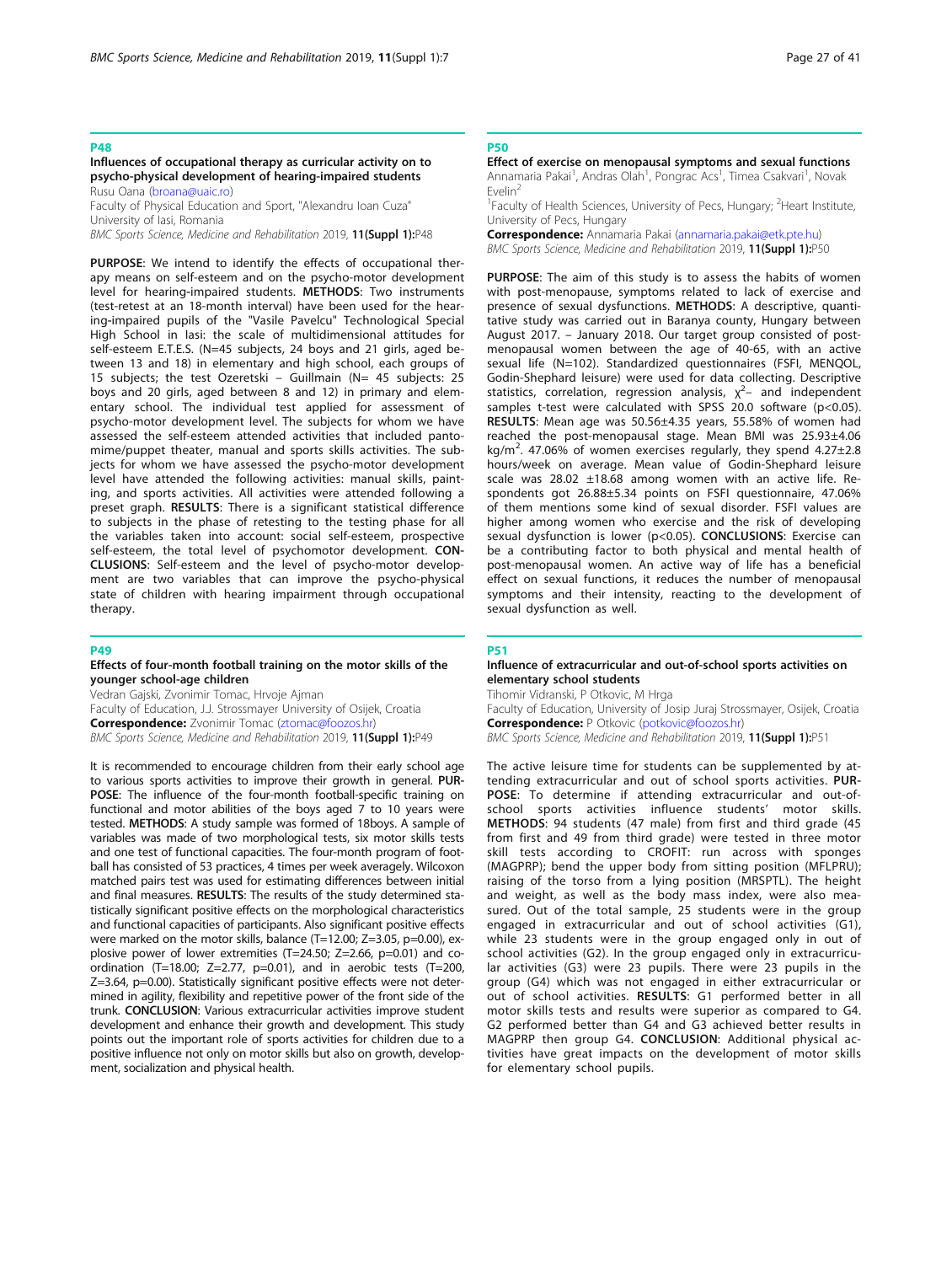A pilot study about the development of visual-motor memory and segmental coordination at physical education students from **Timisoara** 

Mihaela-Liana Faur, Corina Pantea

Faculty of Physical Education and Sport, West University Timisoara, Romania

Correspondence: Mihaela-Liana Faur [\(mihaelafaur@yahoo.com](mihaelafaur@yahoo.com)) BMC Sports Science, Medicine and Rehabilitation 2019, 11(Suppl 1):P52

PURPOSE: The study aims to find solutions in order to improve the educational activities in vocational colleges – field of Physical Education and Sport. METHODS: The study included 43 physicaleducation students. They were subjected to two tests. The memory test consists of an eight times exercise which every student had to memorize and to reproduce it correctly. The segmental coordination test consists of a two eight times exercise. All tests are done practically. RESULTS: At final testing (Tf) at the memory test 4 female students (22.2%) performed accurately compared with 2 (11.1%) at initial testing (Ti) and 8 of them scored at the second attempt. The segmental coordination test requires more precise control of the movements. There were students who needed 10 to 12 attempts for the correct execution of the structure at Ti as well as at Tf. None performed well at first attempt. At the motor memory test, 6 male students out of 25 (24%) executed correctly at first attempt at Tf compared to 2 students (8%) at Ti. At Tf for segmental coordination, none of the students performed well on the first attempt. CONCLUSION: In order to intervene effectively in the process of motor learning and memory stimulation, the activities should be varied and able to apply in a creative way.

## P53

## Twelve weeks of in-season FIFA 11+ program improves physical performance in adolescent soccer players

Marko Gusic<sup>1</sup>, Nebojsa Trajkovic<sup>1</sup>, Dejan Madic<sup>1</sup>, Slavko Molnar<sup>1</sup> , Slobodan Andrasic<sup>2</sup>, Ivica Franciskovic<sup>3</sup>

<sup>1</sup> Faculty of Sport and Physical Education, University of Novi Sad, Serbia; <sup>2</sup> Faculty of Economics, University of Novi Sad, Serbia; <sup>3</sup> Football club Spartak Subotica, Serbia

**Correspondence:** Marko Gusic (qusicmarko@yahoo.com)

BMC Sports Science, Medicine and Rehabilitation 2019, 11(Suppl 1):P53

Effects of FIFA11+ prevention warm-up program on the reduction of injuries are well documented. However, studies concerning the benefits of this program on physical performance are limited. PURPOSE: This study aims to investigate the effect of in-season FIFA11+ program on speed, change of direction speed and vertical jump performance in adolescent male soccer players. **METHODS:** Forty-eight male soccer players (mean  $\pm$  SD: age = 17.79  $\pm$  1.18 years, height = 176.17  $\pm$  7.12 cm, mass = 63.35  $\pm$ 9.01 kg, experience = 7.76  $\pm$  1.36 years) from FC Spartak Subotica participated in this study and were divided into two groups, FIFA11+ and control. The experimental group performed the FIFA11+ program three times per week for 12 weeks whereas the control group just performed their regular warm-up program. RE-SULTS: FIFA11+ group showed improvements in vertical jump performance, however with only significant improvement in CMJ (p=0.01). Intervention group improved 5m sprint (p=0.05), 10m sprint (p=0.01) and 20-m sprint (p=0.01). The intervention group also improved their performance on Illinois test (p=0.01). No changes were found in the control group. CONCLUSION: The results suggest that FIFA11+ program can be used as an effective conditioning means for improving physical performance in adolescent soccer players.

## P54

The relationship between repeated sprint ability and aerobic capacity in adolescent soccer players

Slavko Molnar<sup>1</sup>, Marko Gusic<sup>1</sup>, Slobodan Andrasic<sup>2</sup>, Nebojsa Trajkovic<sup>1</sup> , Danilo Radanovic<sup>1</sup>, Milan Cvetkovic<sup>1</sup>

<sup>1</sup> Faculty of Sport and Physical Education, University of Novi Sad, Serbia; <sup>2</sup>Faculty of Economics, University of Novi Sad, Serbia

Correspondence: Slavko Molnar [\(molslavko@gmail.com\)](molslavko@gmail.com)

BMC Sports Science, Medicine and Rehabilitation 2019, 11(Suppl 1):P54

There is a considerably higher amount of research dealing with repeated sprint ability (RSA) and aerobic capacity in soccer recently. However, due to numerous RSA tests and VO2max determination tests, there is a contradiction in the past years. PURPOSE: The aim of this study was to determine the relationship between RSA and aerobic capacity in adolescent soccer players. METHODS: Ninety-two well-trained adolescent soccer players (age:16.6±1.3yr; height:180.49 ±5.3cm; mass:70.12±7.3kg) were involved in this study. They were tested for RSA test consisted of 6x40m(20m+20m) shuttle sprints separated by 20s of passive recovery and the VO2max was calculated during the 30–15 Intermittent Fitness Test. The fastest time in a single sprint (RSAbest), mean time (RSAmean) and percent decrement (RSAdec) during the RSA test were determined. The relationships between VO2max and RSA performance were calculated using Pearson's correlation coefficient. RESULTS: We found moderate correlations for VO2max and RSAmean (r=-0.534; p=0.001) and significant correlation between VO2max and RSAbest (r=-0.366; p=0.022). However, no relationship was found between VO2max and RSAdec. CONCLUSION: Results from the correlation analyses suggest that VO2max could be considered as an important determinant of RSA performance in adolescent soccer players. Our findings suggest that to improve RSA, adolescent soccer players could benefit from training for aerobic capacity improvement.

#### P55

#### Training process in the development of strength in gymnasts Ikonomi Edison, Kapedani Kujtim

Sports Department, Faculty of Movement Sciences, Sports University of Tirana, Albania

Correspondence: Ikonomi Edison (<edisikon@yahoo.com>) BMC Sports Science, Medicine and Rehabilitation 2019, 11(Suppl 1):P55

Strength is one of the most important motor skills for gymnasts. It is characterized by muscle features to develop strain while performing gymnastics exercises. In this study, we analyzed thirty-two male gymnasts from five sports clubs in different cities of Albania, who were members of the gymnastics competition at the national level. Strength was evaluated with six tests for the period from November 2017 (T.I.) to November 2018 (T.F.). Strength was developed with a dynamic and static method. The test results are presented: (a) legs flexion upon the upper body during 30 sec. T.I.  $18.25 \pm 3.007$  vs T.F. 19.3  $\pm$  3.08 no. of reps.,  $p \le 0.001$ ; (b) upper body extension upon the legs during 30 sec. T.l. 21.7  $\pm$  2.12 vs. T.F. 23.03  $\pm$  2.22 no. of reps.,  $p$  ≤ 0.002; (c) Deep squat one leg during 30 sec. T.I. 16.7. ± 2.11 vs. T.F. 18.2  $\pm$  2.33 no. of reps.,  $p \le 0.001$ ; (d) broad jump T.I. 253.44 ±14.723 vs T.F. 257.07 ± 14.12 cm,  $p \le 0.005$ ; (e) running 30 meters T.I. 4.276  $\pm$  0.18 vs T.F. 4.105.  $\pm$  0.1674 s,  $p \le 0.001$ ; and (f) stand L in parallel T.I. 39±6.283 vs. T.F. 43.81± 5.313 s,  $p \le 0.001$ . Tests have shown changes in the level of development of this ability. Changes were found in 71.9% subjects while 9 athletes (28.1%) demonstrated low levels of strength. High level of strength raises performance in training gymnasts and their results in competitions. In a long and hard process of prepare the gymnasts, qualitative systematic testing of strength is available for examination of their situation in each training period.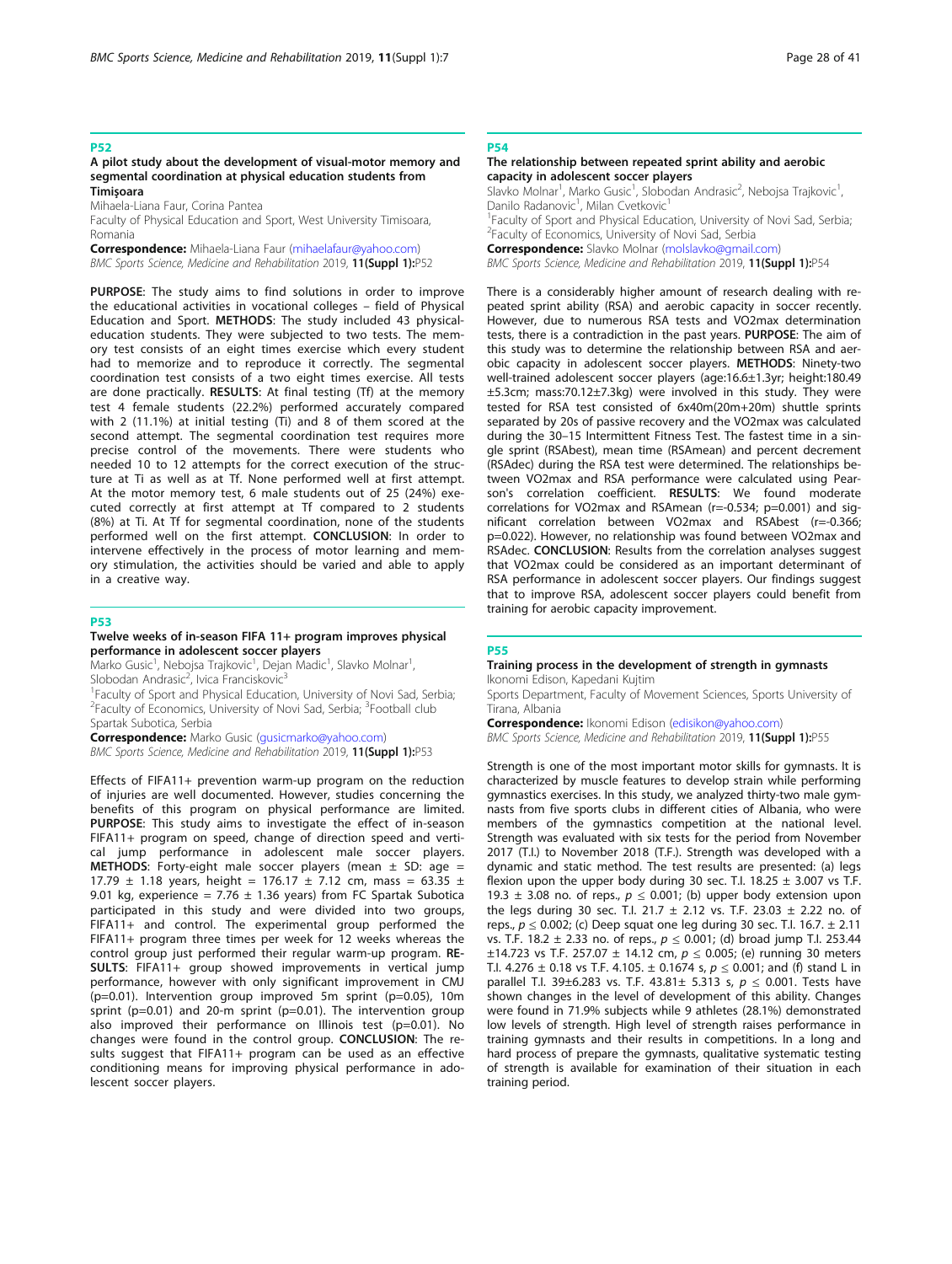#### Changes in maximum oxygen consumption of wrestlers Kapedani Kujtim, Ikonomi Edison

Sports Department, Faculty Movement Sciences, Sports University of Tirana, Albania

Correspondence: Kapedani Kujtim ([kujtimkapedani@yahoo.com\)](kujtimkapedani@yahoo.com) BMC Sports Science, Medicine and Rehabilitation 2019, 11(Suppl 1):P56

PURPOSE: In this study, we present the progress of the development of VO2max team "Tirana wrestling sport" during the three months annual training process. METHODS: A total of 18 wrestlers involved in this study, with their desire. The data presented are related to some anthropometric measurements (age, weight, height, body mass index.) and measurements of VO2max on the ergo-metric "Monarch" bicycle. For this, it formulated a genuine program to increase the level of VO2max, where the wrestlers will be trained for 12 weeks, with three training sessions a week, 15-20 minutes, performing exercises and aerobic endurance mostly outdoor jogging. The data subjected to statistical processing using the IBM SPSS Statistics software 22 method. The statistical techniques used include: general descriptive analysis, evaluation of data distribution and search hypothesis search through differential techniques between two measurements, using T-test. RESULTS: Seeing the results a significant improvement was observed from the first measurement to the second and mainly to the VO2max indicators and specifically: VO2max in l min. with improvement margin of 0.34 l / min. ( $p \le 0.001$ ) and VO2max in ml / kg / min. with improvement margin 4.46 ml/kg / min. ( $p \le 0.005$ ). CON-CLUSION: In conclusion, the above changes with a growing improvement in aerobic level indicators are a good basis for the continuation of physical preparation (motors) in general and technical results of the race.

#### P57

#### Gross motor coordination in relation to weight status in 6-year old Serbian children

Boris Popovic<sup>1</sup>, Nebojsa Trajkovic<sup>1</sup>, Danilo Radanovic<sup>1</sup>, Dejan Madic<sup>1</sup> , Aleksandra Spasic<sup>1</sup>, Dusan Stupar<sup>2</sup>

<sup>1</sup> Faculty of Sport and Physical Education, University of Novi Sad, Serbia; <sup>2</sup> Faculty of Sport and Tourism, Educons University, Novi Sad, Serbia Correspondence: Boris Popovic [\(borispopovic0803@gmail.com\)](borispopovic0803@gmail.com) BMC Sports Science, Medicine and Rehabilitation 2019, 11(Suppl 1):P57

Fundamental motor skills are an important determinant of children's general development. Considering the increasing prevalence of childhood overweight and obesity across the world, great attention should be paid to the coordination level in children with an excessive body mass index (BMI). PURPOSE: The aim of this study was to investigate differences in gross motor coordination of 6 years old children with different weight status. METHODS: Using a cross-sectional design, data were collected in 182 Serbian preschool children (95 boys, 87 girls) aged 6 (SD  $\pm$  0.89) years. Weight status (normal-weight, overweight, obese) was defined according to the International Obesity Task Force BMI cut-off points for children. Gross motor coordination was assessed by means of the Körperkoordinationstest für Kinder (KTK). RESULTS: ANOVA showed a significant difference between groups in all tested variables (p<0.01). Obese children were found to result in poorer KTK performances (p<0.01) compared to normal weight children. Comparing normal weight and overweight children, differences were not significant only for test moving sideways (p>0.05). CONCLU-SION: Childhood overweight and particularly obesity were found to result in poorer KTK performances in 6-year old Serbian children. The most pronounced effect of BMI on gross motor performance was observed for one-legged hopping over a foam obstacle.

## P58

## Motivation and physical self-concept as the predictors of physical activity in physical education classes

Slobodan Pavlovic<sup>1</sup>, Dragan Marinkovic<sup>2</sup>, Visnja Djordjic<sup>2</sup>, Eric Brymer<sup>3</sup> <sup>1</sup>Teacher Training Faculty in Uzice, University of Kragujevac, Serbia; <sup>2</sup> Faculty of Sport and Physical Education, University of Novi Sad, Serbia; 3 Leeds Beckett University, UK

**Correspondence:** Dragan Marinkovic [\(marinkovic@uns.ac.rs\)](marinkovic@uns.ac.rs) BMC Sports Science, Medicine and Rehabilitation 2019, 11(Suppl 1):P58

Physical activity of students in a physical education class is a significant indicator of motivation and the quality of teaching. PURPOSE The research project examined the extent to which motivational orientation of students and physical self-concept contribute to the prediction of the volume and intensity of student physical activity in a physical education class. METHODS: The survey included 236 pupils (aged 10±1.4 years; 127 boys and 109 girls). Physical activity was estimated by the volume using the Coach Gear pedometer and intensity using the Suunto pulse meter. Students' motivational orientation, a modified Self-Regulation Questionnaire was used and for the assessment of the physical self-concept Self-perception Profile for Children were used. RESULTS: The obtained results indicate that both models of the predictor are statistically significant (p<0.01), in boys for both criterion variables (volume and intensity of the physical activity), whereas the prediction was absent in girls in both cases. At the level of individual variables, Intrinsic Motivation and Sports Competence have the greatest predictive power. CONCLUSION: Physical education classes should be planned to encourage inner motivation and to support basic psychological needs for autonomy, competence, and connection with others.

#### P59

#### Medical rehabilitation and adapted sports activities: case report of a patient with paraplegia

Slobodan Pantelinac<sup>1,2</sup>, Ksenija Bosković<sup>1,2</sup>, Snezana Tomasević-Todorovic<sup>1,2</sup>, Snezana Mikulic-Gutman<sup>2</sup>, Aleksandar Knezevic<sup>1,2</sup>, Tijana Spasojevic<sup>2</sup>

<sup>1</sup> Faculty of Medicine, University of Novi Sad, Serbia; <sup>2</sup> Medical Rehabilitation Clinic, Clinical Centre of Vojvodina, Novi Sad, Serbia **Correspondence:** Slobodan Pantelinac BMC Sports Science, Medicine and Rehabilitation 2019, 11(Suppl 1):P59

PURPOSE: Persons with disabilities need a well-planned rehabilitation approach both in the professional sense and in resocialization. The aim of the paper was to show that the injuries of the thoracic part of the spine with the spinal cord lesion that resulted in paraplegia, do not necessarily lead to a decrease in the quality of life. CASE PRES-ENTATION: At the age of 42, the patient was admitted to the Medical Rehabilitation Clinic in 2014, two months after surgically treated Th8- Th12 fractures and injuries sustained in a traffic accident in November 2013, in which he participated as a motorcycle driver. On reception, mobile with wheelchairs that he actively used. In the lower extremities, there were no active voluntary movements. A specific exercise was conducted, with the evaluation of the clinical psychologist and supportive advisory work. After the hospital treatment, there are still plegia of the lower extremities. The patient continued the implementation of rehabilitation treatment in ambulatory and home conditions. The patient applied for the Provincial sports games of paraplegia and quadriplegia, where he won three bronze medals. CONCLUSION: This clinical case emphasizes the importance of a complex and multidisciplinary approach, both in the early, in the chronic phase of rehabilitation and reintegration in society. CONSENT

Written informed consent was obtained from the patient for publication of this case report. A copy of the written consent is available for review from the Editors of this journal supplement issue.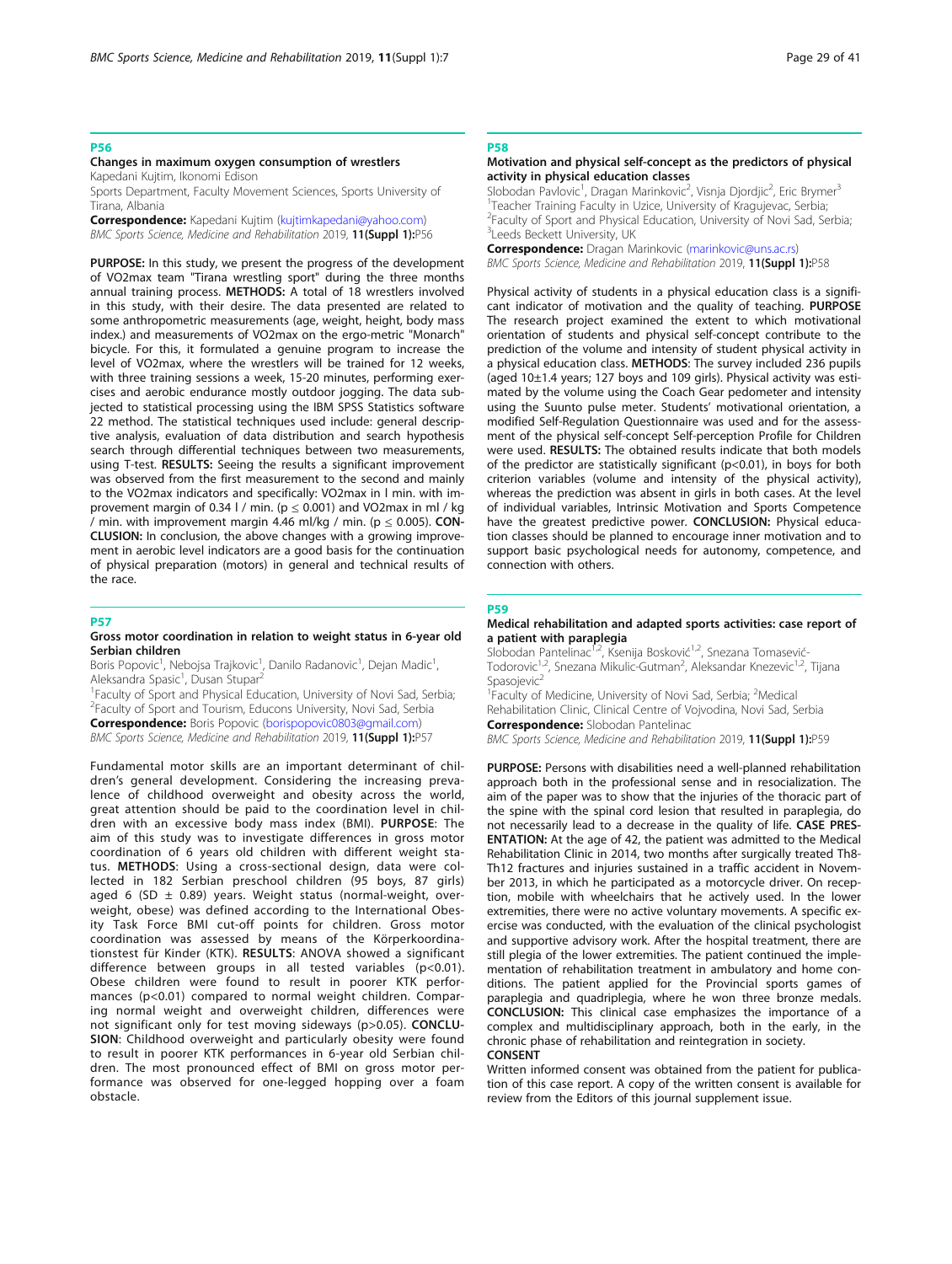#### The relationship between anxiety and aggression among Hungarian football players

Agnes Palvolgyi, Kata Morvay-Sey, Melinda Trpkovici, Pongrac Acs, Andras Olah, Jozsef Betlehem

Faculty of Health Sciences, University of Pécs, Hungary Correspondence: Agnes Palvolgyi ([agipalvolgyi@gmail.com\)](agipalvolgyi@gmail.com) BMC Sports Science, Medicine and Rehabilitation 2019, 11(Suppl 1):P60

During a football game, many situations can generate inner tension. This stress can turn into aggressiveness, which impairs performance. PURPOSE: The aim of the study was to investigate the relationship between anxiety (trait and state) and the trait of aggression among football players. METHODS: A total of 95 Hungarian football players were tested (age between 13-19) with the Spielberger Trait- State Anxiety Inventory (STAI, 1983), The Anger Expression Scale (1985), and Buss-Perry Aggression Questionnaire (BPAQ, 1992). The Hungarian version of STAI has children (under 16) and adult (above 16) versions. We accepted the results as significant if  $p$ <0.05. RESULTS: We used Pearson Correlation and found positive correlation between STAI TRAIT and BPAQ TRAIT (r=0.51, p=0.00) and between all the subscales of BPAQ (anger  $r=0.4$ ,  $p=0.001$ ; physical aggression  $r=0.42$ , p=0.00; verbal aggression r=0.251, p=0.036; hostility r=0.516, p= 0.00) among children. We also found positive correlation between STAI STATE and hostility ( $r=0.470$ ,  $p=0.018$ ) and anger ( $r=0.398$ ,  $p=0.049$ ) among adults. CONCLUSION: Results showed a positive correlation between trait anxiety and trait aggression, which prove the connection of aggression and trait and state anxiety among football players.

## ACKNOWLEDGMENTS

The research was carried out with the support of the Human Resource Development Operational Program, EFOP-3.6.2-16-2017-00003: "Creating a Research Network for Recreational and Health Cooperation".

#### P61

## Special Eurobarometer on sport and physical activity versus International Physical Activity Questionnaire, comparison of two different survey methods

Alexandra Makai, Viktoria Premusz, Jozsef Betlehem, Andras Olah, Csaba Melczer, Csilla Filo, Kinga Lampek, Maria Figler, Pongrac Acs Faculty of Health Sciences, University of Pecs, Hungary Correspondence: Alexandra Makai

BMC Sports Science, Medicine and Rehabilitation 2019, 11(Suppl 1):P61

The monitoring the physical activity of the healthy adults has great importance; they face a significantly lower risk of various chronic diseases compared to those with a sedentary lifestyle. PURPOSE: The differences among Special Eurobarometer on Sport and Physical activity (EB) and International Physical Activity Questionnaire (IPAQ-L) compared to accelerometer data were examined. METHODS: Data were obtained from cross-sectional research among healthy adults in 2018 (N=113), from Hungary. Spearman's rank correlation was used to examine the difference between the EB and IPAQ questionnaires compared to accelerometer data. RESULTS: 62 women and 51 men have participated with age of 21.5 $\pm$ 1.8 years and BMI 22.0 $\pm$  5.7 kg/m<sup>2</sup>. The total MET of the EB was 2012.7±1368.3, while in IPAQ questionnaire that was 3445.1±2150.8. The correlation between the two variables was 0.582 ( $p<0.001$ ), and the correlation coefficient of EB versus accelerometer was 0.312 (p<0.001) and the IPAQ versus accelerometer data was 0.362 (p<0.001). CONCLU-SION: Comparing the two different survey methods we found that all of them is appropriate to measure physical activity level, but they showed different mean values which need further investigation.

#### ACKNOWLEDGMENTS

The research was carried out with the support of the Human Resource Development Operational Program, EFOP-3.6.2-16-2017-00003: "Creating a Research Network for Recreational and Health Cooperation".

## **P62**

## The effect of exercising on sexual functions in post-menopausal women

Annamaria Pakai, Andras Olah, Jozsef Betlehem Faculty of Health Sciences, University of Pecs, Hungary Correspondence: Annamaria Pakai (<annamaria.pakai@etk.pte.hu>) BMC Sports Science, Medicine and Rehabilitation 2019, 11(Suppl 1):P62

Problems with the quality of life (QoL) could form quickly after menopause, which could become permanent after this period. PURPOSE: The aim of our study is to assess the symptoms originated from the lack of exercise and the presence of sexual dysfunctions among women in postmenopausal age. METHODS: Our cross-sectional, descriptive study was carried out in Pecs, Hungary between August 2017 and January 2018. Women aged 40-65 were selected, who reached post menopause, sexually active and agreed to participate in the study (N=102). During non-probability, convenience sampling we used questionnaires to collect data (FSFI, MENQOL, Godin-Shephard leisure). We calculated descriptive statistics, correlation and regression analysis, χ2test and independent t-test (p<0.05). Our results are presented with confidence intervals as well. RESULTS: Mean age was 50.56±4.35 years, 55.88% of women reached menopause. 47.06% of the respondents do sports actively, 47.06% of them showed sexual dysfunction according to FSFI results. FSFI results were higher among those who exercise regularly, and the presence of sexual dysfunctions were lower (p<0.05). Exercising regularly and occurrence of dysfunctions (p<0.001), alongside with the number of symptoms occurred and FSFI results showed significant differences (p<0.001). CONCLUSION: Increasing physical activity and reducing the number of symptoms helps to prevent the development of sexual dysfunctions. A study using a control group could point out more complex results on the effect of exercising in post-menopause.

#### P63

## Characterization of the physical activity of patients with heart failure based on actigraph and CRT device data

Csaba Melczer<sup>1</sup>, Laszlo Melczer<sup>2</sup>, Bence Laszlo Raposa<sup>1</sup>, Andras Olah<sup>1</sup> , Pongrac Acs<sup>1</sup>, Jozsef Betlehem<sup>1</sup>

<sup>1</sup> Faculty of Health Sciences, University of Pecs, Hungary; <sup>2</sup> Heart Institute University of Pecs, Hungary

**Correspondence:** Csaba Melczer

BMC Sports Science, Medicine and Rehabilitation 2019, 11(Suppl 1):P63

The effect of regular physical activity on health is widely recognized. Several studies have proved its key importance for heart patients. However, patients may not be assuming adequate amounts of movement. The 6-minute walk test is used to check the physical status of the patients in the clinic. PURPOSE: This study aimed to estimate the 6-minute walk test result based on Actigraph and CRT device's telemetry data. METHODS: Total of 42 patients suffering from heart disease were recruited from the Heart Clinic of Pécs into the study. Actigraph and built-in CRT device sets of values were used to describing physical performance. The Patient Activity % value was used to estimate the distance traveled over a 6-minute walk test. RESULTS: On further data analysis, we have concluded that the distance walked during the six-minute-long test may be measured by PA% from the data of the CRT device. CONCLUSION: With our method, the changes in patients' physical status could be monitored telemetrically with assistance from the implanted electronic device.

#### ACKNOWLEDGMENTS

The research was carried out with the support of the Human Resource Development Operational Program, EFOP-3.6.2-16-2017-00003: "Creating a Research Network for Recreational and Health Cooperation".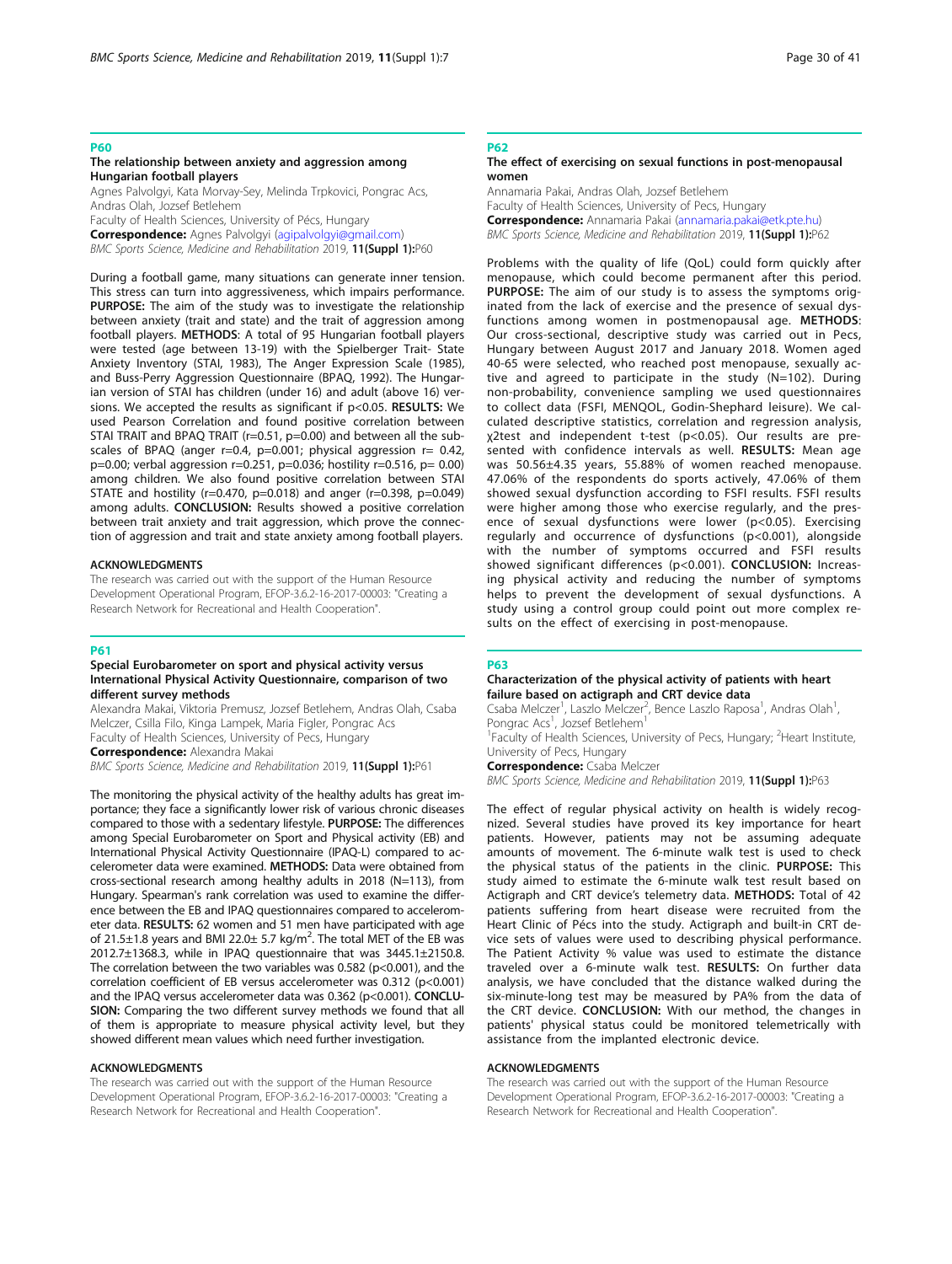#### Effect of physical activity to economic activity Csilla Filo, Pongrac Acs, Andras Olah, Jozsef Betlehem Faculty of Health Sciences, University of Pecs, Hungary Correspondence: Csilla Filo BMC Sports Science, Medicine and Rehabilitation 2019, 11(Suppl 1):P64

More studies and research activities have analyzed the relationships between physical activity and economy activity in the past decades. Vitality is a basic prerequisite for labor market success. PURPOSE: The research action and study aimed to present the member of society sport and recreational activity effect on the situation of the labor market. In addition, look for the significant relationship between physical activity and economic activity. METHODS: On-line questionnaire was completed (n=651) on a regionally representative sample in South-Danubian Region. After processing the database, the hypotheses were verified by independent t-tests, correlation and Cramer's analysis (p<0,05). RE-SULTS: More studies have revealed a relationship between physical activity and labor market activity. I based my research on this fact in the South-Transdanubian region. Confirmed that the long-term preservation of workers' health becomes an increasingly important priority. Physically active workers have shown better social and economic indicators than inactive staff. The effect of physical activity also increases in income levels. CONCLUSION: There appears to be, therefore, a link between physical activity and the structure of the labor market connected to initial access to employment and then higher income opportunities with aging that are associated with a career ladder.

#### ACKNOWLEDGMENTS

The research was carried out with the support of the Human Resource Development Operational Program, EFOP-3.6.2-16-2017-00003: "Creating a Research Network for Recreational and Health Cooperation".

#### P65

## Stressors and burnout in the diagnostic medical departments

D Sipos<sup>1,2,3</sup>, A Pandur<sup>1</sup>, A Kedves<sup>2,3</sup>, V Varga<sup>1</sup>, M Csima<sup>2</sup>, I Repa<sup>1,3</sup>, A Kovacs<sup>1,2,3</sup>, A Olah<sup>1</sup>, J Betlehem<sup>1</sup>

<sup>1</sup>Doctoral School, Faculty of Health Sciences, University of Pecs, Hungary; <sup>2</sup> Department of Medical Imaging, Faculty of Health Sciences, University of Pecs, Hungary; <sup>3</sup>Somogy County Kaposi Moricz Teaching Hospital Dr. Jozsef Baka Diagnostic, Radiation Oncology, Research and Teaching Center, Kaposvar, Hungary

#### Correspondence: D Sipos

BMC Sports Science, Medicine and Rehabilitation 2019, 11(Suppl 1):P65

Burnout is common among health care professionals. It may have a negative impact on the personal, professional life also on the effectiveness of the healthcare system. PURPOSE: Our aim was to measure occupational burnout levels among radiology department workers in Hungary. METHODS: The Maslach Burnout Inventory (MBI) was used to measure burnout levels alongside our self-made questionnaire. All data were analyzed using SPSS V 24.0. Descriptive statistics, independent samples t-test and one-way ANOVA with Kruskal-Wallis analysis were performed to examine the relationship between given demographic characteristics and the three dimensions of burnout  $(p<0.05)$ . RESULTS: 404 (n=404) radiology department workers participated in the survey. The sample had a high mean burnout score for emotional exhaustion (34,28; SD12,98) depersonalization (12,81; SD6,62) and personal achievement (41,03; SD8,70) compared to MBI norms. Age, modalities and years spent in the health care system had significant influence for all three dimensions of burnout (p<0.05). Educational level affected personal achievement significantly (p=0,001). CONCLUSION: According to our results a high number of radiology department workers are experiencing occupational burnout at emotional exhaustion and depersonalization dimension of burnout.

## P66

#### Circulating adrenal steroid levels in response to extreme physical stress in male athletes

Eva Csondor<sup>1</sup>, Gellert Karvaly<sup>2</sup>, Roland Ligetvari<sup>1</sup>, Gabriella Far<sup>1</sup>, Barna Vasarhelyi<sup>2</sup>, Viktor Toth Miklos<sup>3</sup>, Miklos Toth<sup>1,2,4</sup>, Timea Stromajer-Racz<sup>1</sup> , Jozsef Betlehem<sup>1</sup>, Andras Olah<sup>1</sup>, Pongrac Acs<sup>1</sup> <sup>1</sup>Faculty of Health Sciences, University of Pecs, Hungary; <sup>2</sup>Semmelweis

University, Budapest, Hungary; <sup>3</sup>Eötvös Lóránd University, Budapest, Hungary; <sup>4</sup>University of Physical Education, Budapest, Hungary;<br><sup>5</sup>International Training Contre Budapest, Hungary <sup>5</sup>International Training Centre, Budapest, Hungary **Correspondence:** Eva Csondor

BMC Sports Science, Medicine and Rehabilitation 2019, 11(Suppl 1):P66

Adrenal steroid molecules play a significant role in the regulation of cardiovascular, metabolic and other functions in response to acute stress. PURPOSE: To prove that as a result of stress the concentration of steroid hormones in the adrenal cortex increases in blood, probably in this way they help the body adapt. METHODS: We investigated the plasma levels of 14 different steroid molecules in a model of extreme acute physical and mental stress in male athletes. Steroid levels were measured with a combination of liquid chromatographytandem mass spectrometry technique. All values were measured at baseline, at maximum stress situation and thirty minutes later. We used a paired t-test and descriptive statistic. RESULTS: Steroid metabolites were elevated only in the physical stress model. Nine steroid molecules were elevated in the restitution phase, and we recorded the changes of some steroid for the first time in this model. CONCLUSION: Steroid metabolites of the adrenal cortex clearly respond to stress. Mental stress did not have a significant effect on steroid levels. Clarification of the physiological roles of the changes in steroid levels needs further investigations.

#### P67

## Survey of trait aggression among athletes and non-athletes

Kata Morvay-Sey<sup>1</sup>, Eva Tekus<sup>2</sup>, Andras Olah<sup>1,</sup> Antal Kovacs<sup>1</sup>, Agnes Palvolgyi<sup>1,</sup> Agnes Kerner<sup>1</sup>, Pongrac Acs<sup>1</sup>, Jozsef Betlehem<sup>1</sup> <sup>1</sup> Faculty of Health Sciences, University of Pecs, Hungary; <sup>2</sup> Faculty of Sciences, University of Pecs, Hungary Correspondence: Kata Morvay-Sey [\(kata.sey@etk.pte.hu](kata.sey@etk.pte.hu))

BMC Sports Science, Medicine and Rehabilitation 2019, 11(Suppl 1):P67

PURPOSE: The aim of the study is to investigate the trait aggression of athletes (a) and non-athletes (na) with a questionnaire. METHODS: 14-18 years old respondents (N=280) filled the standardized Buss-Perry Aggression Questionnaire completed with other (demographic, sports habits) questions. Athlete group (n=140) participated regularly in training for at least 3 years. Athletes (n=140) were divided into subgroups: non-contact (aerobic n=20), sport games (handball n=20, basketball n=20), combat sport (wrestling n=20, judo n=20, karate n=20) and cyclic sport (n=20). RESULTS: Significant difference was found between athletes and non-athletes in anger (a:14.91±3.68, n.a.: 18.75 ±10.45); hostility (a:18.76±4.7, n.a.:22.36±12.89) physical aggression (a:18.08±5.39, n.a.:25.03±5.9, and trait aggression (a:65.75±12.88, n.a.:80.57±27.1). The non-athlete group had significantly (p≤0.05) higher trait aggression score (80.57±27.09) than the athletes divided into further subgroups according to the tactical division of sport (non-contact: 62.77±11.34; cyclic sport: 64.1±13.18; sports games: 63.42±14.78; combat sports: 68.13±12.46). If the sports examined separately, we found significant (p≤0.05) differences in the total score of trait-aggression between the non-athletes (80.57±27.09) paired with aerobics (62.77±11.34), basketball (61.46±10.41), judo (66.43±12.1) and swimming (64.1±13.18). CONCLUSION: Based on our results the positive effect of sport on trait aggression is visible.

## ACKNOWLEDGMENTS

The research was carried out with the support of the HRDOP EFOP-3.6.2-16- 2017-00003: "Creating a Research Network for Recreational and Health Cooperation".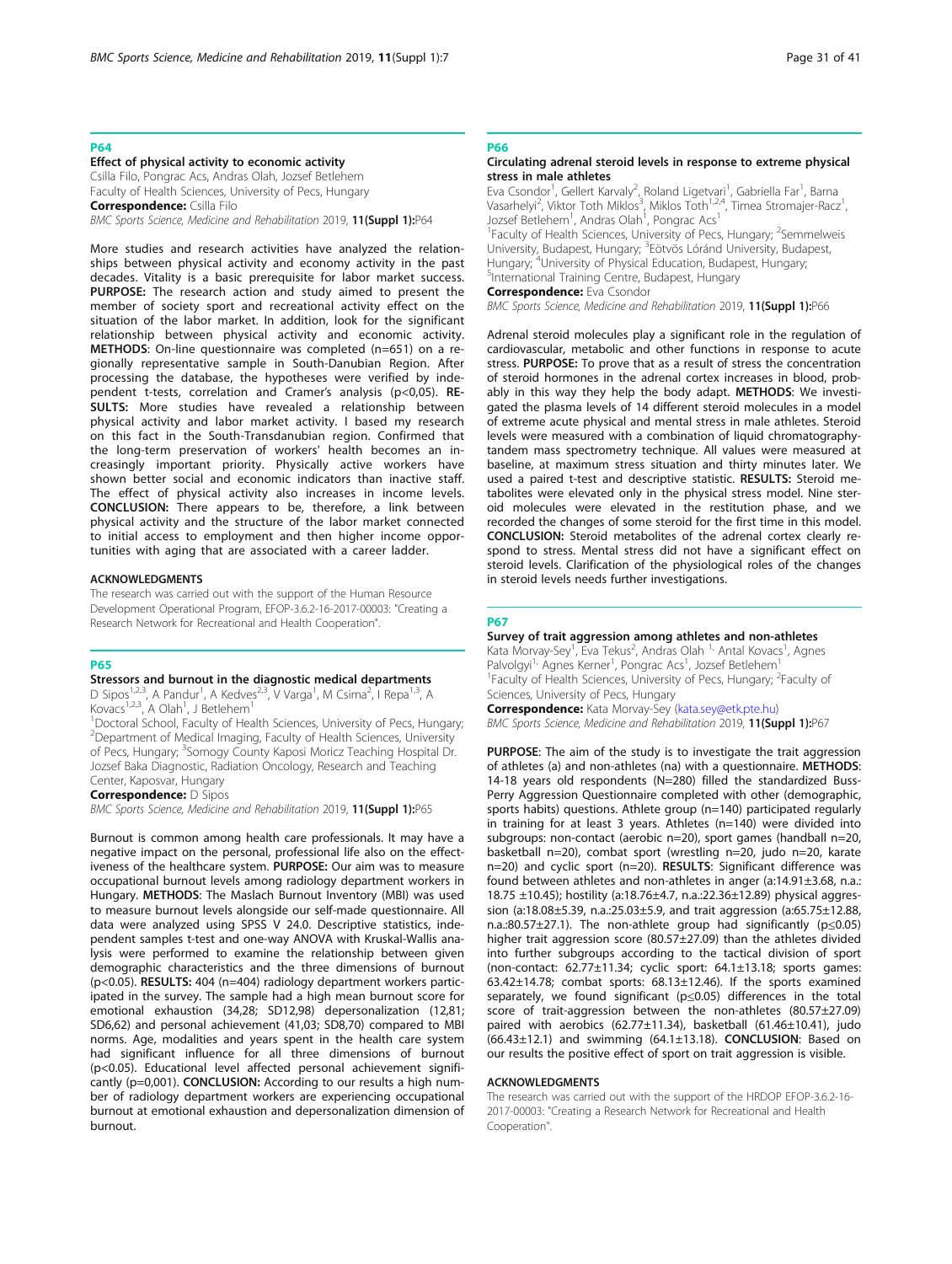## Examination of the balancing ability and it's subjective opinion reflected on body composition in patients with osteoporosis

Peter Tardi, Brigitta Szilagyi, Pongrac Acs, Marta Hock, Andras Olah, Jozsef Betlehem Faculty of Health Sciences, University of Pecs, Hungary

Correspondence: Peter Tardi

BMC Sports Science, Medicine and Rehabilitation 2019, 11(Suppl 1):P68

PURPOSE: The number of falls/fractures in the postmenopausal population is a public health problem that can be caused by age-related body and physical changes. METHODS: Randomized sampling characterized our cross-sectional survey. The sample consisted of volunteer postmenopausal women (n=104). We examined body composition, static balancing ability, dynamic balancing ability, and activities-specific balance confidence. For statistical analysis, we used SPSS 20 program to characterize the sample, as well as dissimilarity tests (one-sample t-test) and correlation tests (Pearson correlation). RESULTS: Our sample (68.24 ±7.41years; 161.15±6.7cm; 71.73±12.69kg; 27.53±3.94kg/m2) bone density was -2.68±0.42 on the lumbar spine. High body fat percentage (40.8±6.84) was found. We found a significant (p=0.001) correlation between muscle mass and bone density. Significant (p<0.001) relationship was found between muscle and body fat percentage. We found no significant (p=0.55) relationship between activities-specific balance confidence and dynamic balancing ability (r=0.06). CONCLUSION: Based on international studies and the results of this study, we concluded that the bone density of the postmenopausal population is related to body composition parameters. Reduced muscle mass and balancing ability are typical, which is not reflected on the balance confidence.

## ACKNOWLEDGMENTS

The research was carried out with the support of the Human Resource Development Operational Program, EFOP-3.6.2-16-2017-00003: "Creating a Research Network for Recreational and Health Cooperation".

## P69

The national economic burden of physical inactivation in Hungary Pongrac Acs<sup>1</sup>, Miklos Stocker<sup>2</sup>, Jozsef Betlehem<sup>1</sup>, Andras Olah<sup>1</sup>, Antal Kovacs<sup>1</sup>, David Paar<sup>1</sup>, Mark Hoffbauer<sup>1</sup>

<sup>1</sup> Faculty of Health Sciences, University of Pecs, Hungary; <sup>2</sup> Corvinus University of Budapest, Hungary

Correspondence: Pongrac Acs [\(pongracz.acs@etk.pte.hu\)](pongracz.acs@etk.pte.hu)

BMC Sports Science, Medicine and Rehabilitation 2019, 11(Suppl 1):P69

PURPOSE: The aim is to obtain reliable quantitative information on the effects of physical inactivity on the national economy (savings from reducing physical inactivity). METHODS: The research was to quantify the types and complications of diseases stemming from physical inactivity using data from the National Health Insurance Fund. Research conducted on this subject in Hungary and abroad confirms that the improvement of public health through physical activity is one of the most cost-effective tools. PAR indicator was used to give an estimate of the mortality or morbidity rate that occurred due to the risk factors identified in this study. RESULTS: The national economic burden of certain types of illnesses related to physical inactivity is 330 billion HUF (2017). The budgetary savings that can be made by a 10 percent reduction in inactivity level is 9,3 billion HUF. The research also touched on the impact of physical inactivity on sickness benefit expenses (1,7 billion HUF could be saved). CONCLU-SION: Our research confirms that in Hungary, an attempt to increase physical activity can be considered a long-term investment (sports centers and health programs).

## ACKNOWLEDGMENTS

The research was carried out with the support of the Human Resource Development Operational Program, EFOP-3.6.2-16-2017-00003: "Creating a Research Network for Recreational and Health Cooperation".

## P70

## Increased levels of serum endothelin-1 in response to acute extreme physical stress with preserved left ventricular function in male Hungarian athletes

Roland Ligetvari<sup>1</sup>, Pongrac Acs<sup>1</sup>, Gabriella Far<sup>1</sup>, Eva Csondor<sup>1</sup>, Zsolt Komka<sup>3,4</sup>, Istvan Szokodi<sup>1</sup>, Miklos Viktor Toth<sup>2</sup>, Miklos Tooth<sup>1,3,4</sup>, Timea Stromajer-Racz<sup>1</sup>, Jozsef Betlehem<sup>1</sup>, Andras Olah<sup>1</sup> <sup>1</sup>University of Pecs, Hungary; <sup>2</sup>Eotvos Lorand University, Budapest,

Hungary; <sup>3</sup>Semmelweis University, Budapest, Hungary; <sup>4</sup>University of Physical Education, Budapest, Hungary **Correspondence: Roland Ligetvari** 

BMC Sports Science, Medicine and Rehabilitation 2019, 11(Suppl 1):P70

Endothelin-1 (ET-1) has not only a vasoconstrictor and positive inotropic effect but direct arrhythmogenic potency. Therefore, it is a strong candidate for playing a role in sudden cardiac death. PURPOSE: To characterize the ET-1 levels upon extreme physical and mental stress in professional handball players. METHODS: We investigated the response of 62 athletes (mean age=23) to extreme physical (vita maxima treadmill test) and mental stress (simulated military combat model). Circulating peptide levels were analyzed with ELISA systems. Circulatory, metabolic and gas exchange values were monitored. All values were measured at baseline, at maximum stress situation, and in the restitution phase. RESULTS: ET-1 levels were unchanged in mental stress but showed elevated values at the peak of physical stimulation returning to basal levels 30 minutes later (baseline: 5.5±3.7; peak: 6.82±4.6; recovery: 6.04±5.5 pg/ml). Subjects showed differential ET-1 answers in the physical stress model: 85% of the individuals showed elevated, whereas 15% showed lower levels after the treadmill test. CONCLUSION: Our observation of elevated ET-1 levels indicates that plasma ET-1 levels are worthy to monitor upon extreme physical load.

#### ACKNOWLEDGMENTS

Supported by GINOP-2.3.2-15-2016-00047, Szechenyi 2020.

## P71

Comparison of the global physical activity questionnaire results with accelerometer data among healthy young adults Viktoria Premusz, Alexandra Makai, Jozsef Betlehem, Andras Olah, Csaba

Melczer, Csilla Filo, Kinga Lampek, Pongrac Acs Faculty of Health Sciences, University of Pecs, Hungary **Correspondence:** Viktoria Premusz

BMC Sports Science, Medicine and Rehabilitation 2019, 11(Suppl 1):P71

General positive effects of regular physical activity (PA) on health conditions are well known. However self-reported data on mode, frequency, duration, and intensity of PA differs. PUR-POSE: The aim of the study was to compare subjective and objectively measured physical activity (PA) patterns of young adults for a further population-based application. METHODS: A cross-sectional survey with convenience sampling was conducted during February-April of 2018 to examine the sociodemographic, anthropometric, and PA data (GPAQ, Actigraph GT3X) of 113 healthy students (age 21.5±1.8 years, BMI 22.0± 5.7 kg/m<sup>2</sup>) of the University of Pécs, Hungary. RESULTS: Respondents spent in average five hours (298.5±314.0 min/wk) with active transportation, almost two hours (111,5±126.5 min/wk) with moderate recreation weekly and 6.5 hours (397.7.46±186.4 min/ day) with sitting daily according to the GPAQ database. Moderate to vigorous physical activity (MVPA) was 450.5±466.0 min/ week with GPAQ, only 344.4±141.2 min/week with GT3X (p<0.001). We found a moderate correlation between GPAQ and accelerometer MVPA data them  $(R=0.403, p<0.001)$ . **CONCLU-**SION: Despite the fact, that objective measures show moderate correlation with accelerometer data, they are applicable to large population samples. Distressing inactivity of university student needs urgent interventions.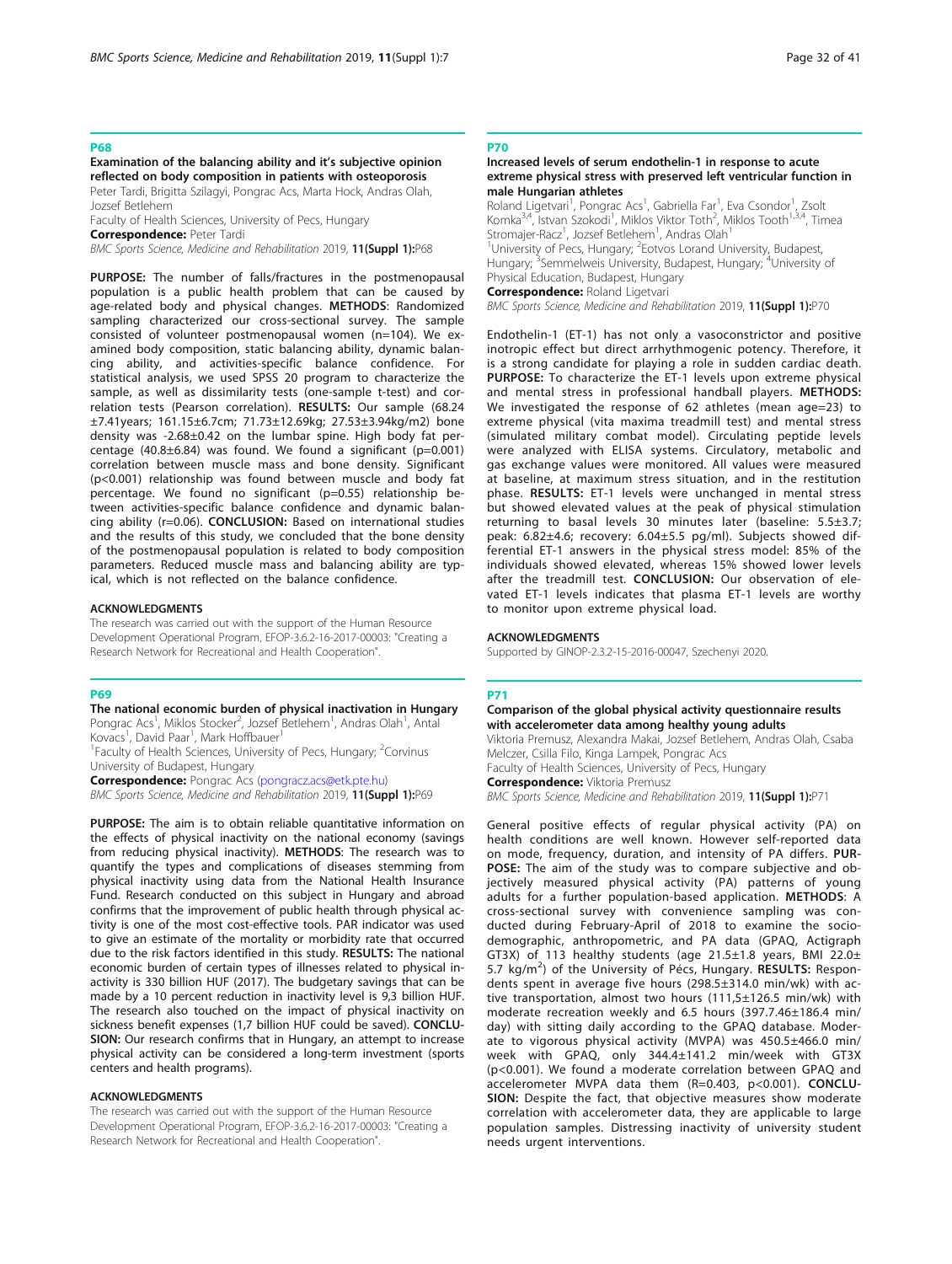## ACKNOWLEDGMENTS

The research was carried out with the support of the Human Resource Development Operational Program, EFOP-3.6.2-16-2017-00003: "Creating a Research Network for Recreational and Health Cooperation".

#### **P72**

#### Examination of work-related stress and coping strategies among ground- and air-ambulance workers

Bence Schiszler, Balint Banfai, Attila Pandur, Balazs Toth, Henrietta Csonka, Jozsef Betlehem, Balazs Radnai

Institute of Emergency Care and Pedagogy of Health Faculty of Health Sciences, University of Pecs, Hungary

Correspondence: Bence Schiszler [\(schiszlerbence89@gmail.com](schiszlerbence89@gmail.com)) BMC Sports Science, Medicine and Rehabilitation 2019, 11(Suppl 1):P72

PURPOSE: Based on the scientific literature, a high level of stress is

present among Hungarian health sector workers, which can affect the individuals' life. This study aims to discover major risk factors and its extent of work-related stress among ground- and air ambulance personnel and to identify their positive and negative coping strategies. METHODS: a national survey was conducted among Hungarian rescue workers between June and October 2015. Data were collected with a self-designed questionnaire using Holmes and Rahe (2000) Stress and coping validated short questionnaire online form. A total of 141 people took part in the survey. Data were analyzed with MS Office Excel, SPSS 20.0 programs, descriptive statistical analysis, Chisquare test, two-sample T-test. RESULTS: Among the ground rescue workers increased work-related stress effects are detectable (p <0.01), and they are exposed to a much greater variety of physical and psychological symptoms (p <0.05). Based on Global Stress and Coping Index more effective coping mechanisms can be observed among air rescue workers ( $p < 0.01$ ). CONCLUSION: It is important to provide regular professional theoretical and practical training for strengthening coping strategies among ambulance workers. Occupational stress reduction needs to be an essential part of the job of human resource management.

#### P73

#### Energy demands of top-level Croatian aesthetic sports athletes: a case study

Marijo Moznik, Tamara Despot, Stipo Dajakovic Faculty of Kinesiology, University of Zagreb, Croatia **Correspondence:** Stipo Dajakovic [\(stipo.dajakovic@kif.hr](stipo.dajakovic@kif.hr)) BMC Sports Science, Medicine and Rehabilitation 2019, 11(Suppl 1):P73

Being an athlete in aesthetic sport does not just mean the beauty of movement, technical perfection, and choreographic routine, but also great energy consumption and thus the development of all energy capacities. PURPOSE: In order to adequately develop the aesthetic athletes' energy capacities, it is necessary to set the criteria for the evaluation of the parameters themselves. METHODS: The subject sample consisted of two best Croatian male aesthetic sports athletes (dancesport and artistic gymnastics) with recognized results in European and World Championships in the last five years of competing. They performed an incremental treadmill test for estimating aerobic capacity. Variables that are measured was peak velocity attained in test (F1vmax), the velocity at anaerobic threshold (F1vVT), maximum heart rate attained (F1HRmax), heart rate at anaerobic threshold (F1HRVT) and maximum oxygen uptake (F1VO2; F1RVO2). RESULTS: Dancesport athlete (F1vmax 17.5 km/h; F1vVT 14.5 km/h; F1HRmax 183 bmp/min; F1HRVT 168 bmp/min; F1VO2 4.27 lO<sub>2</sub>/min; F1RVO2 54.78 mlO<sub>2</sub>/kg/min); Artistic gymnastics athlete (F1vmax 17 km/h; F1vVT 12.5 km/h; F1HRmax 187 bmp/min; F1HRVT 169 bmp/min; F1VO2 4.57 lO<sub>2</sub>/min; F1RVO2 56.9 mlO<sub>2</sub>/kg/min) CONCLUSION: Toplevel dancers and artistic gymnasts differ from average population according to the best technical performance, which can be shown exclusively if the energy capacities are on a top level. These two subjects can be models in the development of new dancers and gymnasts in Croatia.

#### P74

#### Use of technology in physical education classes - a perspective of PE teachers

Ilija Klincarov<sup>1</sup>, Biljana Popeska<sup>2</sup>, Orce Mitevski<sup>1</sup>, Goran Nikovski<sup>1</sup>, Katerina Mitevska Petrusheva<sup>3</sup>

<sup>1</sup> Faculty of Physical Education, Sport and Health, Ss. Cyril and Methodius<br>University, Skopje, Macedonia; <sup>2</sup> Faculty of Educational Sciences, Goce Delcev University, Stip, Macedonia; <sup>3</sup> Faculty of Education, International Balkan University, Skopje, Macedonia

**Correspondence: Ilija Klincarov** 

BMC Sports Science, Medicine and Rehabilitation 2019, 11(Suppl 1):P74

Technology implemented in PE teaching process can increase the level of PA, motivates children to move and could facilitate the process of teaching and learning. PURPOSE: To determine the attitudes of PE teachers regarding the implementation of technology in PE teaching process as well as to explore different approaches in its application. METHODS: A total of 40 PE specialist teachers from 15 different schools in Macedonia were interviewed using a specially designed questionnaire. RESULTS: PE teachers share the opinion that technology in general decreases the level of PA (64%), children are not interested to use it at PE classes (52%) but it is well implemented in PE classes, it could motivate children to be more active (39%). PE teachers mainly use technology as personal support in preparation for classes (60%) and during the classes when demonstrating new skills. Youtube videos and different mobile applications are the most applied forms. CONCLUSION: Technology-supported teaching and learning could be very effective and motivating for students. Balanced and well-planned use of technology at PE classes could increase children interest in participation.

#### P75

## Academic motivation of students in physical education and sport at Sofia University "St. Kliment Ohridski"

Georgi Ignatov<sup>1</sup>, Iliana Petkova<sup>2</sup>

<sup>1</sup> Sport Department, Sofia University "St. Kliment Ohridski", Macedonia<br><sup>2</sup> Eaculty of Education, Sofia University "St. Kliment Ohridski", Macedon <sup>2</sup>Faculty of Education, Sofia University "St. Kliment Ohridski", Macedonia **Correspondence:** Georgi Ignatov

BMC Sports Science, Medicine and Rehabilitation 2019, 11(Suppl 1):P75

The quality teaching process depends not only on the teacher but also on the academic motivation of students participating as equal partners in the educational process. The PURPOSE of this article is to represent the results from a study aimed at establishing the degree of academic motivation of students. Totally 45 participants, students at the second and third year of bachelor study in specialty Physical Education and Sport at Sofia University participated in the study. METHODS: Angel Velichkov's questionnaire was used to evaluate the level of academic motivation in which are set the factors that favor or impede the formation of high academic motivation and allows to trace its development. RESULTS: Results are aimed to prove the assumptions that students in Physical Education and Sports specialty should have: 1) active attitude towards the learning process; 2) internal self-discipline and 3) striving to complement and extend the knowledge obtained. The analysis will be comparative, based on the gender and year of study which will allow us to determine whether these two criteria also influence the degree of academic motivation. CONCLUSION: The establishment of differences in the levels of these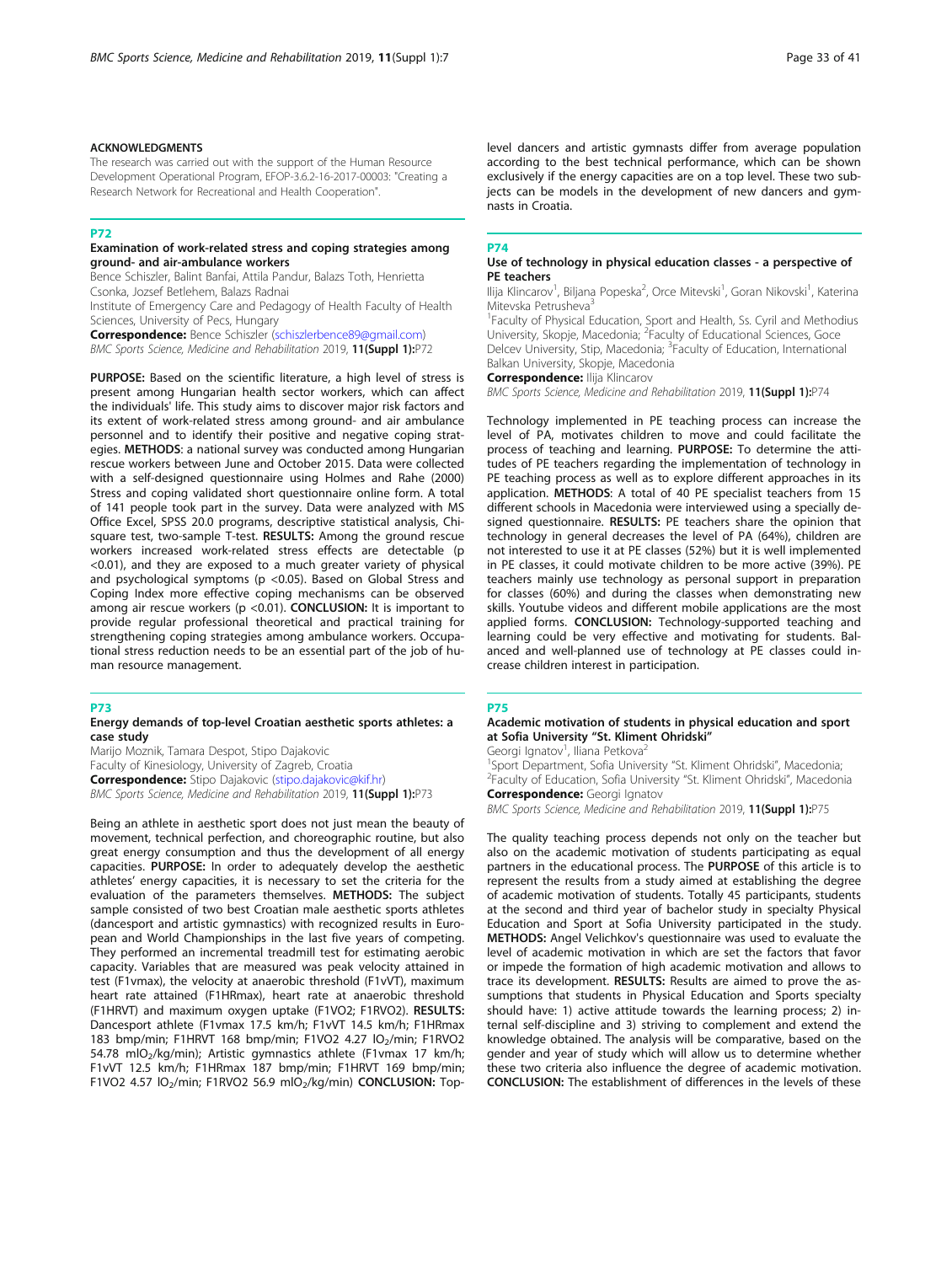three criteria and overall level of the students' academic motivation will enable teachers to optimize the teaching process and make it more personal-oriented.

## P76

#### Fundamental locomotor movements in elementary school children in urban areas in Skopje

Aleksandar Aceski, Ilija Klincarov, Martin Andonovski, Jelena Aleksic Faculty of Physical Education, Sport and Health, Ss. Cyril and Methodius University, Skopje, Macedonia Correspondence: Aleksandar Aceski

BMC Sports Science, Medicine and Rehabilitation 2019, 11(Suppl 1):P76

Regular physical activity in children is important for overall child development including all developmental aspects: motor, cognitive and socio-emotional. Through movements, children explore and learn about their environment. This process of moving and learning enhance children cognitive functions and their cognitive development. Early childhood is a period when fundamental motor movements start to manifest. These movements are the essential building blocks and a precondition for learning other complex and specialized movements in different sports. Fundamental movements are also the main and essential part of all physical education curricula for children from an early age. PURPOSE: The main purpose of this study is to estimate the level of acquisition of locomotor movement manifested in elementary school children from the urban area of city Skopje, Republic of Macedonia. METHOD: Children`s motor skills were estimated using the protocol "Test of Gross Motor Development (TGMD2)". RESULTS: Obtained results suggest no differences in total scores for all estimated locomotor movements as well as differences in personal scores for each of the analyzed skills regarded the age and gender of children. CONCLUSION: Although the study was done on a small and selected sample, obtained results could be used as a good foundation for designing PE curricula that will be based on real and scientifically proven results.

#### P77

## Who can be reached in media-based physical activity promotion campaigns? Preliminary study

Danijel Jurakic<sup>1</sup>, Zrinka Greblo Jurakic<sup>2</sup> <sup>1</sup> Faculty of Kinesiology, University of Zagreb, Croatia; <sup>2</sup>University Department of Croatian Studies, University of Zagreb, Croatia Correspondence: Danijel Jurakic ([danijel.jurakic@kif.hr\)](danijel.jurakic@kif.hr) BMC Sports Science, Medicine and Rehabilitation 2019, 11(Suppl 1):P77

TV program with the aim to promote physical activity and healthy eating was created and broadcasted on Croatian national television. A total number of 16 episodes were aired once per week from October 2016 to January 2017. Each episode was dedicated to a single recreational sport or recreational exercise presented from the view of exercise beginner, exercise expert, nutritional expert and personal story of an experienced exerciser. PURPOSE: To determine the characteristics of the audience reached by the above-mentioned TV program. METHODS: Descriptive analysis was conducted using following parameters: AMR (average minute rating) which represents an average number of viewers per minute, AMR% (the average of the audience per minute divided by the total of a population). RESULTS: The average AMR of all episodes was 62.294 viewers i.e. 1.54% of the whole population. TV program attracted more females (AMR 37.416, AMR% 1.76) than males (AMR 26.651, AMR% 1.30). According to income, most of the viewers are categorized as "middle income"

(AMR 35.088, AMR% 1.48) and least as "higher income" (AMR 3.719, AMR% 1.18). Majority of the viewers belonged to middleaged group 55-59 (AMR 8.593, AMR% 2.77) as opposed to young adults 35-39 (AMR 2.542, AMR% 0.90). CONCLUSION: TV program oriented toward the promotion of physical activity and healthy eating has the potential to engage 1.5% of the population, particularly middle-aged women with middle-income.

#### P78

## Frequency foot deformity in the first-grade primary

Ivan Vasiljevic, Jovan Gardasevic Faculty for Sport and Physical Education, University of Montenegro, Montenegro

Correspondence: Ivan Vasiljevic [\(vasiljevic.ivan301@gmail.com](vasiljevic.ivan301@gmail.com)) BMC Sports Science, Medicine and Rehabilitation 2019, 11(Suppl 1):P78

To determine the moment of occurrence of postural disorders, regardless of the cause of its creation, this problem must be examined from the moment of entry of children into the new environment, i.e. in kindergarten or school. In developed countries, there are institutes for preventive work with children that are equipped with modern diagnostic instruments whose task is to timely detect deformities and developing therapeutic and preventive programs. PURPOSE: Estimate possible foot deformities in elementary school students. METHODS: The survey was conducted in two primary schools in Niksic in Montenegro, with a sample of 85 students. To determine the status of the foot is applied on the basis of the orthopedic method that looks at the plantar side of the foot. RESULTS: Mentioned research indicated very worrying data, where over 70% of children who were tested have a certain deformation of the foot in the said level. CONCLU-SION: Prevention and treatment should begin as early as possible in order to enforce complex exercises to increase the elasticity of the foot and plantar extensor muscle strength.

#### P79

#### The effects of 14-day bed rest and recovery on skeletal muscle in younger and older subjects

Katja Koren<sup>1</sup>, Bostjan Simunic<sup>1</sup>, Stefano Lazzer<sup>2</sup>, Enrico Rejc<sup>3</sup>, Rado Pisot<sup>1</sup> <sup>1</sup>Science and Research Centre of Koper, Slovenia; <sup>2</sup>Department of Medicine, University of Udine, Italy; <sup>3</sup>Kentucky Spinal Cord Injury Research Center, University of Louisville, USA

Correspondence: Katja Koren ([Sasa.Pisot@zrs-kp.si\)](Sasa.Pisot@zrs-kp.si)

BMC Sports Science, Medicine and Rehabilitation 2019, 11(Suppl 1):P79

Bed rest is a recognized ground-based model to study the effects of physical inactivity and microgravity. PURPOSE: To evaluate the effects of 14-day bed rest and recovery on skeletal muscle architecture, force, and power in young and older. METHODS: Sixteen older and seven younger male subjects were exposed to 14-day horizontal bed rest, followed by rehabilitation. Before (BDC) and after (BR14) the bed rest and after 14th (R+14) day of rehabilitation we measured vastus lateralis (VL) architecture, knee extensors maximal voluntary isometric contraction (MVC) and maximal jumping explosive power (EP). RE-SULTS: VL architecture, MVC and EP reduced at BR14 only in older. The thickness and pennation angle decreased at BR14 for -6% (P=.050) and -13% (P=.001), respectively, and remained reduced even at R+14. Similarly, MVC and EP decreased for -13% (P=.001) and -15% (P=.001), respectively, and remained decreased at R+21. CON-CLUSION: Our study demonstrated more pronounced responses to bed rest in older. Several important muscle parameters did not recover in older that has an important clinical value to avoid prolong bed rest and/or to develop interventions. Registered at ClinicalTrials. gov (NCT02694471).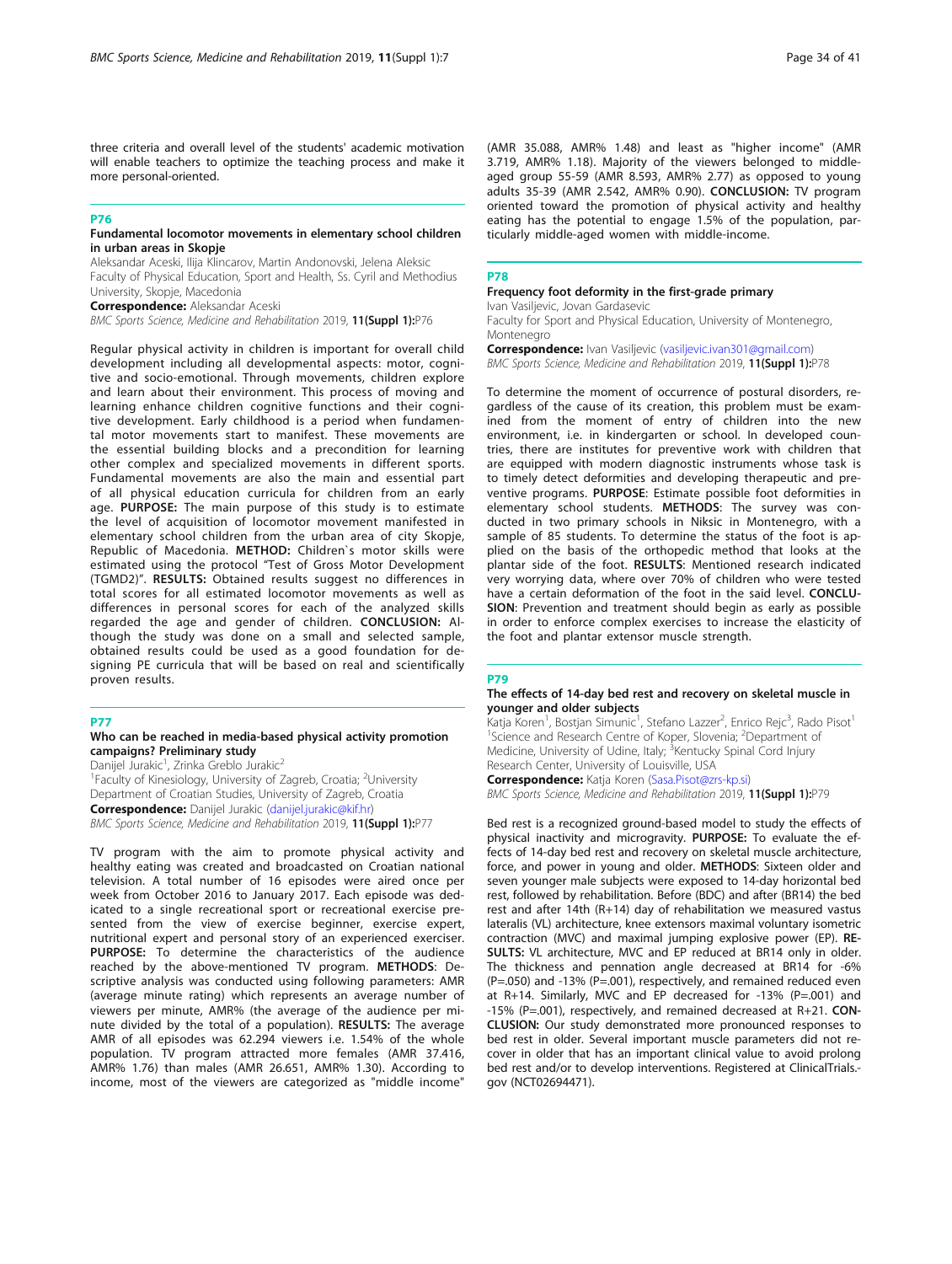Co-financed under the Cross-border Cooperation Program Slovenia-Italy 2007-2013 by the European Regional Development Fund and national funds.

#### P80

#### Reducing physical activity and screen time behaviors among children and young adolescents in Kazakhstan

Shynar Abdrakhmanova<sup>1</sup>, Kwok Ng<sup>2,3</sup>, and Assel Adayeva<sup>1</sup> <sup>1</sup>National Center of Public Health, Almaty, Kazakhstan; <sup>2</sup>Department of Educational Sciences and Psychology, University of Eastern Finland, Finland; <sup>3</sup>Department of Physical Education and Sport Sciences,

University of Limerick, Ireland Correspondence: Kwok Ng [\(kwok.ng@hbsc.org\)](kwok.ng@hbsc.org)

BMC Sports Science, Medicine and Rehabilitation 2019, 11(Suppl 1):P80

PURPOSE: To examine the associations between PA and screen time behaviors (STB) among children and young adolescents in Kazakhstan. METHODS: Data were pooled from the 2015/16 Childhood Obesity Surveillance Initiative (COSI) study (n=4932, 49.8% girls, Mean<sub>age</sub>=8.77 SD<sub>age</sub>=0.68) and the 2017/18 Health Behavior in School-aged Children (HBSC) study (n=4153, 49.3% girls, Mean age=12.93 SD<sub>age</sub>=1.64). Parental proxy reporting of children's PA levels and weekday STB time in the COSI study. In the HBSC study, young adolescents self-reported their PA levels in the past week and the number of STB hours including TV viewing during weekdays. RE-SULTS: The number of children and young adolescents who met the PA recommendations reduced among children aged 9y (68.1%), to young adolescents aged 11y (35%), 13y (37%) and 15y (31%). Similarly, there was a reduction in the proportion of adolescents who met the STB recommendations between the ages of 9y (75%), 11y (60%), 13y (53%), and 15y (47%). CONCLUSION: Despite some limitations in the methodologies between the COSI and HBSC surveys, and self-reporting of behaviors, there was a pattern of lower healthpromoting activities as children transition into young adolescents.

#### P81

The effect of 15-minute active recess on children's physical activity Tadeja Volmut (<Sasa.Pisot@zrs-kp.si>)

Department for School Education, Faculty of Education, University of Primorska, Koper, Slovenia

BMC Sports Science, Medicine and Rehabilitation 2019, 11(Suppl 1):P81

Physical education lessons and the recess represent two main contexts in which all children have the opportunity to be physically active. PURPOSE: The purpose of the study was to determine the contribution of free play and semi-structured 15 minute active recess to children's physical activity levels. METHODS: The sample included 92 children (47 boys), aged 6 to 8 years. Children were selected in the control (CG; 32 children) and the experimental group (EG; 60 children). EG have available sports equipment and have to spend recess outdoors, whereas the control group didn't. Physical activity was measured with accelerometer (ActiGraph, Pensacola, Florida) during a single day. The accelerometer was placed around the child's waist (right hip) with an elastic belt. The children wore the accelerometers all the time except when sleeping, swimming or taking a shower or bath. We carefully recorded the time of the active recess. RESULTS: The recess period lasted 14.2  $\pm$  2.5 minutes. The experimental group was more active during 15 minute recess for 336 % ( $P=0.001$ ) and that was reflected also in higher daily PA for 8 % (P=0.064). The experimental group achieved also higher time spent in the moderate-to-vigorous intensity of physical activity, being 84.7  $\pm$  27.5 minutes in the experimental group and 73.3  $\pm$  23.8 in the control group (P=0.025). CONCLUSION: The study shows the importance of active recess on achieving daily physical activity levels.

## P82

#### The relationship between physical activity and quality of life among adolescents and orphans

Lucija Maglica<sup>1</sup>, Gordan Drasinac<sup>2</sup>, Ana Penjak,<sup>1</sup> Hrvoje Karnincic<sup>1</sup> <sup>1</sup>Faculty of Kinesiology, University of Split, Croatia; <sup>2</sup>University of Split Croatia

**Correspondence:** Lucija Maglica

BMC Sports Science, Medicine and Rehabilitation 2019, 11(Suppl 1):P82

PURPOSE: To determine the relationship between physical activity (PA) and the quality of life in secondary school pupils and in orphans. The second aim was to determine differences in PA habits among groups. METHODS: 91 participants (age 15.4±1.2) divided into two subsamples: secondary school pupils (n=75) and orphans from the Split region (n=16). The variable sample consisted of nine variables out of which four variables that questioned the quality of life by means of the WHO Quality of Life questionnaire and five variables that questioned subjective assessment of weekly PA by means of The International Physical Activity Questionnaire. Differences between groups were tested by the Mann-Whitney U Test. Correlation among the quality of life self-assessment variable and weekly PA habits on total sample and for both groups separately was established by Spearman coefficient rank. RESULTS: Differences between groups were found in the variable of light PA intensity level (U=376.5; Z=-2,3; p=0.02). Housekeeping activity in orphan's institution is performed by employees, not by the children themselves. Intensive PA, among orphans it significantly correlates with social aspect (ρ=0.58) and surroundings aspect of quality of life (ρ=0.62). CONCLUSIONS: Orphans share a similar amount of PA with the other pupils but sport for them has a particular meaning. The more sports they do, the more satisfied-regarding the social domain of quality of life-they feel.

#### P83

#### Psychological characteristics of senior female volleyball players Milena Aljinovic, Nika Stanovic, Mirjana Milic

Faculty of Kinesiology, University of Split, Croatia **Correspondence: Milena Aljinovic** 

BMC Sports Science, Medicine and Rehabilitation 2019, 11(Suppl 1):P83

PURPOSE: The aim of this study was to determine the psychological characteristics of senior female volleyball players, as well as potential differences regarding their chronological age, playing experience and player position. METHODS: The subject sample included 62 senior Croatian female volleyball players (average chronological age 18.29 ±3.37 years), competing in the Premier Croatian volleyball league, divided into 5 subgroups according to their player position in: technicians (22.58%), diagonal players (9.68%) receivers-hitters (30.65%), middle blockers (20.97%) and libero players (16.13%).The sample of variables was represented by PSIS-Y and CSAI-2 questionnaire variables, in total nine psychological dimensions were used: mental preparation, motivation, concentration, self-confidence, relation with the team and anxiety control, as well as two dimensions of anxiety state (cognitive and somatic component) and self-confidence. RESULTS: Metric characteristics of the validated PSIS-Y and CSAI-2 questionnaire scales had high values, confirming the high quality of the measuring instruments used in measuring psychological characteristics of volleyball players. Also, previous findings regarding the psychological functioning of senior female volleyball players were additionally confirmed. Significant differences were determined between groups of players from different clubs in three psychological characteristics defining anxiety (cognitive and somatic anxiety and PSIS-Y questionnaire anxiety scale). CONCLUSION: The obtained results indirectly show that psychological characteristics are equally important in playing all the positions in volleyball and that Croatian volleyball teams do not pay enough attention to the perfection of these skills.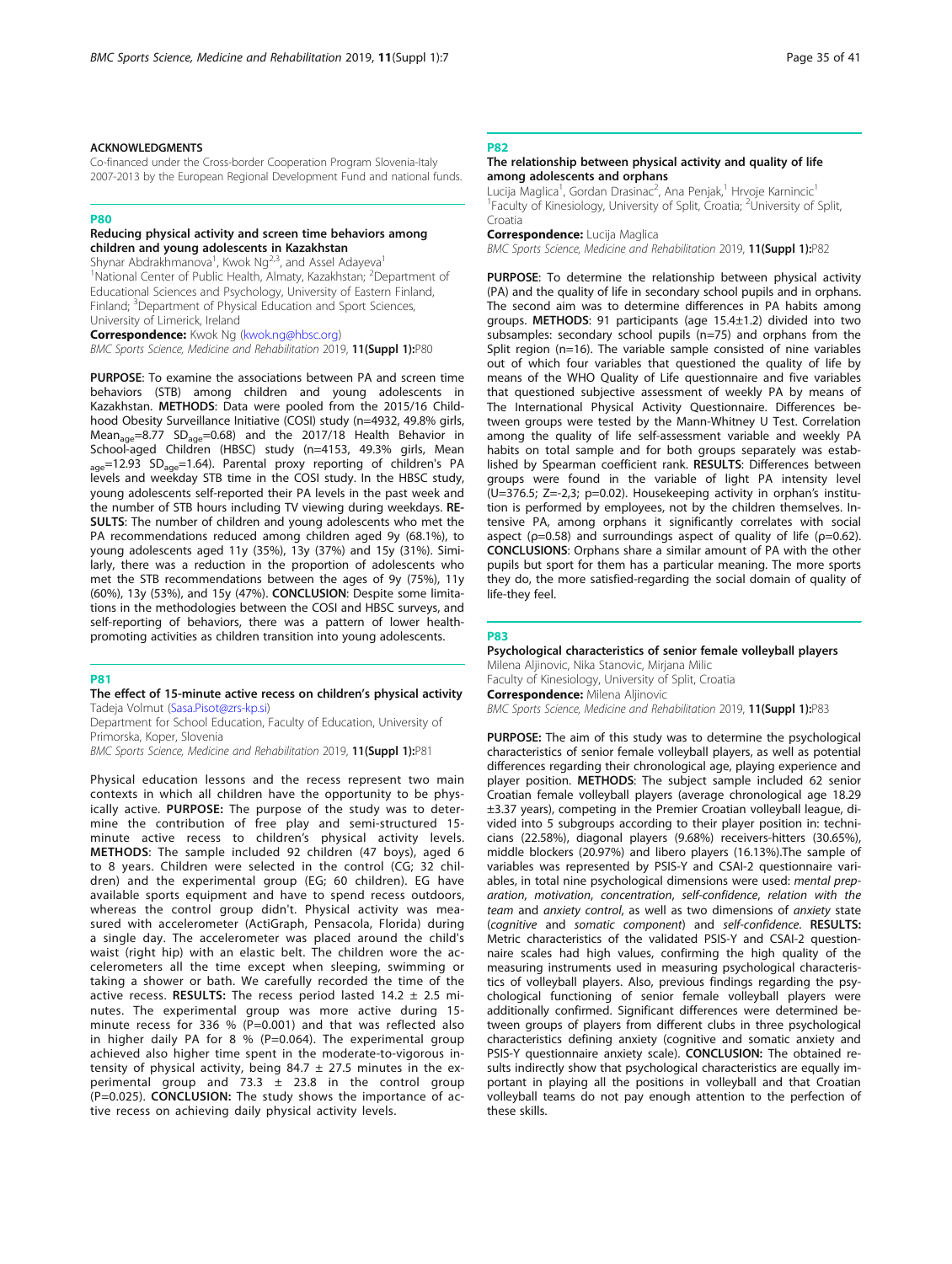## Doping factors and correlates of potential doping behavior in team sports coaches: a gender-specific analysis

Dora Maric<sup>1,2</sup>, Sime Versic<sup>2</sup>, Antonino Bianco<sup>1</sup> <sup>1</sup>SPPF Department, University of Palermo, Palermo, Italy; <sup>2</sup>Faculty of Kinesiology, University of Split, Croatia

Correspondence: Dora Maric [\(do.maric@gmail.com\)](do.maric@gmail.com)

BMC Sports Science, Medicine and Rehabilitation 2019, 11(Suppl 1):P84

Coaches are found to be the most influential persons in athletes' behavior. Studies reported that athletes perceived them as a credible source of information, and have high trust in their opinion regarding doping. PURPOSE: To determine doping attitudes (positive vs. negative opinion about potential doping behavior in athletes [PDB]), and factors influencing PDB in sports coaches involved in team sports. METHODS: 113 coaches (16 females; age: 41.5±5.1 years) involved in four team sports (soccer, basketball, volleyball, and handball). Variables were collected by previously validated questionnaires, which included questions on sociodemographics, sport-factors, and dopingrelated factors. RESULTS: There was a significant difference between sports in coaches' opinion about doping presence in their sport (KW: 10.44,  $p < 0.05$ ). No significant difference was found between genders in opinion about doping presence in their sport (KW: 2.79,  $p =$ 0.09), and PDB (KW: 6.81,  $p = 0.08$ ) while female coaches are more oriented toward more rigid penalties for doping offenders than males (KW: 11.01,  $p = 0.02$ ). Logistic regression identified coaches' opinion about doping presence in their sport as predictive for PDB (OR: 1.45, 95%CI: 1.31-2.01). CONCLUSION: Coaches strong impact on athletes' attitudes and behaviors makes them important agents in the fight against doping.

#### P85

#### Aikido in Croatian society: a case study

Ana Sabolic, Suncica Bartoluci Faculty of Kinesiology, University of Zagreb, Croatia **Correspondence:** Ana Sabolic BMC Sports Science, Medicine and Rehabilitation 2019, 11(Suppl 1):P85

Aikido is a contemporary Japanese martial art whose popularity in Croatian society has been increasing for past years. Since its arrival to the West in the 1950s, until today, aikido has been modified and its original principles and ideas have been interpreted and applied differently depending on the school, tradition and wider sociopolitical context. Today, unlike its original militaristic orientation, aikido is focused on achieving physical well-being and psychophysical development of an individual, but basic orientation differs from school to school. PURPOSE: To determine the role and meaning of aikido in Croatian society on the case of the Varaždin Aikido club where Aikikai style of aikido is practiced. METHODS: This paper concerns a six months period of ethnographic research. We also made 10 semi-structured interviews with trainees and teachers. RESULTS: There is a very close connection between Eastern culture and a specific way of life bonded with practicing aikido and martial arts in general, but in Croatian society, these are "modified". CONCLUSION: Due to different cultures and lifestyles and the distance from its source, the modern way of life and the Western aspiration for competing, the heart of aikido is being changed, simplified, and put in frames and shapes that are closer and more similar to the customs and culture of Croatian society.

#### P86

## Evaluation of active breaks in toddlers group

Ivan Holik [\(ivholik1@gmail.com](ivholik1@gmail.com))

Faculty of Kinesiology, University of Zagreb, Croatia BMC Sports Science, Medicine and Rehabilitation 2019, 11(Suppl 1):P86

Active breaks can be used with toddlers and they are an excellent example of physical activity in the institution of early and pre-school education. PURPOSE: To determine the effectiveness and efficiency of performing 25 different physical activity breaks with toddlers. METHODS: 33 toddlers (aged 1.8 to 3 years) participated in this trial. Activities were recorded with a video camera and the observation method was used for the qualitative analysis results. A sample of qualitative variables was created based on the observation of toddlers while performing various types of motor content. Motor contents were analyzed by the following components that make the variables: feasibility, interest, quality of performance, involvement, usability, duration and efficiency in relation to the goal. Variables were rated: BAD (less than 50% of toddlers), GOOD (more than 50% of toddlers, but not all) or EXCELLENT (all or almost all), depending on the estimate. RESULTS: Stories which included physical activity, kinesiological elementary games, and multimedia content showed very good and optimal contents for performing physically active breaks with toddlers, while general preparatory exercises proved to be the worst accepted exercises. CONCLUSION: Physically active breaks can be applied in the toddlers' group and they represent an interactive way to engage early age children in physical activity. The content must be appropriate to the age of the children, their possibilities and interests, and their implementation is influenced by the professional competences of the educators.

#### D<sub>87</sub>

#### Reliability of the Croatian version of the Ryff´s Psychological Wellbeing (PWB) scale

Maja Ban<sup>1</sup>, V Mijoc<sup>2</sup>, T Fehervari<sup>3</sup>

<sup>1</sup>Allegra Fitness & Wellness Centar, Zagreb, Croatia; <sup>2</sup>Catholic University of Croatia, Zagreb, Croatia; <sup>3</sup>Karlovac University of Applied Sciences Croatia

Correspondence: Maja Ban ([maja.ban@student.kif.hr\)](maja.ban@student.kif.hr) BMC Sports Science, Medicine and Rehabilitation 2019, 11(Suppl 1):P87

Psychological well-being is a multidimensional construct that consists of six different aspects of human actualization. Each dimension is different challenges that an individual face in the process of developing a person. PURPOSE: Overviewing the literature, no previous study reported data on the reliability of the Croatian version of Ryff's Psychological Wellbeing scale. The aim of the study was to determine the test-retest reliability of the Croatian version of Ryff's Psychological Wellbeing scale. METHODS: The sample consisted of 50 students of the University of Karlovac (52% men, 48% woman; mean age 19.38 years; SD 1.827;). The study was conducted on two occasions, and there were two weeks between two measurements. The 42-item Psychological Wellbeing (PWB) Scale was used in the study. RESULTS: Data analyze reported Spearman's rank correlation coefficient between test and retest data. The correlation between the first and the second measurements is statistically significant (Rho = 598;  $p$  <0.01). According to the internal reliability coefficient (Cronbach´s Alpha), results in the first measurement, i.e. Alpha is, 521, and in the second is 842. CONCLUSION: The results of the Croatian version of Ryff's Psychological Wellbeing scale showed satisfactory reliability for measuring six aspects of wellbeing and happiness.

## P88

## Reliability of the Croatian version of the sedentary behavior questionnaire

Vanja Blazun<sup>1</sup>, Vesna Mijoc<sup>2</sup>, Tamara Fehervari<sup>3</sup> <sup>1</sup>OVB Allfinanz Croatia, Zagreb, Croatia; <sup>2</sup>Catholic University of Croatia, Zagreb, Croatia; <sup>3</sup>Karlovac University of Applied Sciences, Croatia Correspondence: Vanja Blazun ([vanja\\_blazun@hotmail.com](vanja_blazun@hotmail.com)) BMC Sports Science, Medicine and Rehabilitation 2019, 11(Suppl 1):P88

The Sedentary Behavior Questionnaire (SBQ) was designed to assess the amount of time spent doing 9 behaviors (watching television, playing computer games, sitting while listening to music, talking on the phone, doing paperwork/office work, sitting/reading, playing a musical instrument, doing arts, sitting and driving/riding in a car/ bus/ train). The 9 items were completed separately for weekdays and weekend. PURPOSE: Overviewing the literature, no previous study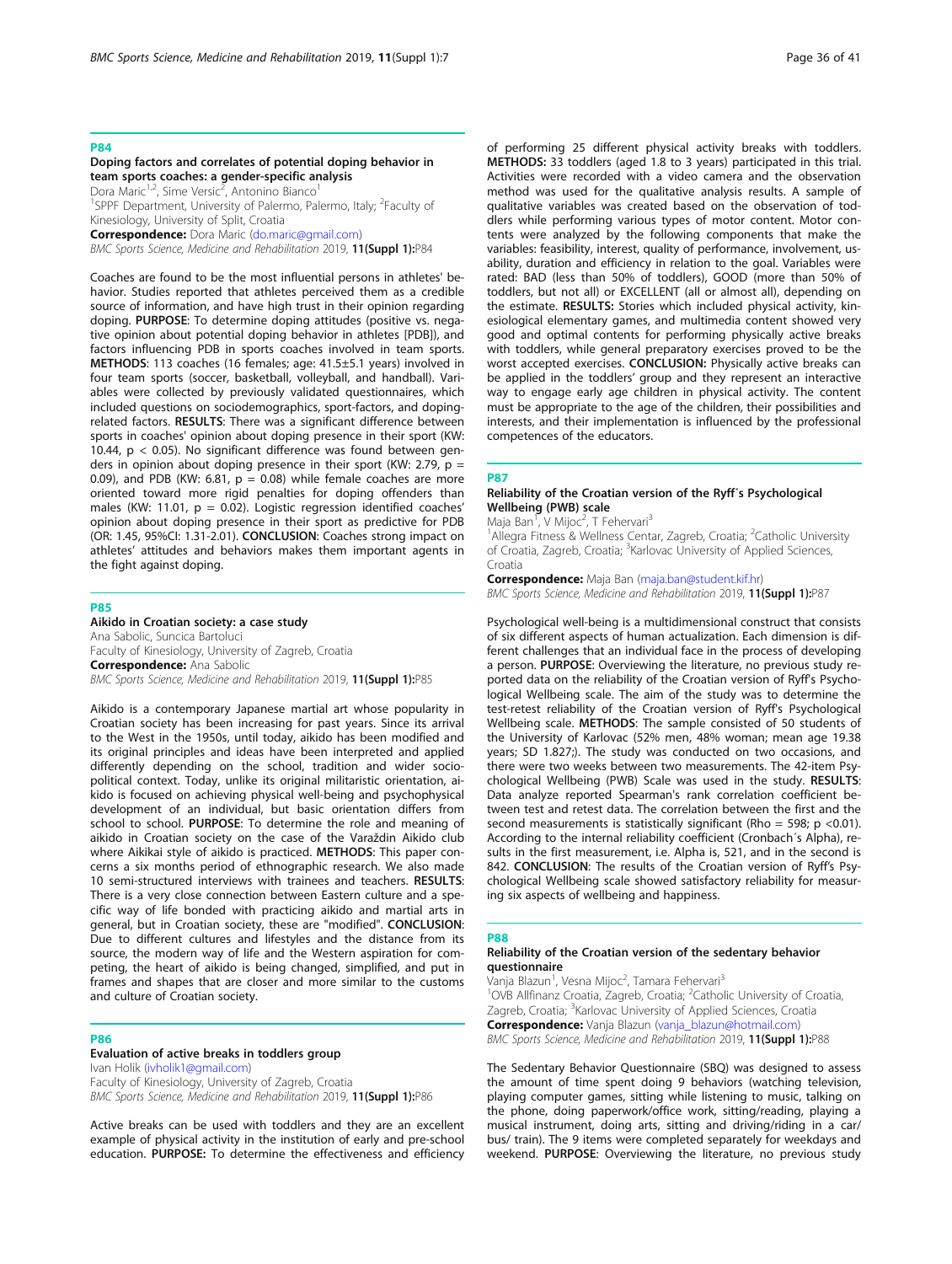reported data on the reliability of the Croatian version of the SBQ. The aim of this study was to determine the test-retest reliability of the Croatian version of SBQ on students. METHODS: The sample consisted of 53 students of University of Karlovac (52% men, 48% woman; mean age 19.38 years, SD 1.827). The study was conducted on two occasions. There were two weeks between measurements. Two scales were measured, one scale was the measure for the weekend and the other for the week. The Croatian version of Sedentary Behavior Questionnaire was used in the study. RESULTS: The correlation between first and second measurements for subscale week reported with Spearman's rank correlation coefficient is statistically significant (Rho=.577; p<0.05). The correlation between first and second measurement for subscale weekend is statistically significant (Rho=.719; p<0.05). CONCLUSION: The results of the Croatian version of SBQ showed satisfactory reliability for measuring sedentary behavior during week and weekend on student population.

#### **D**<sub>89</sub>

## Differences in physical activities of two high school programs Janja Ricov<sup>1</sup>, Franjo Rozijan<sup>2</sup>

<sup>1</sup>Zagreb Sports Association, Croatia; <sup>2</sup>Secondary School Zabok, Croatia Correspondence: Janja Ricov (<janja.ricov@student.kif.hr>) BMC Sports Science, Medicine and Rehabilitation 2019, 11(Suppl 1):P89

Development of modern technologies, lifestyle habits, especially of younger, have been significantly changed, resulting in spending their free time, consisting primarily of sitting-position activities. PURPOSE: Therefore, the goal of this research was to find the existence of significant differences in the level and intensity type of PA of High School students per various categories of PA. METHODS: Primary data for this research was collected on the bases of international IPAQ questioner for evaluation of daily activities. Questions were related to 7 days with the following activities: Free-leisure time, Household chores and Work and communication to work. The research was conducted on the group of 24 boys-computer technicians of Vocational-School and 25 girls-students of classic High-School in the city of Zabok. For the establishment of differences between student groups PA, non-parametric "Mann-Whitney U-test" was utilized. RE-SULTS: From this research, it could be concluded, that, there were statistically significant differences in PA between males and females, obtained in the following variables: Extremely difficult: days per week, hours and, minutes per day; Moderately difficult: days in the week; Activities in sitting position: hours-daily, minutes-daily. CON-CLUSION: In all variables with significant differences among gender participants, higher averages were registered for boys. That means that boys have higher PA than girls. But boys also spend more time in sitting position-activities, then girls, while, in all other PA there are no significant differences among participating groups (Asymp.Sig>5%).

#### P90

#### Differences in breathing patterns of male and female 400m runners

Marina Banovic<sup>1,2</sup>, Vlatko Vucetic<sup>2</sup>

<sup>1</sup>Department of Anesthesiology, Resuscitation and Intensive care, Clinical Hospital "Sveti Duh", Zagreb, Croatia; <sup>2</sup>Faculty of Kinesiology, University of Zagreb, Croatia

Correspondence: Marina Banovic [\(marinabanovic11@gmail.com\)](marinabanovic11@gmail.com) BMC Sports Science, Medicine and Rehabilitation 2019, 11(Suppl 1):P90

Breathing economics is important in sports in order to obtain the least possible energy consumption with optimal gas exchange. PUR-POSE: To determine the differences among male and female athletes breathing patterns at maximum load. METHODS: 28 healthy Croatian 400m runners (14 M and 14 W) of similar age (mean M 19.96+/-3.60 vs W 19.13+/-3.20 years, p=0.53) conducted spiroergometric testing. RESULTS: There was no difference concerning breathing frequency, Rfmax (mean M 62.30+/-8.27 vs W 58.23+/-9.08/min, p=0.23). Men achieved higher values in maximum minute ventilation, VEmax

(mean M 161.34+/-24.70 vs W 104.67+/-13.72L, p<0.01) and one breath volume, VTmax (mean M 2.70+/-0.31 vs W 1.93+/-0.35L, p<0.01). A new variable, %VT/FVC, showing the percentage of their fortified vital capacity athletes breathe at maximum load, showed no significant difference among groups (mean M 44.01+/-4.08 vs W 47.69+/-7.49%, p=0.12). Correlation coefficient 0.48 among VEmax and Rfmax pointed that minute ventilation did not increase only by increasing frequency but also with breathing depth. A negative correlation exists between %VT/ FVC and Rfmax. CONCLUSION: Establishing better control of breathing frequency and depth at maximum effort could result in higher values of %VT/FVC and greater breathing economics. Further research is needed to determine whether breathing training should become a regular part of the training process with the aim of achieving the optimal breathing pattern.

## P91

## Comparative analysis of motor and functional abilities of athletes of different sport directions

Marina Vukotic [\(marina.vukotic82@gmail.com\)](marina.vukotic82@gmail.com) Faculty for Sport and Physical Education, University of Montenegro, Montenegro BMC Sports Science, Medicine and Rehabilitation 2019, 11(Suppl 1):P91

PURPOSE: The main goal of this research is to determine if there are statistically significant differences in the motor and functional abilities in football, basketball and volleyball players, or to determine differences in quantitative and qualitative changes in motor and functional abilities in these athletes. METHODS: In accordance with the set-up goal, a transversal study was conducted in which the empirical and statistical methods were applied, and the research technique is testing. The research was conducted on a sample of 75 subjects, male sex divided into three subsamples, with an age range of 13 to 15 years. The selected variables in this study hypothetically cover the space of motor skills (9) and functional abilities (4). An analysis of ANOVA variance, multivariate analysis of MANOVA variance, LSD-test between all combinations and discriminatory analysis between all three subsamples were used to determine differences within groups. RESULTS: A statistically significant canonical discriminatory factor with a characteristic root of 0.24. According to the values of the centroid of the groups, a statistically significant difference within the groups was observed on the discriminator function. CON-CLUSION: Based on the obtained results, it can be concluded that there are statistically significant differences in motor and functional abilities in athletes. Trainers can use this research in order to achieve better results with athletes.

#### P92

## In Silico evaluation of ADMET features of silybin and its derivatives by chemometric tools

Vanja Seregelj, Strahinja Kovacevic, Milica Karadzic Banjac, Sanja Podunavac-Kuzmanovic, Lidija Jevric Faculty of Technology, University of Novi Sad, Serbia Correspondence: Vanja Seregelj [\(vanjaseregelj@tf.uns.ac.rs\)](vanjaseregelj@tf.uns.ac.rs) BMC Sports Science, Medicine and Rehabilitation 2019, 11(Suppl 1):P92

Silybin or silibinin is a major active constituent of silymarin. It is used as a liver-protective drug in the form of supplements. Its short halflife in the organism and limited absorption is one of the main problems that restrict its effectiveness, so structural modifications and synthesis of new silybin-based derivatives are welcome. PURPOSE: To evaluate the ADMET (absorption, distribution, metabolism, excretion, and toxicity) features of new silybin derivatives compared to the features of silybin and to reveal potential similarities among them based on ADMET properties. METHODS: Seven compounds, available in the PDB database, were analyzed by vNN and PreADMET software, including silybin, quercetin, 2,3-dehydrosilybin, and four silybin glycoconjugates. ADMET features (liver toxicity, enzyme inhibition, membrane transporters inhibition, etc.) were predicted by using the models based on a restricted applicability domain. Chemometric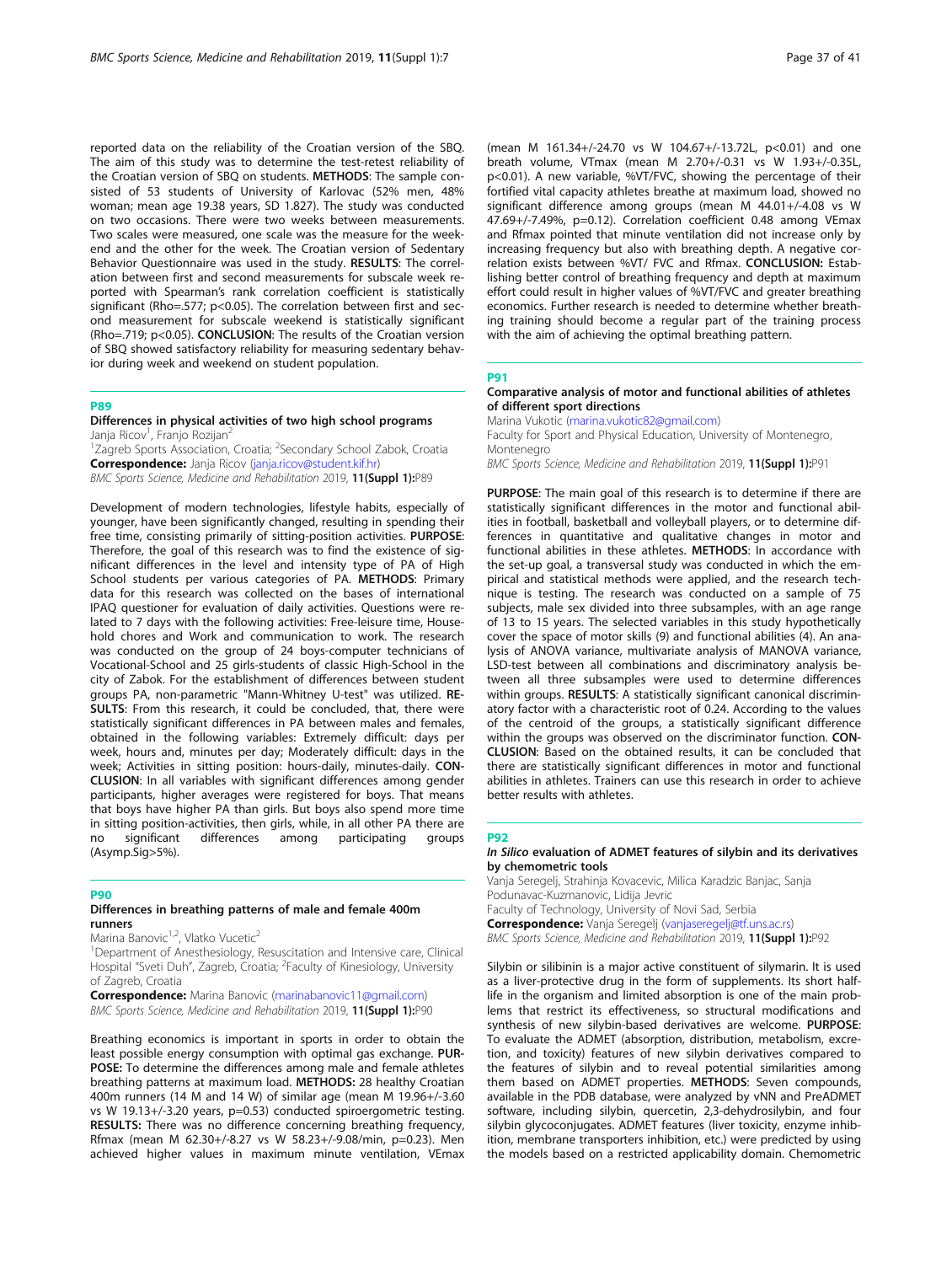tools were used in classification analysis for the detection of similarities among the studied compounds applying Statistica software. RE-SULTS: The results show that some of the newly synthesized silybin derivatives have favorable ADMET characteristics and low toxicity and some of the studied compounds are CYP inhibitors with binding affinity to membrane transporters (P-gp inhibitors or substrates). CONCLUSION: The studied compounds could be considered a good basis for further investigations of their hepatoprotective effects due to favorable ADMET features, and afterward their application in the treatment of liver diseases could be eventually considered.

## P93

## Physical activity and quality of life in students aged 19 to 22

Nada Arseni, Hans Eric Reitmayer Faculty of Physical Education and Sport, University Babes Bolyai, Cluj Napoca, Romania

Correspondence: Nada Arseni (<arseni.nada@e-uvt.ro>)

BMC Sports Science, Medicine and Rehabilitation 2019, 11(Suppl 1):P93

Nowadays due to the process of industrialization and the excessive technologization modern man leads an increasingly motionless life. With technology being more accessible, actions that required physical activity are now only a click away. In the search to make our life easier, we often neglect the benefits of physical activity to our health and to our wellbeing. PURPOSE: To examine the association between physical activity and quality of life in students aged between 19 and 22 years old. METHODS: Data were collected via an anonymous questionnaire from N=400 (200 female and 200 male) undergraduate students. Physical activity was assessed with the Occupational sitting and physical activity questionnaire (OSPAQ), and quality of life was assessed by the Questionnaire on Quality of Life CEEX 71/2006. RE-SULTS: Most of the students tend to have a sedentary lifestyle. Only a small percentage of them are involved in activities that are physically demanding. The quality of life is directly proportional to physical activity and does not depend on BMI. CONCLUSION: The physical activity level among university students is medium to low. Female students have a lower percentage of physical activity than male students. All of them should be encouraged to do more activities which involve movement during their spare time to increase their levels of physical activity and the quality of life.

#### P94

## Report of individual changes in anthropological status after finishing Croatian long-distance trail Jere Gulin, Vlatko Vucetic, Stipo Dajakovic

Faculty of Kinesiology, University of Zagreb, Croatia Correspondence: Jere Gulin [\(jere.gulin@kif.hr\)](jere.gulin@kif.hr) BMC Sports Science, Medicine and Rehabilitation 2019, 11(Suppl 1):P94

PURPOSE: Croatian long-distance trail (CLDT) is a first ultra-long hiking trail in Croatia which was created and finished for the first time in 2018. A subject of this research was one of the founders, and the first person to complete the route in a whole. Level of subject's aerobic endurance, as well as basic morphological parameters before and after the CLDT, are reported. CASE PRESENTATION: Subject, a 38 years old male, had started with the trail in April of 2018 and finished in the August of 2018. There was a total of 103 days on the trail. The total distance that was covered is 2281 km. His body weight was reduced by around 8 % (Initial: 70.5 kg, Final 65.0 kg), his body fat was reduced by 21% (I: 16.8%, F: 13.2%). Level of his relative VO2max, measured by progressive incremental walking test on a treadmill was increased by around 15% (I: 44.15 mlO2/kg/min, F: 50.83 mlO2/kg/ min). His maximal incline on a treadmill test was increased by 18% (I: 20°, F: 24°) CONCLUSION: Significant improvements in the overall level of fitness was noted. Subject reported no injuries during the hike which had also attributed to these results. Long distance hiking

can cause significant changes and improvements in aerobic energetic capacities and morphological characteristics.

## CONSENT

Written informed consent was obtained from the participant for publication of this case report. A copy of the written consent is available for review from the Editors of this journal supplement issue.

#### P95

## Effects of two types of volleyball training programs on the development of motor skills

Mateja Deranja, Josip Deranja Faculty of Kinesiology, University of Zagreb, Croatia Correspondence: Mateja Deranja ([mateja.krmpotic@gmail.com\)](mateja.krmpotic@gmail.com) BMC Sports Science, Medicine and Rehabilitation 2019, 11(Suppl 1):P95

Motor development largely depends on the variety of stimuli which have effects on the development of motor skills. Nowadays, girls are involved very early in the training process in volleyball. In order to follow their normal distribution of motor development, it is necessary that those training processes include exercises for basic motor development. Training processes are often oriented to the early sports specialization and achievement of greatest results at the earliest age. PURPOSE: To evaluate the effects of two types of volleyball training processes on motor development. METHODS: Seventy-six girls, average age of 8.6  $\pm$  0.8 years, from two different volleyball schools participated in this study. Both volleyball groups had training 2 times per week for 19 weeks. Control group conducted program containing only volleyball elements exercises. The experimental group conducted a program containing volleyball elements exercises and 30 minute polygon with basic motor development exercises. RESULTS: T-test showed significant differences between initial and final results in the experimental group (jumping on one leg, standing on one leg – eyes closed, dribbling a tennis ball, running 10x4). In the control group, a significant difference was shown only in one test (dribbling a tennis ball). CONCLUSION: The results of this study showed that programs based on the multilaterally oriented physical activity must be included in sport specific training program for children's normal motor development. They show certain advantages over the more specific program of volleyball school.

#### P96

## Comparative analysis of anthropometric parameters as obesity indicators for seven-year-old children of different resident status Milena Mitrovic, Katarina Dragutinovic

Faculty of Sport and Physical Education, University of Montenegro, **Montenegro** 

Correspondence: Milena Mitrovic ([mitrovic.m@ac.me\)](mitrovic.m@ac.me)

BMC Sports Science, Medicine and Rehabilitation 2019, 11(Suppl 1):P96

One of the major medical problems of today in the world is the obesity of children. Obesity is a chronic disease that is exacerbated by excessive fat accumulation in the body and increased body weight. PURPOSE: To determine the nutrition of seven-year-old children in the urban (Podgorica) and rural area (Zupa) of Montenegro and to determine whether there is a statistically significant difference in nutrition among them. METHOD: The sample of respondents consisted of 66 children seven-years-old from Podgorica and Zupa (Niksic) divided into 4 sub-samples according to the criteria of gender and place of residence. Each respondent was calculated BMI and WHR, which were shown numerically and in percentages, and the differences were determined using the HI square test. RESULTS: The results of the study showed that there are statistically significant differences in overweight and obesity among children of both genders from Podgorica and Zupa, where the children from Podgorica had a significantly higher percentage of children from Zupa. CONCLUSION: Children from rural areas are less obese than children in urban areas.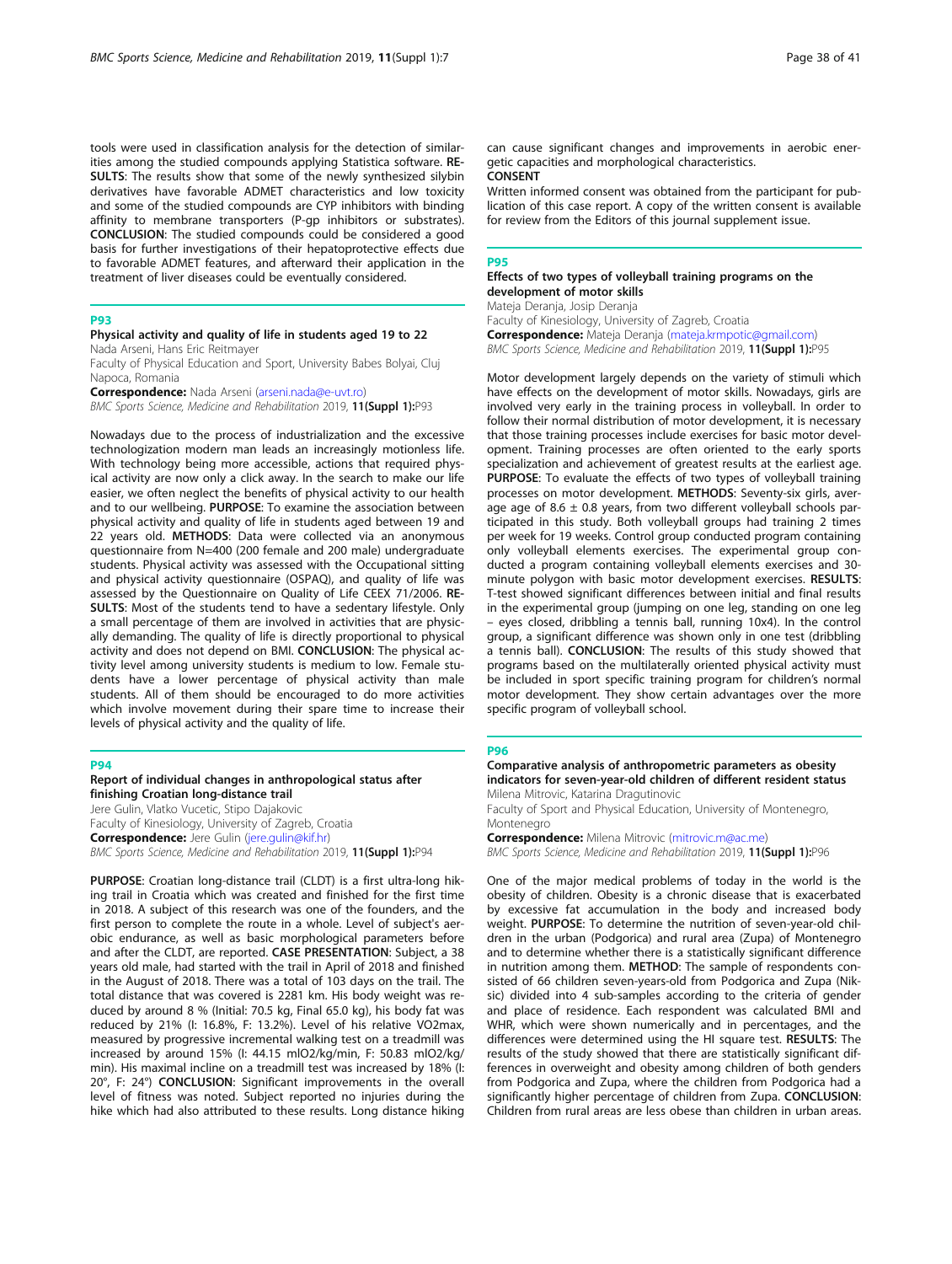The reason for this should be found in the fact that children in the rural area are more physically active and healthier foods, which are the main reasons for preventing obesity.

#### **P97**

#### Morphological characteristics and body composition of soccer players in Montenegro and Bosnia and Herzegovina

.<br>Jovan Gardasevic<sup>1</sup>, Dusko Bjelica<sup>1</sup>, Zoran Milosevic<sup>2</sup>, Marin Corluka<sup>3</sup> <sup>1</sup> Faculty for Sport and Physical Education, University of Montenegro, Montenegro; <sup>2</sup>Faculty of Sport and Physical Education, University of Novi Sad, Serbia; <sup>3</sup>Faculty of Mathematics and Science Education, University of Mostar, Bosnia and Herzegovina

**Correspondence:** Jovan Gardasevic [\(jovan@ucg.ac.me](jovan@ucg.ac.me))

BMC Sports Science, Medicine and Rehabilitation 2019, 11(Suppl 1):P97

PURPOSE: The aim was to determine the differences among the top soccer players of the Montenegro and Bosnia and Herzegovina, in the anthropometric measures and body composition. METHODS: The first sub-sample of the examinees consisted of 23 players of FC Sutjeska-Niksic (age 21.69±4.30 years), the champions of Montenegro Cup in 2016/17, while the other sub-sample consisted of 28 players of CSC Zrinjski Mostar (24.36±4.14 age), the champions of the Bosnia and Herzegovina in 2016/17. Soccer players were tested immediately after the end of the competition season 2016/17. Anthropometric measures and the body composition were evaluated by a battery of 10 variables: body height, body weight, waist size, triceps skin set, biceps skin set, back skin set, abdominal skin set, body mass index, fat percentage, and muscle mass. The significance of the differences in the anthropometric measures and variables for assessing body composition was determined by a t-test for independent samples. RE-SULTS: It was found that the soccer players of the two mentioned clubs don't have statistically significant differences by the variables. CONCLUSION: It can be concluded that the soccer players of these two teams have very similar anthropometric characteristics.

## P98

## Comparison of hand and electronic timing during 20 and 30 m sprints in primary school

Spela Bogataj<sup>1</sup>, Miloš Ignjatovic<sup>2</sup>

<sup>1</sup> Faculty of Sport, University of Ljubljana, Slovenia; <sup>2</sup> Elementary school "Kralj Aleksandar I", Gornji Milanovac, Serbia

Correspondence: Spela Bogataj ([sspelabogataj@gmail.com\)](sspelabogataj@gmail.com)

BMC Sports Science, Medicine and Rehabilitation 2019, 11(Suppl 1):P98

Sprinting speed is an important physical attribute in sport and physical education and therefore is often trained and tested. Although the ideal option would be to use photoelectric cells, the most commonly used measurement tool is a stopwatch because it is much cheaper and feasible in certain settings, such as schools. PURPOSE: The aim of this study was to compare hand timing and electronic timing during the 20-meter and 30-meter sprints. METHODS: Subjects included 40 primary school children (10.2  $\pm$  0.40 years). The test sprints were simultaneously evaluated with hand and electronic timing. RESULTS: A paired samples t-test revealed that hand timing resulted in faster sprint times than electronic timing for both the 20 m ( $p \le 0.05$ ) and 30 m sprints ( $p \le 0.05$ ). Compared to the hand timing, manual timing yielded times were an average of 0.21 seconds faster in the 20 m sprint. Mean hand timing sprint times during the 30 m sprint were an average of 0.28 seconds faster than the electronic timing condition. CONCLUSION: Electronic timing is the gold standard for measuring speed, and using the hand timing produces consistently but significantly faster times. Results of this study provide practitioners with information that allows accurate interpretation of differences between hand and electronic timing methods.

## P99

## Body mass index and blood pressure-to-height ratio in predicting the incidence of hypertension in Children

Valerija Puskas, Tatjana Pavlica, Rada Rakic Department for Biology and Ecology, Faculty of Sciences, University of Novi Sad, Serbia

Correspondence: Tatjana Pavlica [\(tatjana.pavlica@dbe.uns.ac.rs\)](tatjana.pavlica@dbe.uns.ac.rs) BMC Sports Science, Medicine and Rehabilitation 2019, 11(Suppl 1):P99

Recently a new method using blood pressure-to-height ratio for diagnosing hypertension in children has been introduced. PUR-POSE: To compare Body Mass Index (BMI) and blood pressureto-height ratio (BPHR) in predicting the incidence of hypertension. METHODS: The surveys included 1133 boys and 1154 girls aged 7 - 15. The following equations for BPHR were used: systolic BPHR (SBPHR)=SBP (mm Hg)/height (cm) and diastolic BPHR (DBPHR)=DBP (mm Hg)/height (cm). BMI was calculated as weight (kg) divided by height squared  $(m<sup>2</sup>)$ . Receiver-operating characteristic curve analyses were performed to assess the accuracy of SBPHR, DBPHR, and BMI as diagnostic tests for elevated blood pressure. The sensitivity and specificity of BPHR and BMI as indicators of hypertension were determined with cut-off values. RESULTS: The BMI-for-age Z-score has a modest ability to identify children with pre-hypertension and AUC values ranging from 0.625 to 0.723 with quite low sensitivity rates from 62% to 72.5% and specificities from 58.2% to 67, 3%. BPHR has a great predictive ability to identify pre-hypertension and hypertension with AUC values of 0.836 to 0.949 for SBP and from 0.777 to 0.904 for DBP. The sensitivity ranged from 78.5% to 95.7%, and the specificity from 73.9% to 87.6%. CON-CLUSION: BPHR is a simple and accurate index for detecting hypertension in children aged 7 to 15 years and can be used for early screening.

#### P100

## Predictors of sports and recreation activity in youth in Serbia Tanja Tomasevic<sup>1,2</sup>, Vesna Mijatovic Jovanovic<sup>1,2</sup>, Snezana Ukropina<sup>1,2</sup>, Sonja Susnjevic<sup>1,2</sup>, Dragana Milijasevic<sup>1,2</sup>, Natasa Dragnic<sup>1,2</sup> <sup>1</sup> Faculty of Medicine, University of Novi Sad, Novi Sad, Serbia; <sup>2</sup>Institute of Public Health of Vojvodina, Novi Sad, Serbia **Correspondence:** Tanja Tomasevic [\(tanja.tomasevic@izjzv.org.rs\)](tanja.tomasevic@izjzv.org.rs)

BMC Sports Science, Medicine and Rehabilitation 2019, 11(Suppl 1):P100

According to the World Health Organization recommended a level of physical activity for youth aged 18-26 years is at least 150 minutes of moderate-intensity aerobic physical activity throughout the week. PURPOSE: To examine the role of sociodemographic factors and risk behaviors (smoking and alcohol consumption) as predictors of sports and recreation in youth. METHODS: Data from the National Health Survey in Serbia 2013 was analyzed on the sample of 1540 youth aged 18-26. RESULTS: In Serbia, only 18.0% of youth had a recommended level of physical activity, 13.7% exercised 60-149 minutes, and 68.3% exercised less than 60 minutes per week or did not exercise. Young men (OR=4.3; 95% CI=2.6-7.2) compared to girls and youth aged 18-20 (OR=3.8; 95% CI=2.1-6.7) compared to youth aged 24-26, were more likely to have physical activity 150 and more minutes per week. Youth who belong to the category of rich (OR=3.2; 95%  $Cl=1.7-5.9$ ) compared to the poor category as well as nonsmokers (OR=2.8; 95% Cl=1.7-4.7) compared to smokers, were more likely to have a preferred level of physical activity. CON-CLUSION: More than 2/3 of youth did not achieve the recommended level of physical activity for ensuring good health. Results point to the importance of the development of specific programs and strategies for increasing physical activity.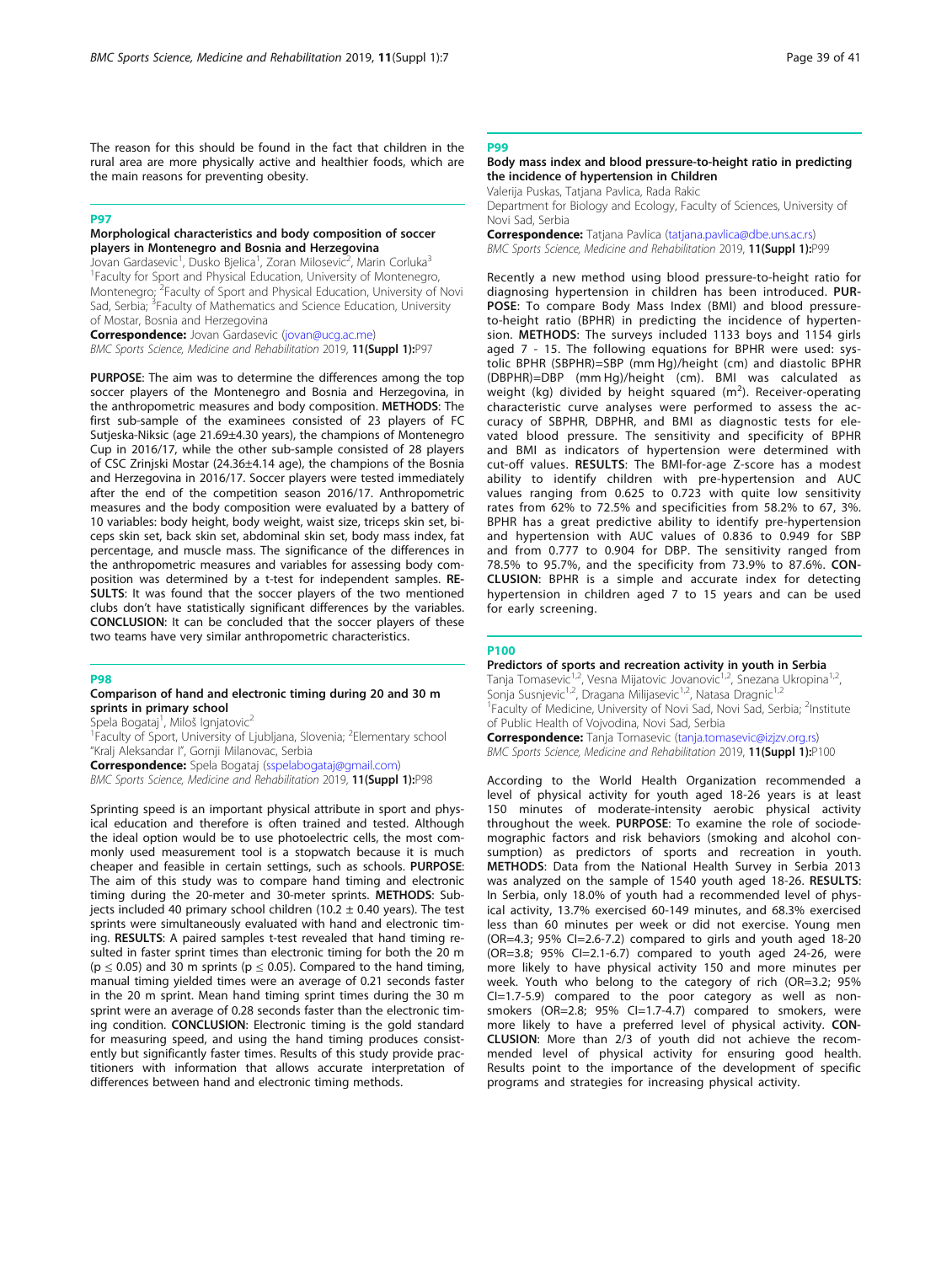## Correlation between attack contact time and the height and strength of the jump in volleyball

Cosmin Strava<sup>1,2</sup>, S Gradinaru<sup>1</sup> <sup>1</sup> Faculty of Sports and Physical Education, West University of Timisoara, Romania; <sup>2</sup>Babeş-Bolyai University of Cluj, Romania Correspondence: Cosmin Strava ([strava\\_cosmin@yahoo.com](strava_cosmin@yahoo.com)) BMC Sports Science, Medicine and Rehabilitation 2019, 11(Suppl 1):P101

Volleyball is a complex sports game that requires a high volume of motor, technical and tactical skills. In order to gain success in the competition, the coaches focus more and more on the offensive force of the team concretized by the spike. PURPOSE: To determine how the strength of the lower limbs (L.L) and the height of the jump are influenced by the contact time on the ground during the last two steps of the impulse. METHODS: 16 cadets (14-16 years of age, SMM 28.39±3.3, PBF 20.58%±2,478, BMI 21.01±3,982) from a volleyball club in Timisoara were tested for this study. We used InBody720 to evaluate the body composition and Optojump Next System using the "Drop Jump" test to assess the attack spike. RESULTS: After the statistical analysis, a reasonable (r=-0.4520) but statistically insignificant (p=0.07) correlation was obtained, between the contact time (TC) on the ground in the last two steps and the height of the jump, as well a high correlation (r=-0.7996) and a statistically significant (p=0.0002) between TC and the power emitted by L.L. CONCLUSIONS: It appears that when T.C. is shorter, the player gets a higher power in L.L which results in a higher jump.

#### P102

## Anginose symptoms and/or positive ECG stress test in recreational and professional athletes

Drazen Lovric<sup>1</sup>, Z Babic<sup>2,3</sup>, L Pavic<sup>4</sup>, M Jukic<sup>5</sup>

<sup>1</sup>Special Hospital for Orthopaedic Surgery, Zagreb, Croatia; <sup>2</sup>University Clinical Hospital Center "Sestre Milosrdnice", Zagreb, Croatia; <sup>3</sup>Faculty of Kinesiology, University of Zagreb, Croatia; <sup>4</sup>Self-employed; <sup>5</sup>Sunce Clinics, Zagreb, Croatia

Correspondence: Drazen Lovric (<drazenlovric3@gmail.com>) BMC Sports Science, Medicine and Rehabilitation 2019, 11(Suppl 1):P102

Myocardial bridging (MB) is a congenital anomaly that is present when a segment of a major coronary artery runs intramurally. It usually has benign prognosis but also shows highly variable clinical manifestations, especially in young athlete population, from clinically silent, asymptomatic athletes to those who are presented with positive ECG stress test or chest pain symptoms that can be associated with ischemic clinical syndromes. PURPOSE: To evaluate whether MB alone is one of the most common causes of anginose disorders in that age and population group. METHODS: This study is a part of a larger retrograde study in which we have analyzed the rate of recreational and professional athletes with MB under the age of 36 with positive ECG stress test or anginose symptoms. All patients have undergone detailed clinical examination, ECG stress testing, and CCTA. RESULTS: Young athletes with positive ECG stress test or anginose symptoms have the highest positive prediction for having myocardial bridging. CONCLUSION: Despite the most common benign nature of MB, and that the described symptoms in young athletes are most often associated with the presence of MB, we are of the opinion that such symptoms always require full cardiological evaluation.

#### P103

## Association between physical activity and quality of life in college students

Lucijan Supljika Gabelica<sup>1</sup>, Bruno Lazinica<sup>2</sup>

<sup>1</sup>Department of Croatian Studies, [University of Zagreb](http://www.unizg.hr/), Croatia; <sup>2</sup>Faculty of Education, Josip Juraj Strossmayer University of Osijek, Croatia Correspondence: Lucijan Supljika Gabelica ([lucijan.s.g@gmail.com\)](lucijan.s.g@gmail.com) BMC Sports Science, Medicine and Rehabilitation 2019, 11(Suppl 1):P103

PURPOSE: To determine if participation in physical activities (PA) have an impact on students' quality of life. METHODS: 577 students (273 female, 304 male) of four different faculties of the University of Zagreb responded to a survey questionnaire. The first part of the survey was used to determine the PA level (IPAQ) and the second part for evaluation of life quality (WHOQOL-BREF). RESULTS: 366 participants perform vigorous PA at least once a week, out of which 49,5% perform 1-2 days, 35,8% 3-4 days, 7,7% 5 days and 7,1% of them perform 6-7 days. 416 participants perform moderate PA, out of which 65,4% perform 1-3 days, 22,3% 4-5 days and 12,2% of them perform 6-7 days. 58% of all participants walk every day for at least 10 minutes. 59,4% of participants exercise weekly and 16,5% of them exercise on a daily basis. Of those who exercise weekly, 34,7% is in the range of 1-2 hours and 13,3% exercise more than 5 hours weekly. 8% perceive their life as very poor or poor, 27,9% neither poor nor good, 47,9% as good and 16,3% as very good. Analysis of data indicates a high positive correlation  $(r=0.97)$  between the time of PAs and quality of life. CONCLUSION: Students who are more physically active perceive their quality of life as higher compared to students who are less active.

#### P104

#### My Jump 2 APP for measuring different jump variables in college athletes

Jagoda Zecevic<sup>1</sup>, Amelia A. Ornato<sup>2</sup>, Nebojsa Trajkovic<sup>1</sup>, Tatjana Jezdimirovic<sup>1</sup>, Sasa Semeredi<sup>1</sup>, Valdemar Stajer<sup>1</sup>, Sergej M. Ostojic<sup>1</sup> <sup>1</sup> Faculty of Sport and Physical Education, University of Novi Sad, Serbia; <sup>2</sup>Health Science Department, Stetson University, Deland, Florida, USA Correspondence: Valdemar Stajer [\(stajervaldemar@yahoo.com](stajervaldemar@yahoo.com)) BMC Sports Science, Medicine and Rehabilitation 2019, 11(Suppl 1):P104

The use of smartphone applications estimating vertical jump outcomes has recently emerged as a simple, cheap and practical tool to evaluate the performance capabilities of athletes and physical fitness of non-athlete individuals. PURPOSE: To evaluate the reliability and validity of My Jump 2 App for the measurement of vertical jump performance. METHODS: Forty-five college athletes (22 women and 23 men; BMI 22.7  $\pm$  2.5 / 23.2  $\pm$  2.3 kg/m2) performed the following jumps: squat jump (SJ), countermovement jump (CMJ), vertical jump (VJ) and single-leg CMJ (CMJ L/R), evaluated via contact mat and My Jump 2 App. RESULTS: The Pearson correlation between the contact mat and My Jump 2 App revealed a high correlation ranging from r = 0.92-0.99. The parameters of reliability for different methods of jump evaluation ranged from 0.91 to 0.99 for Cronbach's alpha coefficients, and from 0.96 to 0.99 for the intraclass correlation coefficient. The coefficient of variation also declares good reliability (CV% < 5) for SJ, CMJ, and VJ but single-leg CMJs were beyond the reliability criterion (CV%  $> 5$ ). CONCLUSION: My Jump 2 App appears to be a valid and reliable tool for evaluation of vertical jump performance in college athletes.

#### P105

#### The influence of dance training on motor coordination of younger school age girls

Aleksandra Spasic, Boris Popovic, Dejan Madic, Nebojsa Trajkovic, Danilo Radanovic

Faculty of Sport and Physical Education, University of Novi Sad, Serbia Correspondence: Aleksandra Spasic [\(play.dance.studio@gmail.com\)](play.dance.studio@gmail.com) BMC Sports Science, Medicine and Rehabilitation 2019, 11(Suppl 1):P105

In everyday life, an adequate motor coordination level in children is important for their general development, but also there is a consensus that good motor coordination is important for the health and well-being of children. PURPOSE: The aim of this research was to determine the differences in motor coordination (MC) among the respondents who are engaged in modern dance and their peers who do not deal with any type of physical activity. METHODS: A total of 173 girls aged 7 to 11 years, divided into 2 groups (experimental group/control group), were measured for MC using Körperkoordinationstest für Kinder (KTK). All girls performed four subtests: walking backward (WB), moving sideways (MS), hopping for height (HH) and